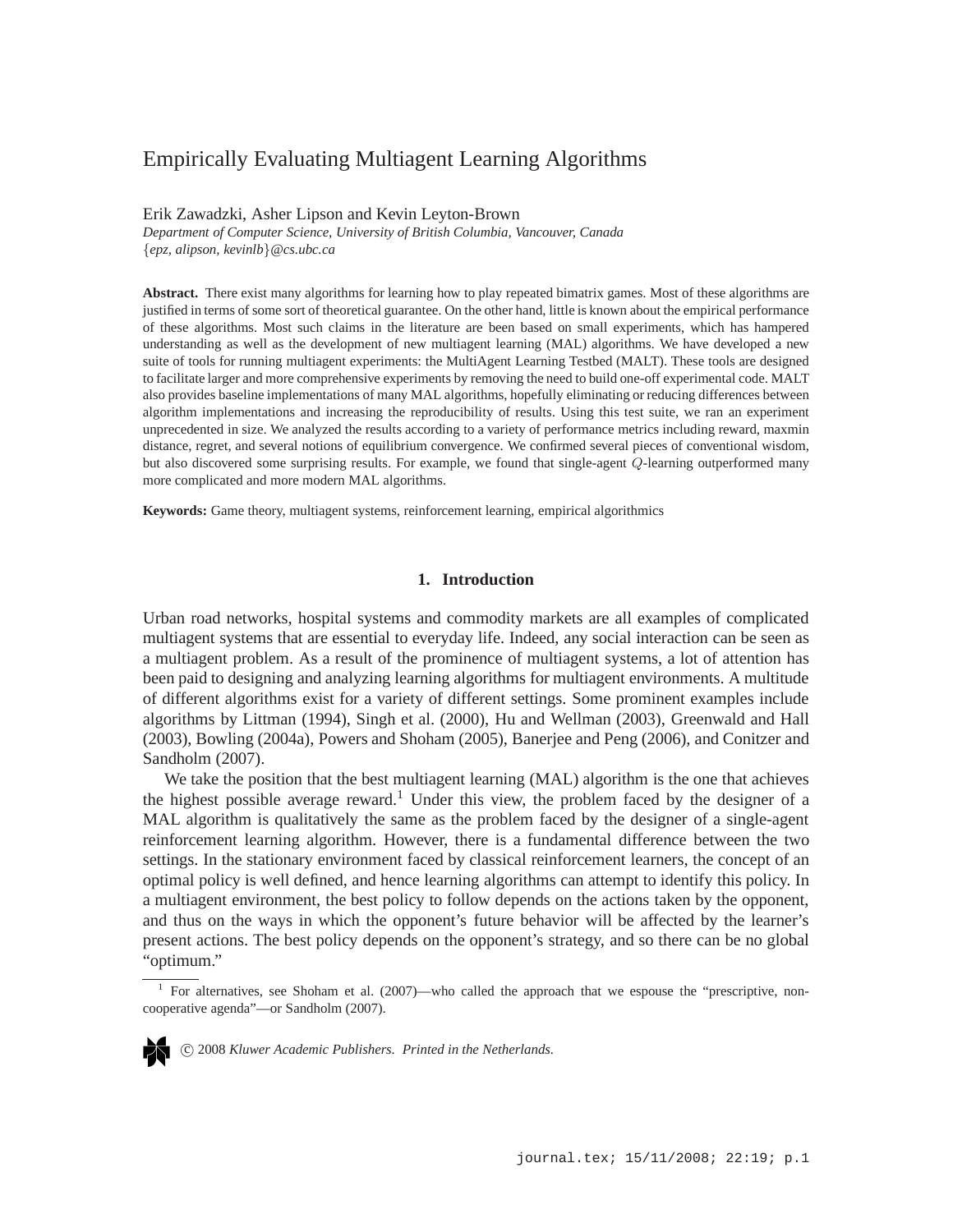It is this added conceptual complexity that makes MAL problems interesting; however, it has also made them harder to analyze. Theoretical claims about MAL algorithms generally do not speak directly about average reward. Instead, they tend to describe alternative aspects of the algorithm's performance that are intended to 'stand in' for reward. Some work has insisted that algorithms should converge to stage-game Nash equilibria, or should do so at least in the case of "self play." Others have insisted on other sorts of convergence properties or on regret bounds. Still others have offered different guarantees for performance against different classes of opponents.

Because many MAL algorithms are incomparable on the basis of their theoretical properties, and further because it is unclear the extent to which these various properties correlate with an algorithm's ability to achieve high average reward in practise, it is generally argued that MAL algorithms should be compared empirically. Many such experimental comparisons have been performed in the literature (see, e.g., (Nudelman et al., 2004; Powers and Shoham, 2005)). However, for the most part these experiments have been designed to advocate for a newly-designed algorithm rather than to survey the whole landscape. As a consequence, most of these experiments have been small in terms of the number of game instances and opposing algorithms considered. Furthermore, different experiments have in many cases measured performance in different ways, making it difficult to compare their results and draw an overall conclusion. There is therefore considerable opportunity to expand our understanding of how existing MAL techniques compare in practice.

Part of the reason for the relative paucity of large-scale empirical work is that neither a centralized algorithm repository nor a standardized test setup exists. This is unfortunate, not only because considerable work has to be invested in designing one-off testbeds and reimplementing algorithms, but also because centralized and public repositories increase reproducibility and decrease the danger that different experiments will achieve different results because of differences in implementations. Publicly available and scrutinized implementations offer the promise of experiments that are easier to run, reproduce, and compare.

In this article we make two main contributions. First, we describe the design and implementation of a platform for running MAL experiments (§3). This platform offers several advantages over one-off setups. We hope that it will facilitate new and larger-scale empirical work.

Our second main contribution is the analysis of such an empirical study. This experiment is, to our knowledge, unprecedented in terms of scale. We make suggestions about how empirical MAL performance data should be analyzed (§4), and offer a detailed discussion of different algorithms' average reward in practice (§5). Furthermore, we draw connections between different performance metrics that have been explored in theoretical work  $(\S6)$ , and show that some of the least sophisticated algorithms achieve extremely competitive performance.

#### **2. Algorithms and Past Experimental Work**

MAL algorithms have been studied for over half a century. This rich investigation has produced not only a profusion of competing algorithms but also various distinct problem formulations. Does an algorithm know the game's reward functions before the game starts, or do reward functions need to be learned? How many opponents can an algorithm face? What signals about the opponent's actions can an algorithm observe? Can an algorithm rely on being able to determine stage-game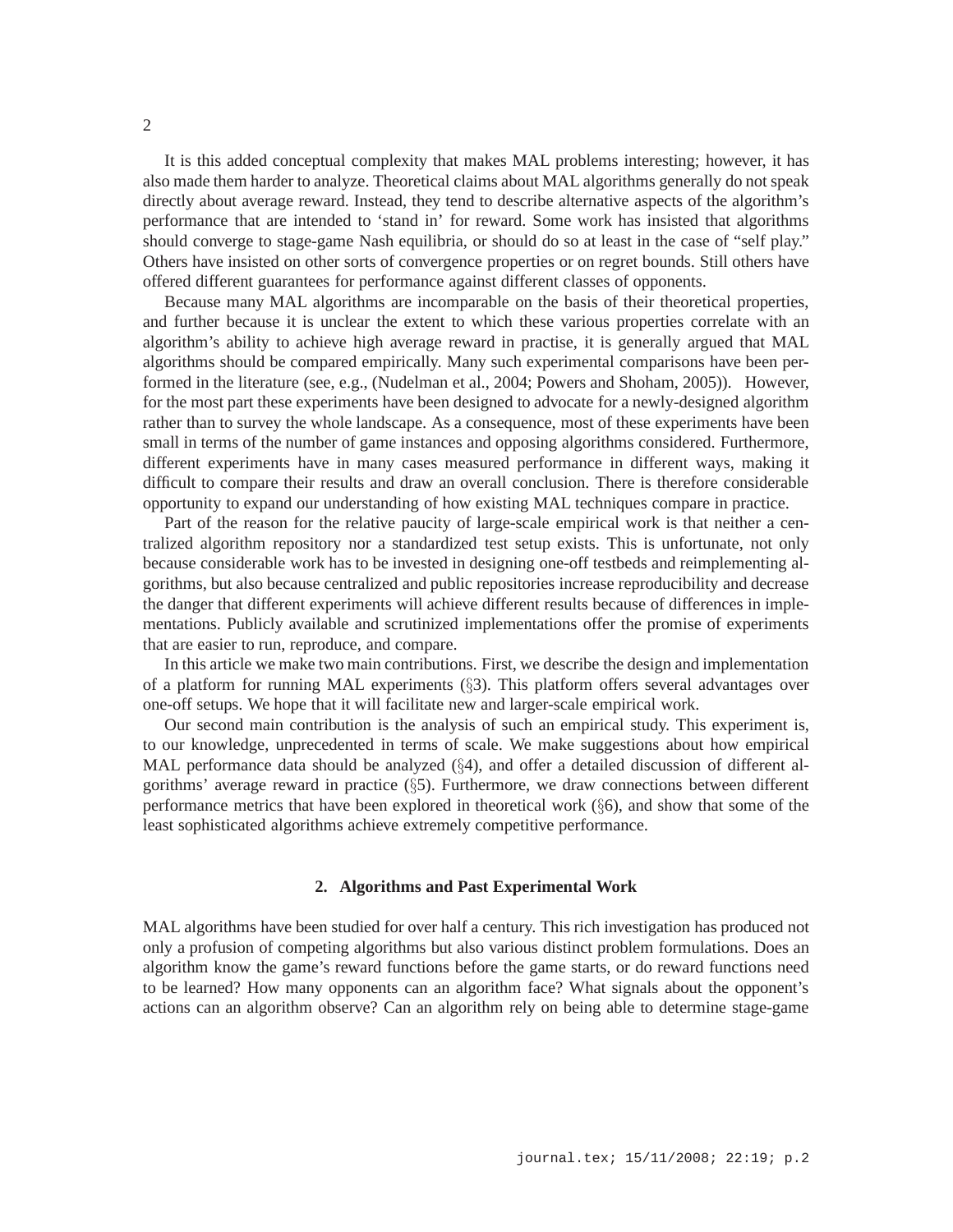Nash equilibria or other computationally-expensive game properties? Each of these assumptions changes the learning problem.

In this section we describe the algorithms we study in this paper, and also survey past experimental evaluations of MAL algorithms. The creators of the algorithms that we describe answered the above questions in different ways, reflecting the community's broader disagreement about precisely what problem MAL algorithms should aim to solve. In order to permit the study of a broad range of algorithms, we have answered the above questions permissively: we allow algorithms access to the reward functions, to signals about the opponent's actions, and to computationally-costly game properties. Thus, we are able to compare algorithms that require this information to others that are capable of learning it. (Where possible, we have implemented such learning-capable algorithms in such a way that they make use of *a priori* available information directly instead of learning it, to ensure that these algorithms are not disadvantaged.)

The other important experimental choice we faced was the class of games upon which to evaluate algorithms. We chose to restrict ourselves to 2-player repeated games. (Note, however, that we do not restrict the number of actions in the repeated game.) We chose this setting instead of  $n$ -player repeated games or either 2- or  $n$ -player stochastic games for two reasons. First, the case of two-player repeated games has received the most past study (though see e.g., (Vu et al., 2005)). Second, considerably more work has been done to identify experimentally-interesting test data for this case. We restricted our attention to algorithms that can play two-player games of any size and with any payoff structure. We thus did not make use of work that insists (e.g.) on two-action games (Singh et al., 2000) or constant-sum games (Littman, 1994). We also mention as an aside that MAL experiments have been conducted in settings that are neither generalizations nor restrictions of our setting, such as the population-based work by Axelrod (1987) and Airiau et al. (2007).

# 2.1. FICTITIOUS PLAY

Fictitious play (Brown, 1951) is probably the earliest example of a learning algorithm for two-player games repeated games. Essentially, fictitious play assumes that the opponent is playing an unknown and potentially mixed stationary strategy, and tries to estimate this strategy from the opponent's empirical distribution of actions—the frequency counts for each of its actions normalized to be probabilities. Clearly, in order to collect the frequency counts fictitious play must be able to observe the opponent's actions. The algorithm then, at each iteration, best responds to this estimated strategy. Because fictitious play needs to calculate a best response, it also assumes complete knowledge of its own payoffs.

Fictitious play is guaranteed to converge to a Nash equilibrium in self play for a restricted set of games. These games are said to have the *fictitious play property* (see, for instance Monderer and Shapley (1996); for an example of a simple  $2 \times 2$  game without this property see Monderer and Sela (1996)). Fictitious play will also eventually best respond to any stationary strategy. This algorithm's general structure has been extended in a number of ways, including *smooth fictitious play* (Fudenberg and Kreps, 1993), and we will see later that fictitious play provides the foundation for several more modern algorithms.

Fictitious play is known to be subject to miscoordination problems, particularly in self play, and particularly in games that reward asymmetric coordination (e.g., dispersion games). There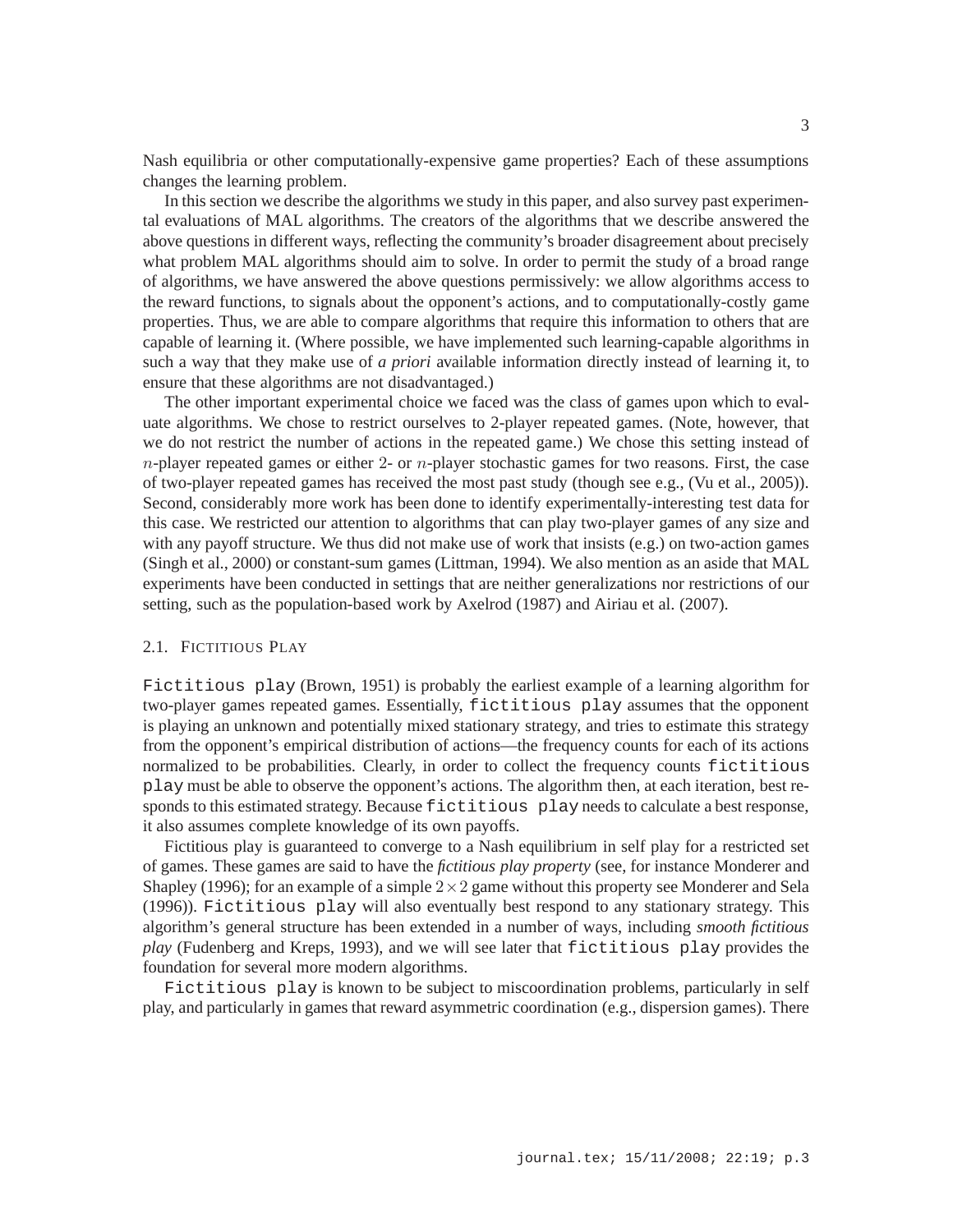are some clever measures that can be taken to avoid some of these kinds of problems (e.g., best response tie-breaking rules and randomization), but miscoordination remains a general problem for the fictitious play approach.

# 2.2. DETERMINED

Determined or 'bully' (see, for example, Powers and Shoham (2005)) is an algorithm that solves the multiagent learning problem by ignoring it. MAL algorithms typically change their behavior by adapting to signals about the game. However, determined, as its name suggests, simply relies on other algorithms to adapt their strategies to it.

Determined enumerates the stage-game Nash equilibria and selects the one that maximizes its personal reward in equilibrium; then, it plays its corresponding action forever.<sup>2</sup> Certainly,  $det$ ermined can lead to some obvious problems. For instance, in self play two determined agents can stubbornly play actions from different equilibria, leading to sub-equilibrium average reward. Additionally, enumerating all the Nash equilibria not only requires complete knowledge of every agents' reward functions, but is also computationally costly, limiting the use of this strategy to relatively small stage games. All the same, determined serves as a useful baseline for comparison. Also, slight variations of this algorithm are, like fictitious play, at the heart of some more modern algorithms.

# 2.3. TARGETED ALGORITHMS

We next focus on two so-called *targeted* algorithms, which focus on playing against particular classes of opponents. Both these algorithms are based around identifying what the opponent is doing (with particular attention paid to stationarity and Nash equilibrium), and then updating their behavior based on this assessment.

Meta (Powers and Shoham, 2005) switches between three simpler strategies: a strategy similar to fictitious play, a determined-style algorithm that stubbornly plays a Nash equilibrium, and the maxmin strategy. Strategy selection depends on recorded histories of average reward and empirical distributions of the opponents' actions across different periods of play. Meta was shown both theoretically and empirically to be nearly optimal against itself, close to the best response against stationary agents, and to approach (or exceed) the security level of the game in all cases.

AWESOME also tracks the opponent's behavior in different periods of play and tries to maintain hypotheses about its play. For example, it attempts to determine whether the other algorithm is playing a particular stage-game Nash equilibrium. If it is, AWESOME responds with its own component of that special equilibrium. This special equilibrium is known in advance by all implementations of AWESOME to avoid equilibrium selection issues in self play. There are other situations where it

<sup>&</sup>lt;sup>2</sup> The determined algorithm need not play an action from a Nash equilibrium. For example, it could instead choose the action whose best response yields the algorithm the highest payoff. Note that this differs from a stage-game Nash equilibrium because the determined algorithm need not itself play a best response. Such an outcome amounts to an equilibrium of the Stackelberg version of the stage game. That is, we can change the game so that instead of the two players moving simultaneously, the determined agent moves first.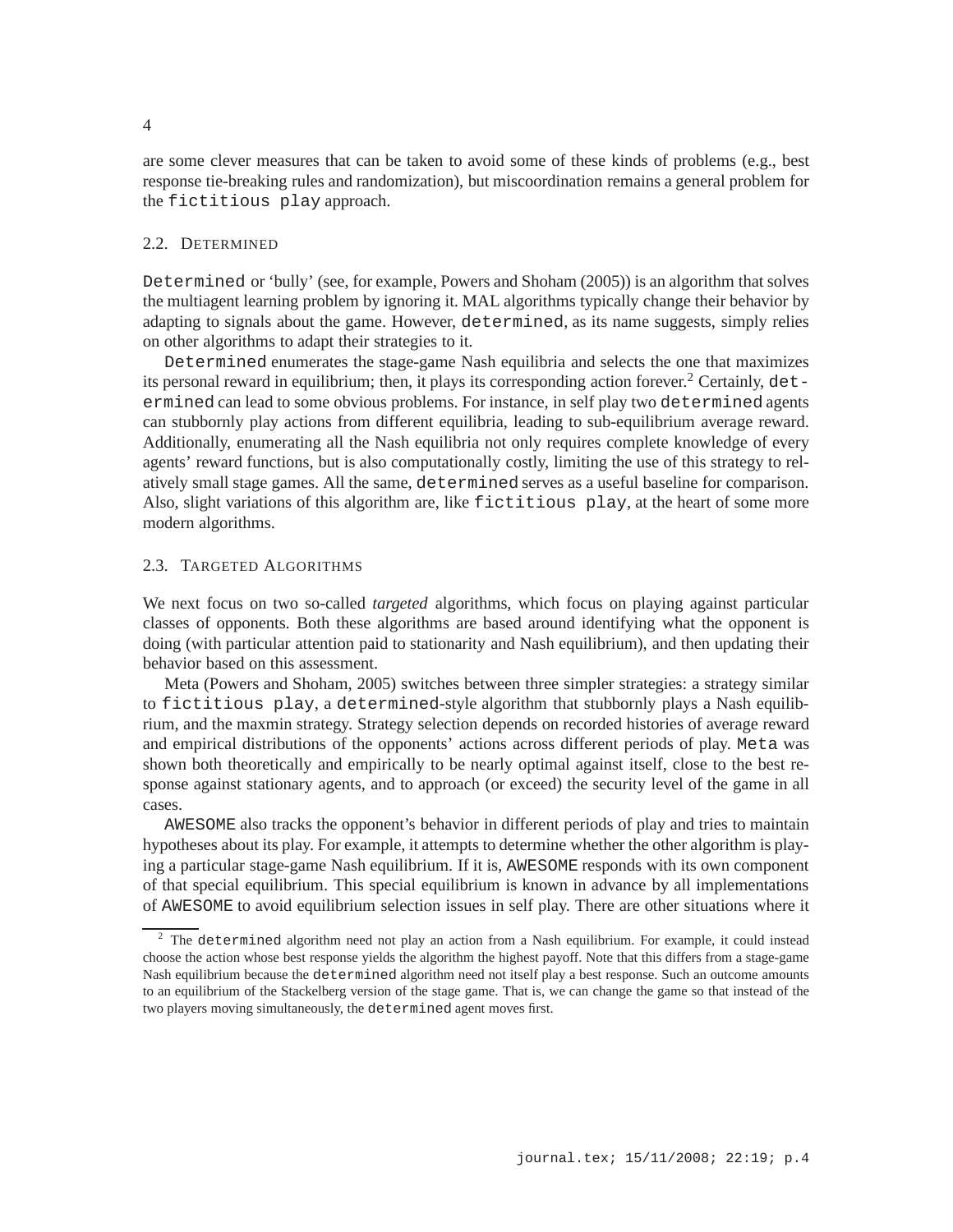acts in a similar fashion to fictitious play, and there are still other discrete modes of play that it engages in depending on its beliefs.

Because both of these algorithms switch between simpler strategies depending on the situation, they can be viewed as portfolio algorithms. Note that both manage similar portfolios that include a determined-style algorithm and a fictitious play algorithm.

# 2.4. Q-LEARNING ALGORITHMS

A broad family of MAL algorithms are based on Q-learning (Watkins and Dayan, 1992), which is a algorithm for finding the optimal policy in Markov Decision Processes (MDPs). This family of MAL algorithms does not explicitly model the opponent's strategy choices. They instead settle for learning the expected discounted reward for taking an action and then following a stationary policy encoded in the Q-function. In order to learn the Q-function, algorithms typically take random exploratory steps with a small (possibly decaying) probability.

Each algorithm in this family has a different way of selecting its strategy based on this Qfunction. For instance, one could try a straight forward adaptation of single-agent Q-learning to the multiagent setting by ignoring the impact that the opponent's action makes on the protagonist's payoffs. The algorithm simply updates its reward function whenever a new reward observation is made, where the new estimate is a convex combination of the old estimate and the new information:

$$
Q(a_i) = (1 - \alpha_t)Q(a_i) + \alpha_t \left[ r + \gamma \max_a Q(a) \right].
$$
 (1)

This algorithm essentially considers the opponent's behavior to be an unremarkable part of a noisy and non-stationary environment. The non-stationarity of the environment makes learning difficult but this idea is not entirely without merit: Q-learning has been shown to work in other nonstationary environments (see, for instance, Sutton and Barto (1999)).

Minimax-Q (Littman, 1994) is one of the first explicitly multiagent applications of the  $Q$ learning idea. The Q-function that it learns is based on the action profile and not just the protagonist's action: it learns  $Q(a_i, a_{-i})$ . Minimax-Q uses the mixed maxmin strategy calculated from the Q-function as its strategy:

$$
Q(a_i, a_{-i}) = (1 - \alpha_t)Q(a_i, a_{-i}) + \alpha_t \left[ r + \gamma \max_{\sigma_i \in \prod(A_i)} \left[ \min_{a_{-i} \in A_{-i}} \sum_{a_i} \sigma_i(a_i) Q(a_i, a_{-i}) \right] \right].
$$
 (2)

Such a strategy is sensible to the extent that the protagonist believes that the opponent aims to minimize his payoff, or that the protagonist cares about worst-case guarantees. It should be noted that since its maxmin strategies are calculated from learned Q-values, they may not be the game's actual maxmin strategies and thus fail to reflect the security value. Like Q-learning, minimax-Q also takes the occasional exploration step.

There are further modifications to this general scheme. Nash- $\circ$  (Hu and Wellman, 2003) learns different Q-functions for itself and its opponents and plays a stage-game Nash equilibrium strategy for the game induced by these Q-values. Correlated-Q (Greenwald and Hall, 2003) does something similar except that it chooses from the set of correlated equilibria using a variety of different selection methods. Both of these algorithms assume that they are able to observe not only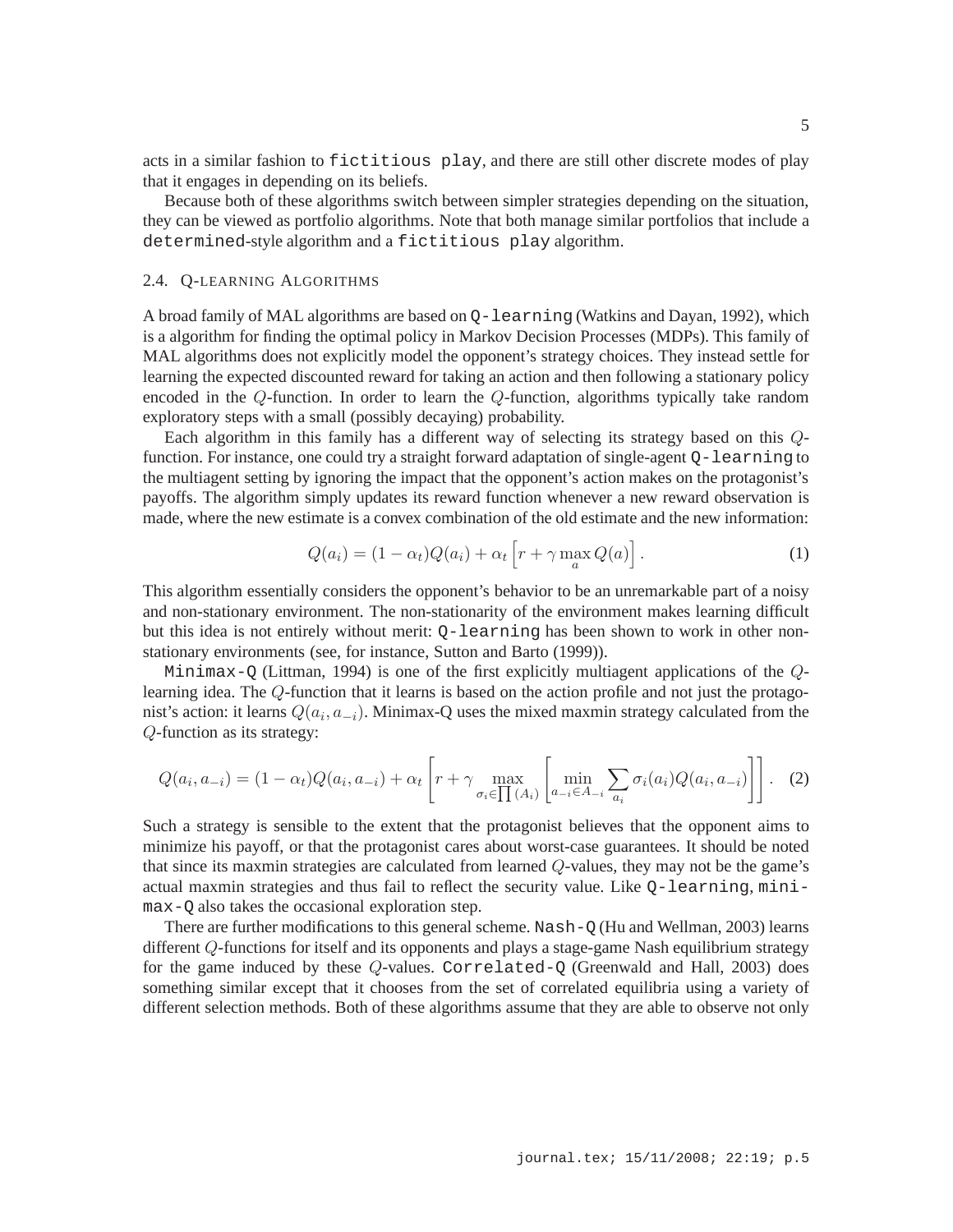the opponents' actions but also their rewards, and additionally that they have the computational wherewithal to compute the necessary solution concept.

### 2.5. GRADIENT ALGORITHMS

Gradient ascent algorithms, such as GIGA-WOLF (Bowling, 2004a) and  $RV_{\sigma(t)}$  (Banerjee and Peng, 2006), maintain a mixed strategy that is updated in the direction of the payoff gradient. The specific details of this updating process depend on the individual algorithms, but the common feature is that they increase the probability of actions with high reward and decrease the probability of unpromising actions. This family of algorithms is similar to Q-learning because they do not explicitly model their opponent's strategies and instead treat them as part of a non-stationarity environment.

GIGA-WoLF is the latest algorithm in a line of gradient learners that started with IGA (Singh et al., 2000). GIGA-WoLF uses an adaptive step length that makes it more or less aggressive about changing its strategy. It compares its strategy to a baseline strategy and makes the update larger if it is performing worse than the baseline. GIGA-WoLF guarantees non-positive regret in the limit (regret is discussed in greater detail in  $\S6.1$ ) and strategic convergence to a Nash equilibrium when playing against GIGA (Zinkevich, 2003) in two-player two-action games.

There are two versions of GIGA-WoLF. The first version assumes prior knowledge of personal reward and the ability to observe the opponent's action—this is the version used in the proofs for GIGA-WoLF's no-regret and convergence guarantees. There is also a second version—on which all the experiments were based—that makes limited assumptions about payoff knowledge and computational power. Instead, like Q-learning, it merely assumes that it is able to observe its own reward.

 $RV_{\sigma(t)}$  (Banerjee and Peng, 2006) belongs to a second line of gradient algorithms that started with ReDVaLeR (Banerjee and Peng, 2004). This algorithm also uses an adaptive step size when following the payoff gradient, like GIGA-WoLF, but does so on an action-by-action basis. This means that, unlike GIGA-WOLF,  $RV_{\sigma(t)}$  can be aggressive in updating some actions while being cautious about updating others. These updates are performed by comparing current reward to the reward at a Nash equilibrium. Therefore,  $RV_{\sigma(t)}$  requires complete information about the game and sufficient computational power to discover at least one stage-game Nash equilibrium.  $RV_{\sigma(t)}$  also guarantees no-regret in the limit and additionally provides some convergence results for self play in a restricted class of games.

GIGA-WOLF and RV $_{\sigma(t)}$  differ in the way that they ensure that their updated strategies remain valid probability distributions. GIGA-WoLF *retracts*: it maps an unconstrained vector to the vector on the probability simplex that is closest in  $\ell_2$  distance. This approach has a tenancy to map vectors to extreme points of the simplex, reducing some action probabilities to zero.  $RV_{\sigma(t)}$  *normalizes*, which is less prone to removing actions from its support.

# 2.6. PREVIOUS EXPERIMENTAL RESULTS

As discussed in the introduction, surprisingly little past work has aimed primarily to use large-scale experiments to compare the performance of MAL algorithms. Nevertheless, a considerable number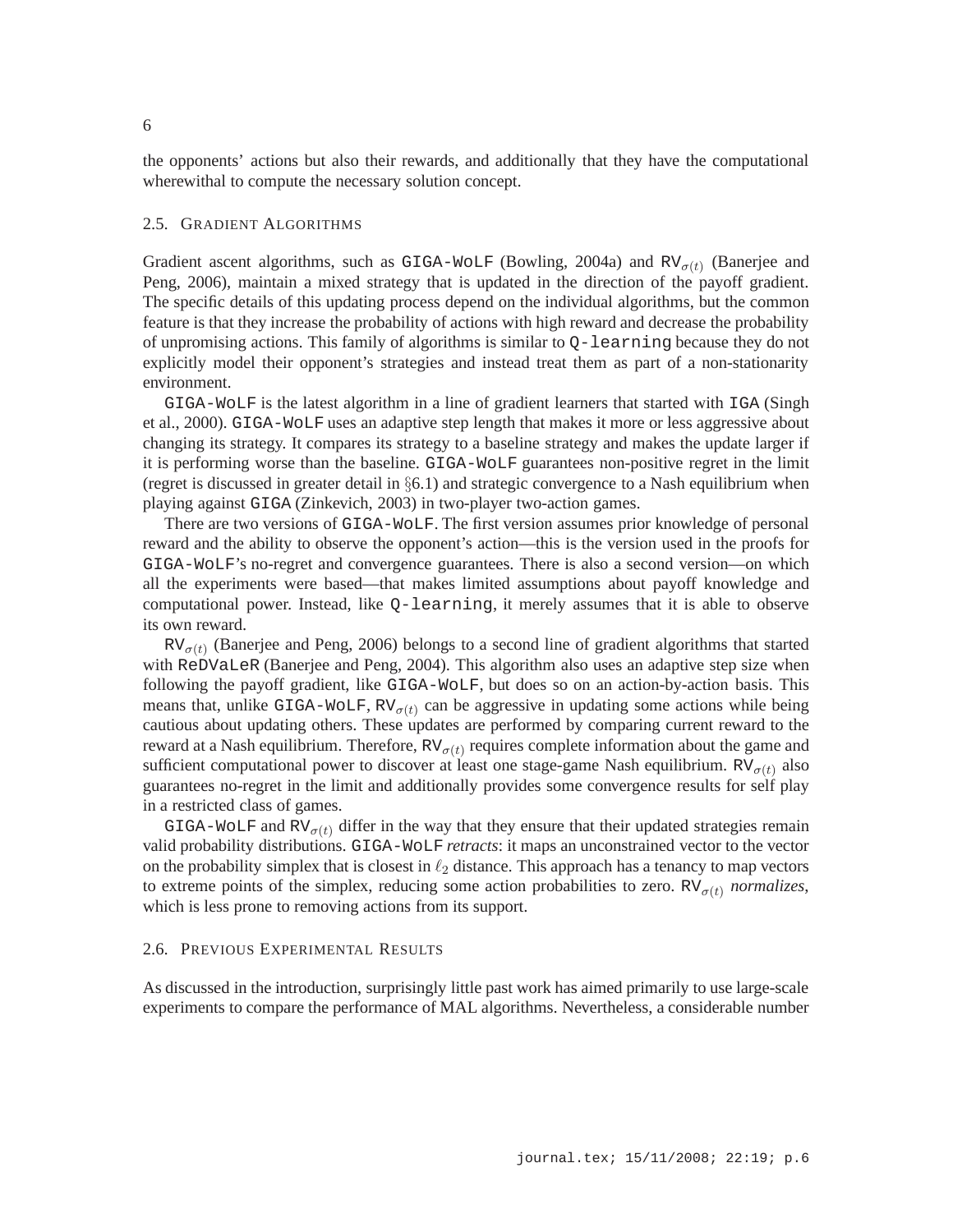Table I. This table shows a summary of the experimental setup for a selection of papers. The summary includes the number of algorithms, the number of game distributions, the number of game instances drawn from these distributions, the number of runs or trials for each instance, and the number of iterations that the simulations were run for. In some cases, the setup was unclear, indicated with a '?'. In many cases, fewer than [Algorithms  $\times$  Distributions  $\times$  Instances  $\times$  Runs] runs were simulated, due to some sparsity in the experimental structures.

| Paper                        | <b>Algorithms</b> | <b>Distributions</b> | <b>Instances</b> | <b>Runs</b>              | <b>Iterations</b> |
|------------------------------|-------------------|----------------------|------------------|--------------------------|-------------------|
| Littman $(1994)$             | 6                 |                      |                  |                          |                   |
| Claus and Boutilier (1997)   | 2                 | 3                    | $1 - 100$        | ?                        | 50-2500           |
| Greenwald and Hall (2003)    |                   | 5                    |                  | $2500 - 3333$            | $1 \times 10^5$   |
| Bowling (2004b)              | 2                 | 6                    |                  | $\gamma$                 | $1 \times 10^6$   |
| Nudelman et al. (2004)       | 3                 | 13                   | 100              | 10                       | $1 \times 10^5$   |
| Powers and Shoham (2005)     | 11                | 21                   | 9                | $\overline{\mathcal{C}}$ | $2\times10^5$     |
| Banerjee and Peng (2006)     | 2                 |                      |                  |                          | 16000             |
| Conitzer and Sandholm (2007) | 3                 | 2                    |                  |                          | 2500              |

of papers from the literature describe experimental comparisons, often in the context of arguing for a particular MAL algorithm or approach. We briefly survey that literature here.

Setting up a general-sum repeated two-player game experiment requires a number of design choices. What set of algorithms should be considered? On what set of games should these algorithms be run? If one is dealing with randomized algorithms (which includes any algorithm that is able to submit a mixed strategy), how many different runs should be simulated? For a particular game, for how many iterations should a simulation be run? As can be seen in Table I, experiments from the literature varied in all of these dimensions. Additionally, some papers do not describe all experimental parameters, making it difficult to compare results.

Overall, most of the tests performed in these papers considered few algorithms. In most cases, a newly proposed algorithm was evaluated by playing against one or two opponents. Some papers superficially appear to have used many algorithms, but in fact considered algorithms that varied only in small details. For example, in Littman (1994) two versions of  $minimax-Q$  and two versions of Q-learning were tested, with each version differing only in its training regime. In Greenwald and Hall (2003), four versions of Correlated-Q were tested against Q-learning and Friend-Q and Foe-Q (Littman, 2001). Foe-Q is the same as minimax-Q.

To our knowledge, the experiment that considered the greatest variety of algorithms was Powers and Shoham (2005). While four of the eleven algorithms tested in this study were simple stationarystrategy baselines, the remaining seven were MAL algorithms including Hyper-Q (Tesauro, 2004), WoLF-PHC (Bowling and Veloso, 2002), and a joint action learner (Claus and Boutilier, 1997).

Previous experiments have tended to investigate only small numbers of game instances, and these instances have tended to come from an even smaller number of game distributions. For example, Banerjee and Peng (2006) used only a single  $3 \times 3$  action "simple coordination game" and Littman (1994) probed algorithm behavior with a single grid-world version of soccer. Initially,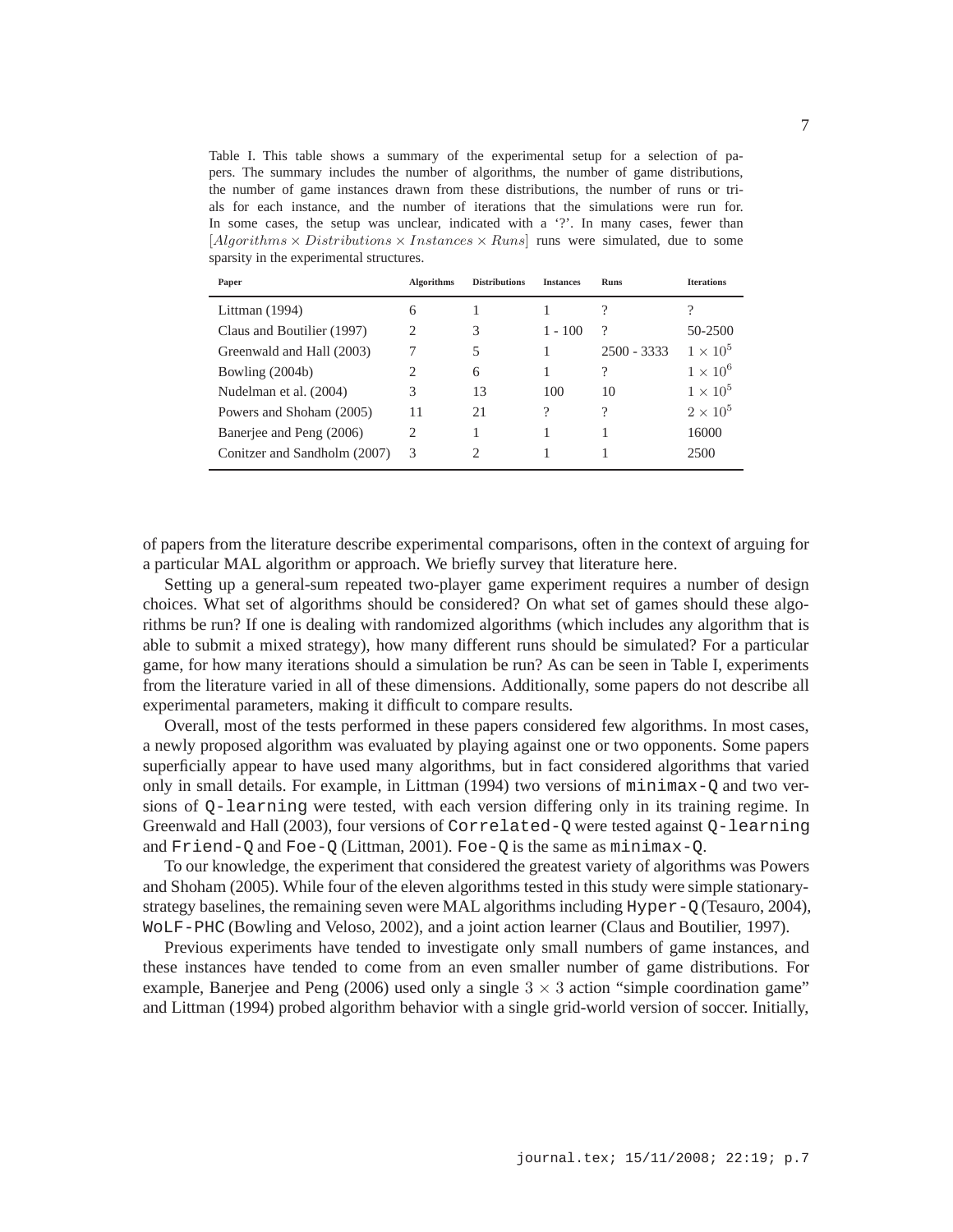this limitation was partly due to the difficulty of creating a large number of diverse game instances. However with the creation of GAMUT (Nudelman et al., 2004), a suite of game generators, generating large game sets is now easy. Indeed, Nudelman et al. (2004) also performed one of the largest previous MAL experiments, using three MAL algorithms (minimax-Q, WoLF (Bowling and Veloso, 2001), and Q-learning) on 100 game instances from each of thirteen distributions. Some recent papers have also leveraged GAMUT, such as Powers and Shoham (2005).

Finally, previous experiments have differed substantially in the number of iterations considered, ranging from 50 (Claus and Boutilier, 1997) to  $1 \times 10^6$  (Bowling, 2004b). Iterations in a repeated game are typically divided into "settling in" (also called a "burn-in" period) and "recording" phases, allowing the algorithms time to converge to stable behavior before results are recorded. Powers and Shoham (2005) recorded the final 20 000 of 200 000 iterations and Nudelman et al. (2004) used the final 10 000 of 100 000 iterations.

# **3. Platform**

The empirical experiments just described were generally conducted using one-off code tailored to the investigation of a particular feature of a given algorithm. This experimental design has a number of negative consequences. First, it decreases the reproducibility of experiments by, for instance, obscuring the details of algorithm implementation. Even when source code for the original experiment is available, its special-purpose nature can make it difficult to repurpose for follow-on studies or new experiments. Finally, rewriting similar code again and again wastes time that could be spent running more comprehensive experiments.

In this section, we describe our solution to this problem: an open and reusable platform called MALT (MultiAgent Learning Testbed) 2.0. It is available for free download at http://www. cs.ubc.ca/˜kevinlb/malt. This platform is designed for running two-player, general-sum, repeated-game MAL experiments. Basic visualization and analysis features are also included, as is support for running experiments using a computer cluster. Version 1.0 of MALT was introduced by Lipson (2005); the version described here is a complete reimplementation of that work in a faster programming language (Java vs. Matlab), offering a wide variety of new features, bug fixes, and efficiency gains. Overall, we hope that other researchers will see MALT not as a finished product, but as a growing repository of tools, algorithms and experimental settings, and that they will use it as a base upon which to build (e.g., for the study of  $N$ -player repeated games or stochastic games). We have worked hard to make MALT easily extensible. For example, adding a new algorithm to the MALT GUI is as simple as providing a text file with a list of parameters, and adding an algorithm to the engine requires very little coding beyond the implementation of the algorithm itself.

### 3.1. DEFINITIONS

We now define some terms. An ordered pair of two algorithms is a *pairing*. This pair is ordered because many two-player games are asymmetric: the payoff structure for the row player is different than the payoff structure for the column player. The case where an algorithm is paired with a copy of itself (but with different internal states and independent random seeds) is called *self play*.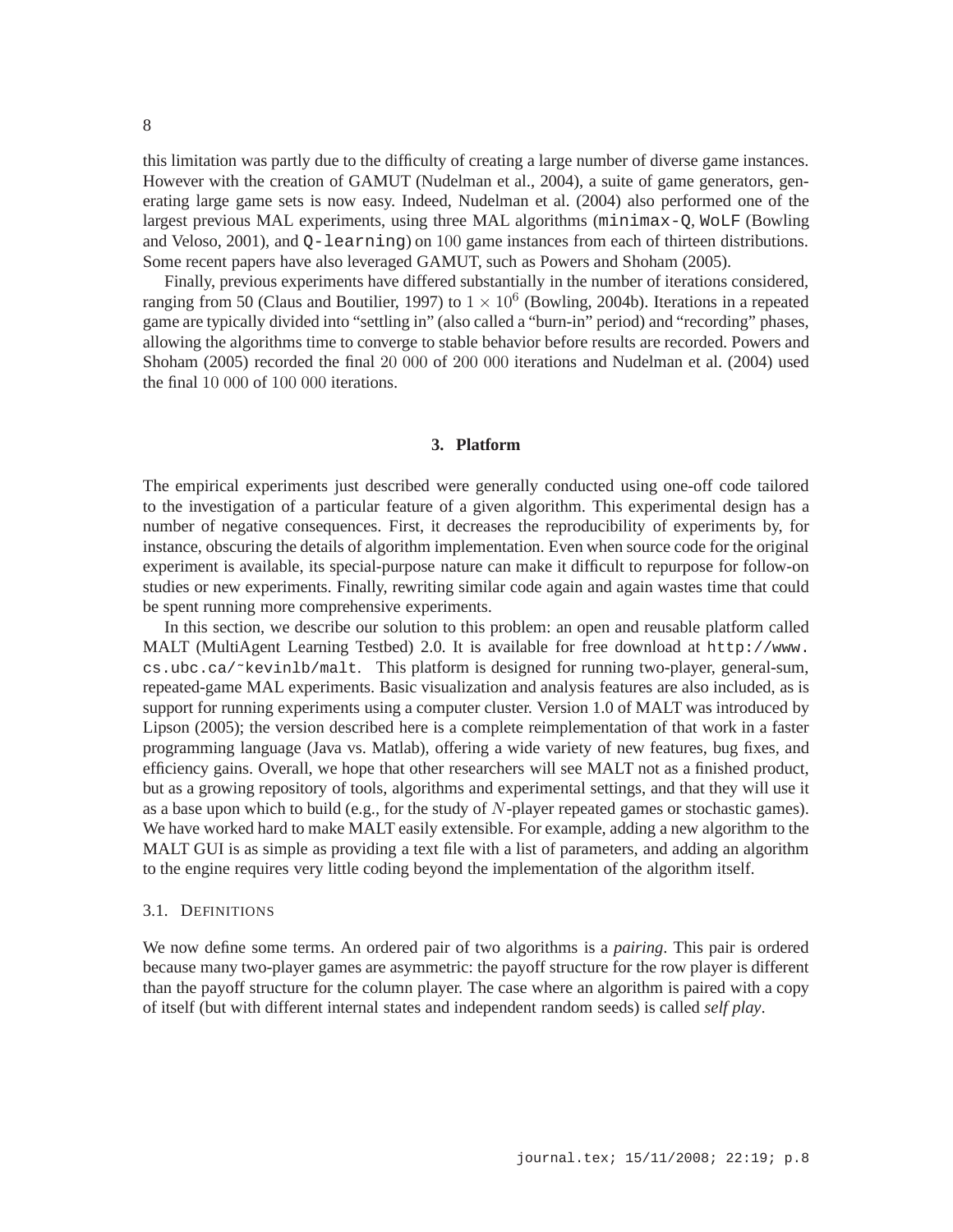

Figure 1: The five steps for running an analyzing an experiment using MALT.

We concentrate on drawing games from distributions called *game generators*. A particular sample from a game generator is a *game instance*. *Prisoner's Dilemma* is a game generator and an example game instance is a particular set of payoffs that obey the *Prisoner's Dilemma* preference ordering. Other game generators are more heterogeneous; for example, one that we will discuss later samples from the space of all strategically distinct  $2 \times 2$  games.

A pairing and a game instance, taken together, are called a *match*. A match with one of the algorithms in the pairing left unspecified is a *partially specified match* (PSM). If two algorithms play the same PSM, we conclude that any differences between their performances are due to the algorithms themselves (including any internal randomization) because all else is held constant.

A particular simulation of a match is called a *run* or *trial*. For pairs of deterministic algorithms, a single run is sufficient to characterize a match; for randomized algorithms (including any algorithm that plays a mixed strategy) multiple runs may each yield different behavior. In such cases, the match must be characterized by a solution quality distribution (SQD)—the empirical distribution of a performance metric.<sup>3</sup> Each run consists of a number of *iterations*. In each iteration, the algorithms select strategies and then receive some feedback: e.g., their reward; the action choice of their opponent. Algorithms are allowed to select mixed strategies; in this case, a single action is sampled from the mixing distribution by the game. The iterations are separated into *settling-in iterations* and *recorded iterations*.

# 3.2. PLATFORM STRUCTURE

In this section we give an overview of the structure of the platform. The five steps for running an experiment with the platform are summarized in Figure 1. There are three major components to

We use the term SQD because it is standard in the empirical study of algorithms. We note nevertheless that in MAL there is no clear notion of a game having a 'solution', and that these distributions might be more meaningfully called 'metric distributions'.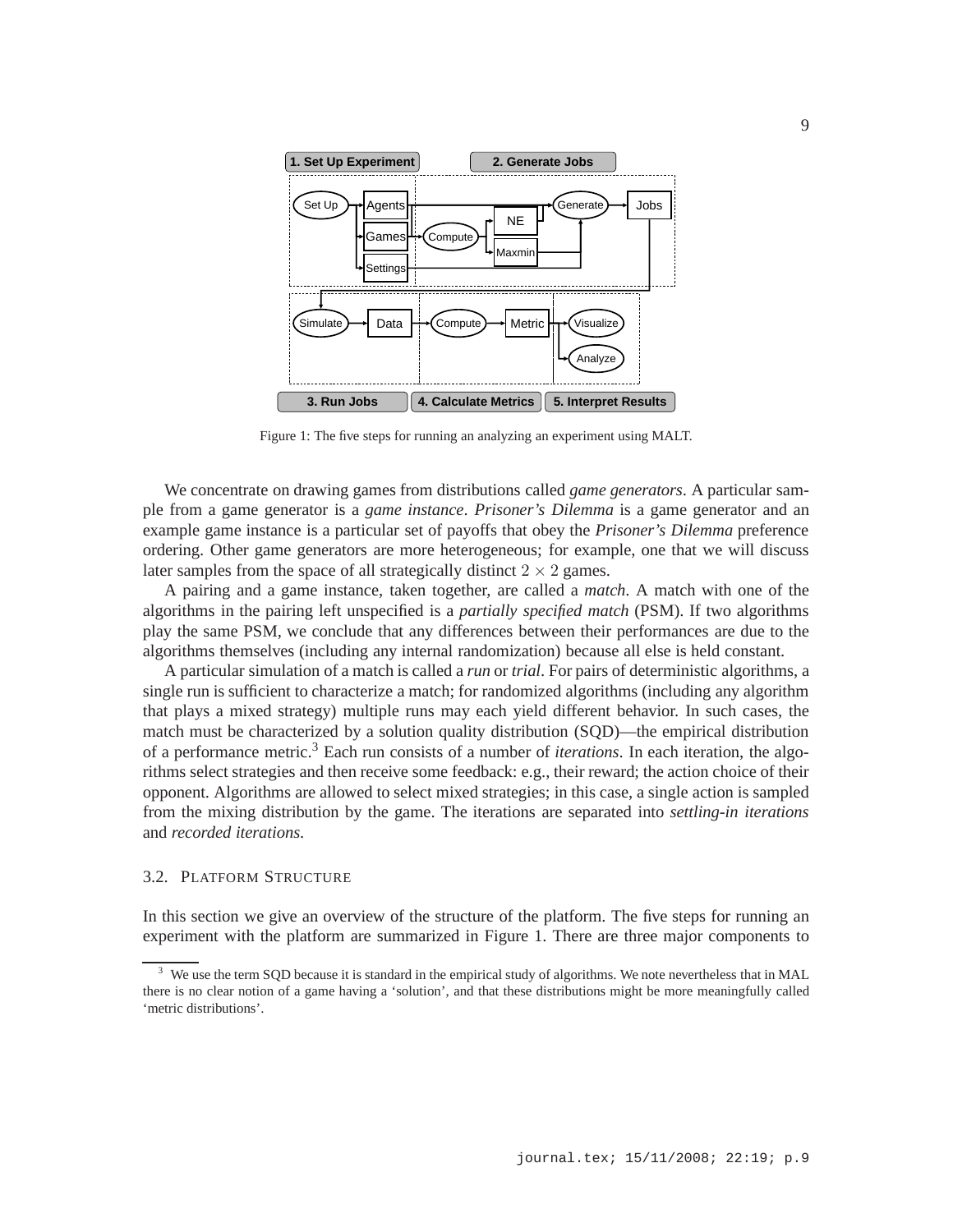this platform: the configuration GUI, the experiment engine (the piece that simulates the repeated games) and the visualization GUI. We describe each in turn.

The first step is to set up the experiment. First, a group of algorithms must be picked and algorithm parameters set. Second, a set of GAMUT game distributions must be selected and parameters for these games chosen. Third, general experimental parameters must be established, such as the number of iterations for each simulation. These decisions are encoded in human-readable text files, and can either be generated using a provided GUI or using batch scripts.

The second step is to generate a job file for each desired match. Each job file references the agent, game, equilibrium, and maxmin-strategy files. These files are referenced, making altering the job files simple even after they have been generated.

The third step is to run the jobs. This primarily involves running the MALT "engine"; however, MALT calls GAMBIT's (McKelvey et al., 2004) implementation of Lemke-Howson (Lemke and Howson, 1964) when an algorithm needs to find the set of Nash equilibria for a game instance, and CPLEX when an algorithm needs a maxmin strategy. Jobs may be run in several ways. The most basic is to run them in a batch job on a single machine. However, for large experiments this can be prohibitively expensive. Because each job is independent, it is straightforward to use a compute cluster. To facilitate such parallelization, each job creates an individual data file upon completion that records the history of play. For each recorded iteration and for each agent in the pair, the strategy, sampled action, reward received, and beliefs about the opponents are recorded.

Step four is to compute performance metrics based on these data files. A plain-text file specifies the metrics to be calculated, based on an extensible library of available metrics. As above, metrics can be computed in a batch or can be distributed across a cluster.

Finally, step five is to analyze and visualize these results. To make this task easier, MALT includes some basic analysis tools and a visualization GUI.

# 3.3. ALGORITHM IMPLEMENTATIONS

To carry out this study, we selected and implemented eleven MAL algorithms, most of which we discussed previously in §2.6. In cases where reference code was available, we performed extensive validation experiments to ensure that our implementation was correct.

### 3.3.1. Fictitious play

Parameters for **fictitious** play are given in Table II. We note that the initial action frequencies were set to one for each action, which is a uniform and easily overwhelmed prior. Actions were selected from non-singleton best-response sets by favoring an action that was played in the previous iteration if present, and selecting uniformly at random otherwise.

# 3.3.2. Determined

Our implementation of **determined** (see Table III) repeatedly plays the Nash equilibrium that obtains the highest personal reward, but if there are multiple equilibria with the same protagonist reward, then the equilibrium with the highest opponent reward is selected. If there are any equilibria that are still tied we use the one found first by GAMBIT's implementation of Lemke-Howson.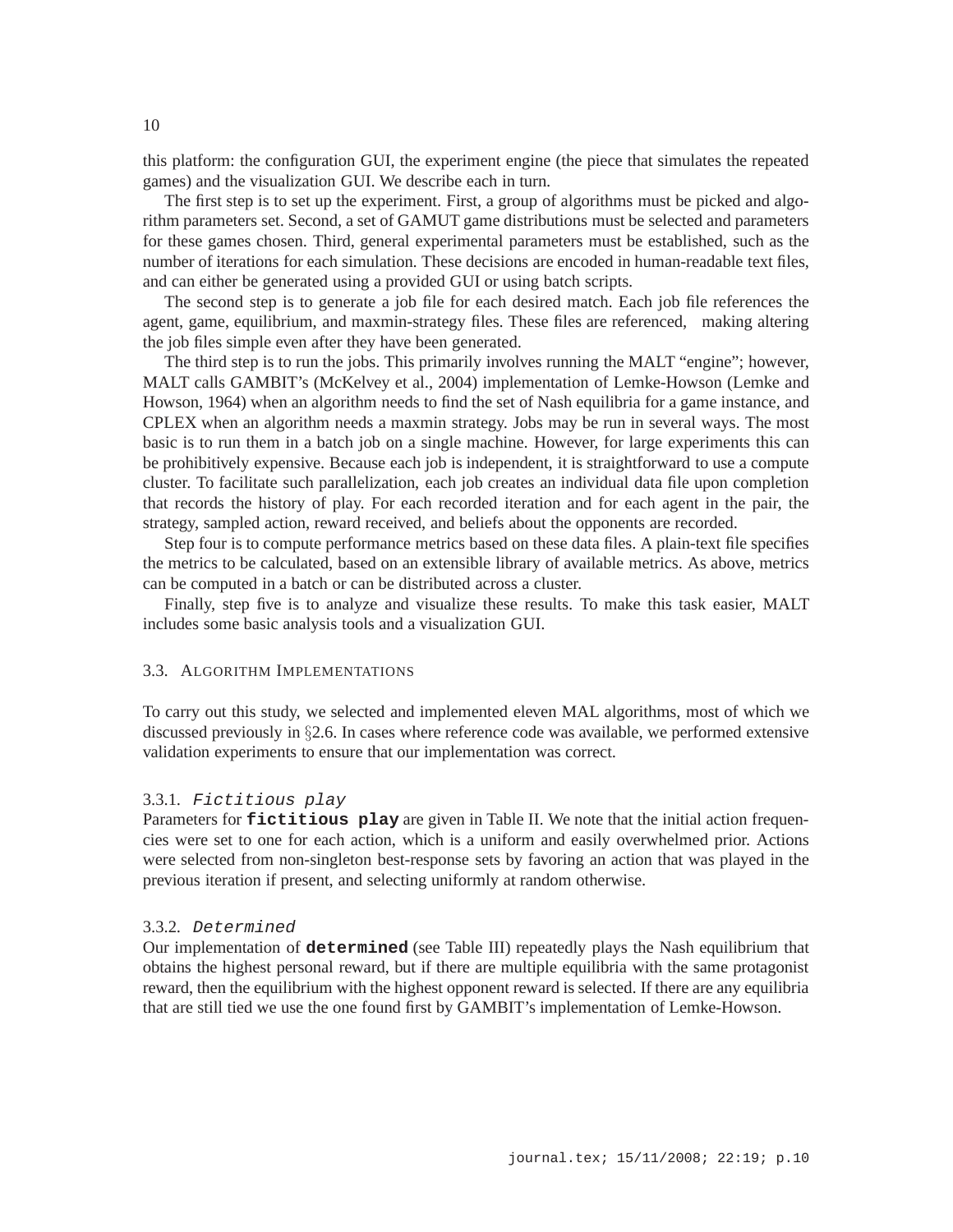Table II. Design decisions for fictitious play

| <b>Design Decision</b> | <b>Setting</b>              |
|------------------------|-----------------------------|
| <b>BR</b> Tie-Breaking | Previous action if still BR |
|                        | Uniform otherwise           |
| Initial Beliefs        | Unit virtual action count   |

Table III. Design decisions for determined

| <b>Design Decision</b> | <b>Setting</b>           |
|------------------------|--------------------------|
| NE Tie-Breaking        | Highest opponent utility |

Table IV. Design decisions for AWESOME

| <b>Design Decision</b>                   | <b>Setting</b>                                                                                |
|------------------------------------------|-----------------------------------------------------------------------------------------------|
| Special Equilibrium $(\pi_n^*)$          | First found                                                                                   |
| Epoch period $(N(t))$                    | $A _{\Sigma}$<br>$\left \left.\left(1-\frac{1}{2^{t-2}}\right)(\epsilon_e^t)^2\right.\right $ |
| Equilibrium threshold $(\epsilon_e(t))$  | $\frac{1}{t+2}$                                                                               |
| Stationarity threshold $(\epsilon_s(t))$ | $\frac{1}{t+1}$                                                                               |
|                                          |                                                                                               |

| <b>Design Decision</b>                     | <b>Setting</b> |
|--------------------------------------------|----------------|
| Security threshold $(\epsilon_0)$          | 0.01           |
| Bully threshold $(\epsilon_1)$             | 0.01           |
| "Generous" BR parameter $(\epsilon_2)$     | 0.005          |
| Stationarity threshold $(\epsilon_3)$      | 0.025          |
| Coordination/exploration period $(\tau_0)$ | 90 000         |
| Initial period $(\tau_1)$                  | 10 000         |
| Secondary period $(\tau_2)$                | 80 000         |
| Security check period $(\tau_3)$           | 1 000          |
| Switching probability $(p)$                | 0.00005        |
| Window $(H)$                               | 1 000          |
| $\ \cdot\ $                                | $\ell_2$       |

#### 3.3.3. AWESOME

**AWESOME** is implemented according to the pseduo-code in Conitzer and Sandholm (2007), and uses parameter settings given there; see Table IV. For the 'special' equilibrium we use the first equilibrium found by GAMBIT's implementation of Lemke-Howson. It would be interesting to compare our implementation of AWESOME to one that used the more computationally-expensive approach of picking, say, a socially optimal equilibrium.<sup>4</sup>

<sup>4</sup> In our validation experiments we observed a small but statistically significant difference between the behavior of our implementation of AWESOME and the original implementation from Conitzer and Sandholm (2007). (The original implementation was in C and MALT 2.0 is written in Java, so the original implementation could not be used directly.) Specifically, a test involving ten different game instances and 100 runs against the random agent showed a significant difference between solution quality distributions on three instances. We used a two-sample Kolmogorov-Smirnov independence test (see §4.2) with  $\alpha = 0.05$  to check for significance. For these three game instances, our implementation probabilistically dominated (see  $\S4.5$ ) the original implementation in terms of reward (i.e., every reward quantile was higher for our implementation). We were not able to track down the source of this behavior difference; however, we spent a considerable amount of time verifying our implementation against the pseudocode in the paper and were unable to find any difference, suggesting that the bug may be in the original C implementation.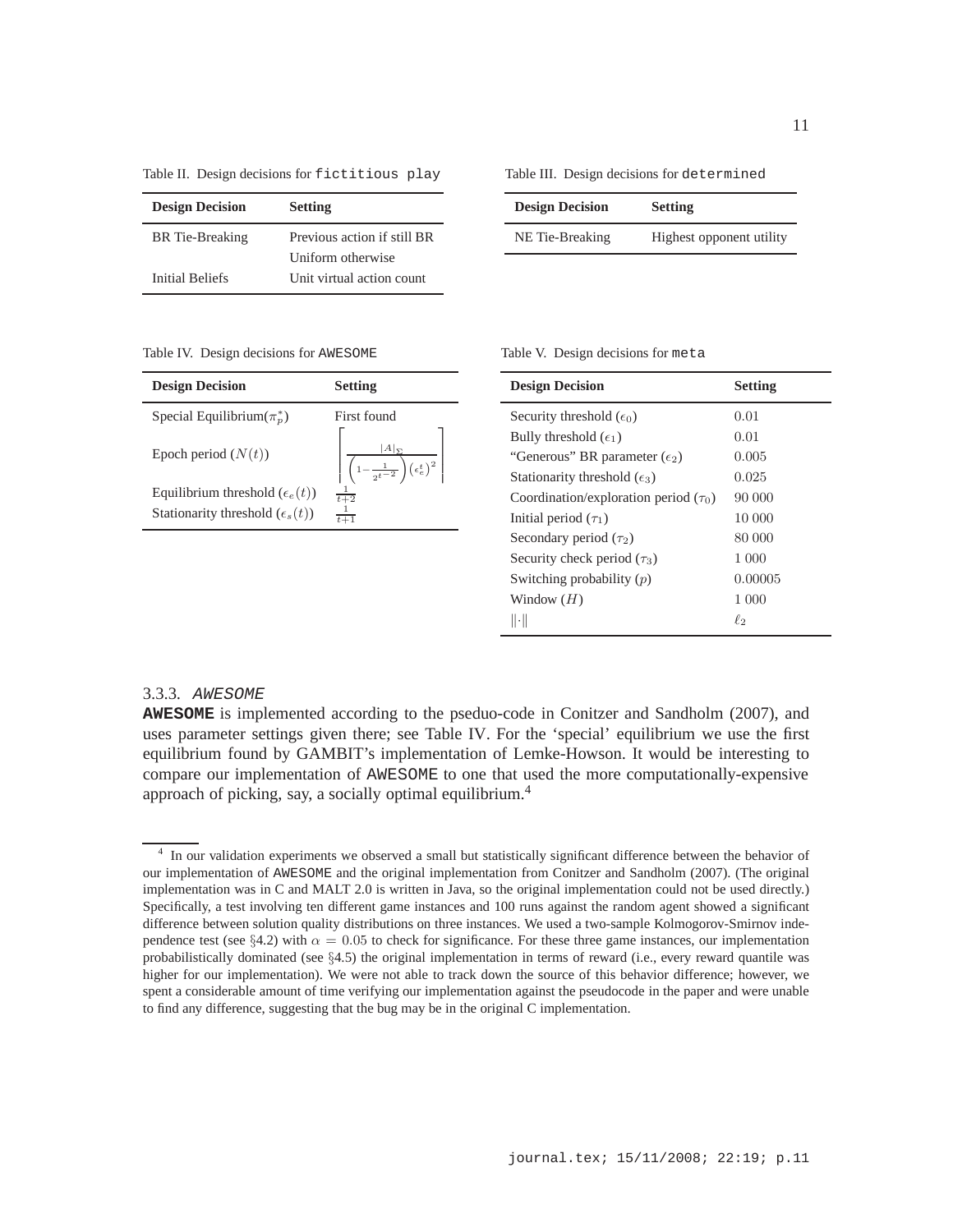Table VI. Design decisions for GIGA-WoLF.

Table VII. Design decisions for GSA.

| <b>Design Decision</b>      | <b>Setting</b>            | <b>Design Decision</b>      | <b>Setting</b>            |
|-----------------------------|---------------------------|-----------------------------|---------------------------|
| Learning rate $(\alpha(t))$ | $\sqrt{\frac{t}{10}+100}$ | Learning rate $(\alpha(t))$ | $\sqrt{\frac{t}{10}+100}$ |
| Step size $(\eta(t))$       | $\sqrt{10^4 t + 10^8}$    | Step size $(\eta(t))$       | $\sqrt{10^4 t + 10^8}$    |
|                             |                           | Noise Weight $(\lambda(t))$ | $\sqrt{10^5t+10^8}$       |

# 3.3.4. Meta

**Meta** is implemented according to the pseduo-code in Powers and Shoham (2005). The Powers and Shoham (2005) implementation of meta used a distance measure based on the Hoeffding Inequality, even though the pseudo-code called for using an  $\ell_2$  norm. We follow the pseudo-code and use the  $\ell_2$  norm. We do not adjust the default threshold level  $(\epsilon_3)$  for distance, leaving it at the original value. All parameters for metaare summarized in Table V.

# 3.3.5. *Gradient Algorithms*

Our implementation of **GIGA-WoLF** follows the original pseudo-code and uses the learning rate and step size schedules from the original experiments by Bowling (2004a) as defaults; see Table VI. We note, however, that these step sizes were set for drawing smooth trajectories and may not necessarily yield strong performance, and furthermore that the original experiments for GIGA-- WOLF involved more iterations than we simulated (10<sup>6</sup> as compared to 10<sup>5</sup>). For GIGA-WOLF's retraction map operation (the function that maps an arbitrary vector in  $\mathbb{R}^n$  to the closest probability vector in terms of  $\ell_2$  distance) we used an algorithm based on the method described in Govindan and Wilson (2003). GIGA-WoLF has two variants: in one it assumes that it can counterfactually determine the reward for playing an arbitrary action in the previous iteration, and in the other it only knows the reward for the the action that it played and has to approximate the rewards for the other actions. We implemented the latter approach, as all of GIGA-WoLF's experimental results are produced by this version. The formula for the approximation is given by

$$
\forall \dot{a} \in A_i \ \hat{r}_{\dot{a}}^{(t+1)} = (1 - \alpha)r^{(t)}\mathbb{I}_{\dot{a} = a^{(t)}} + \alpha(\hat{r}_{\dot{a}}^{(t)}).
$$
 (3)

In this equation,  $r^{(t)}$  is the reward that the algorithm experienced while playing action  $a^{(t)}$  in iteration t. The vector  $\hat{r}^{(t)}$  is an |A<sub>i</sub>|-dimensional vector that reflects the algorithm's beliefs about rewards.

We also tested the Global Stochastic Approximation algorithm, **GSA**, of Spall (2003); see Table VII. To our knowledge we were the first to suggest its use in a MAL setting (Lipson, 2005). This algorithm is a stochastic optimization method that resembles GIGA, but takes a noisy, rather than deterministic, step. The GSA strategy is updated as

$$
x^{(t+1)} = P(x^{(t)} + \eta^{(t)}r^{(t)} + \lambda^{(t)}\zeta^{(t)}),
$$
\n(4)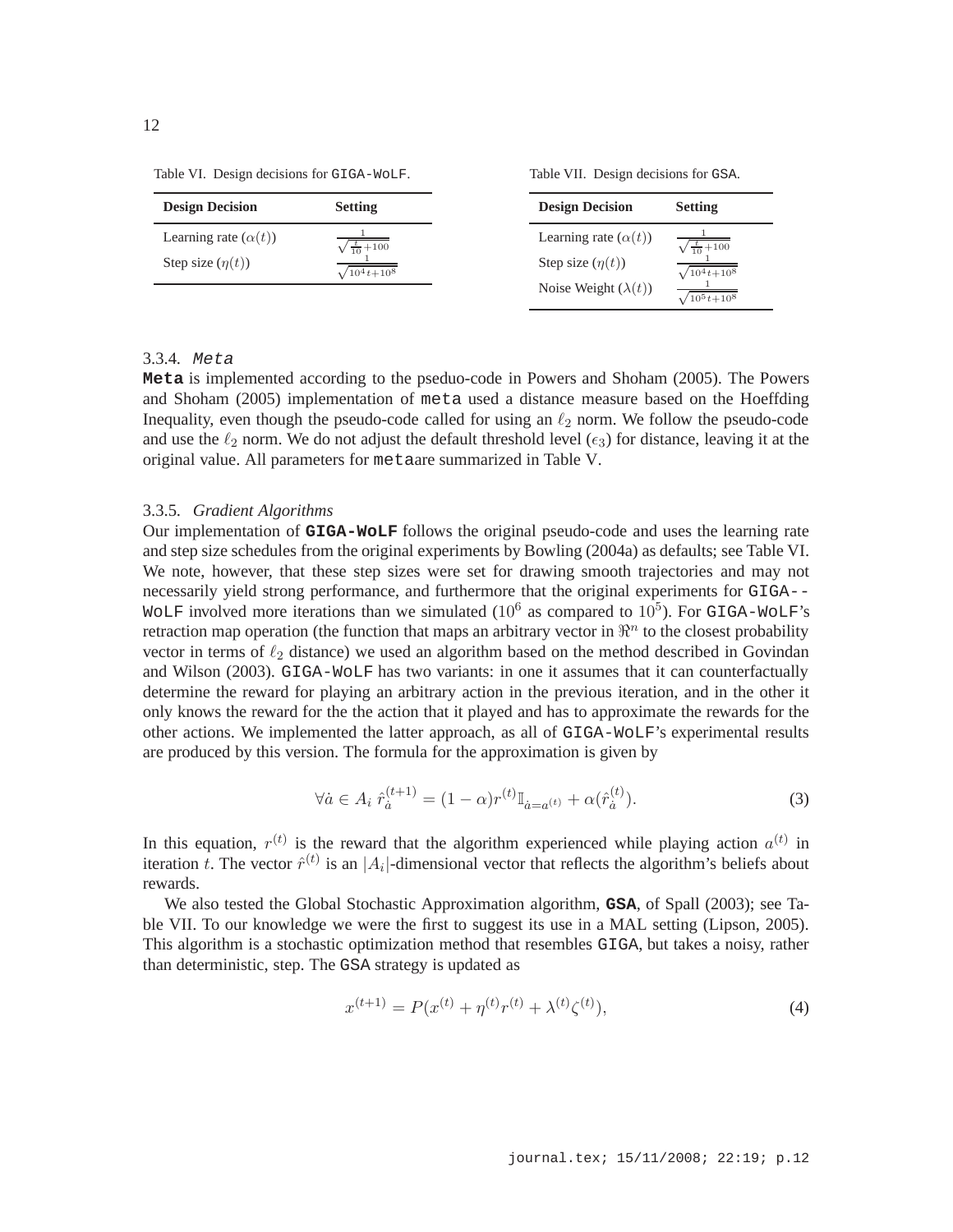Table VIII. Design decisions for  $RV_{\sigma(t)}$ .

Table IX. Design decisions for Q-learning.

| <b>Design Decision</b>                                    | <b>Setting</b>             | <b>Design Decision</b><br><b>Setting</b>                                                                                                         |
|-----------------------------------------------------------|----------------------------|--------------------------------------------------------------------------------------------------------------------------------------------------|
| $\sigma$ -schedule $(\sigma(t))$<br>Step size $(\eta(t))$ | $1 + \frac{1}{25}\sqrt{t}$ | $\left(1-\frac{1}{2000}\right)^{\nu}$<br>Learning rate $(\alpha(t))$<br>$\frac{1}{500}$ )<br>Exploration rate $(\epsilon(t))$<br>$rac{1}{5}$ (1) |
|                                                           | $\sqrt{1000t+10^5}$        | Future discount factor $(\gamma)$<br>0.9                                                                                                         |

where  $x_t$  is the previous mixed strategy,  $r_t$  is the reward vector,  $\zeta_t$  is a vector where each component is sampled from the standard normal distribution (with variance controlled by the parameter  $\lambda^{(t)}$ ), and  $P(\cdot)$  is the same retraction function used for GIGA-WOLF.

 $\mathbf{RV}_{\sigma(t)}$  is a implementation of the algorithm given in Banerjee and Peng (2006). Some initial experiments showed that the settings of the algorithm used in the paper performed very poorly, and so we used some hand-picked parameter settings that were more aggressive and seemed to perform better. These are given in Table VIII.

#### 3.3.6. Q-Learning

Our implementation of **Q-learning** is very basic.; see Table IX. Since in a repeated game there is only one 'state',  $Q$ -learning essentially keeps track of  $Q$ -values for each of its actions. We use an  $\epsilon$ -greedy exploration policy (perform a random action with probability  $\epsilon$ ) with a decaying  $\epsilon$ . 400 exploration steps are expected for this  $\epsilon$ -schedule, and  $\epsilon$  drops below a probability of 0.05 at approximately iteration 2800. It is negligible at the end of the settling-in period (less than  $3E-9$ ). The learning rate  $(\alpha)$  decays to 0.01 at the end of the settling in period. The discount factor of  $\gamma = 0.9$  was set rather arbitrarily. There is no need to trade off current reward with future reward: all actions take the algorithm back to the same state.

#### 3.3.7. Minimax-Q *and* Minimax-Q-IDR

For **minimax-Q**, we solved a linear program to find the mixed maxmin strategy based on the Q-values. This program was

**Maximize** 
$$
U_1
$$
  
\n**subject to**  $\sum_{j \in A_1} u_1(a_1^j, a_2^k) \cdot \sigma_1^j \ge U_1 \ \forall k \in A_2$   
\n $\sum_{j \in A_1} \sigma_1^j = 1$   
\n $\sigma_1^j \ge 0$   $\forall j \in A_1$ 

(see, for example, Shoham and Leyton-Brown (2008)). We also considered a variant of minimax-Q in which iterative domination removal (IDR) is used as a preprocessing step. To our knowledge, we were the first to propose this algorithm in Lipson (2005); we dubbed it minimax-Q-IDR. In each step of the iterative IDR algorithm mixed-strategy domination is checked using a linear program (see, for example, Shoham and Leyton-Brown (2008)). Both LPs are solved with CPLEX 10.1.1. For both  $minimax-Q$  and  $minimax-Q-IDR$ , the learning rate, exploration rate, and future discount factor were set as in Q-learning; see Table IX.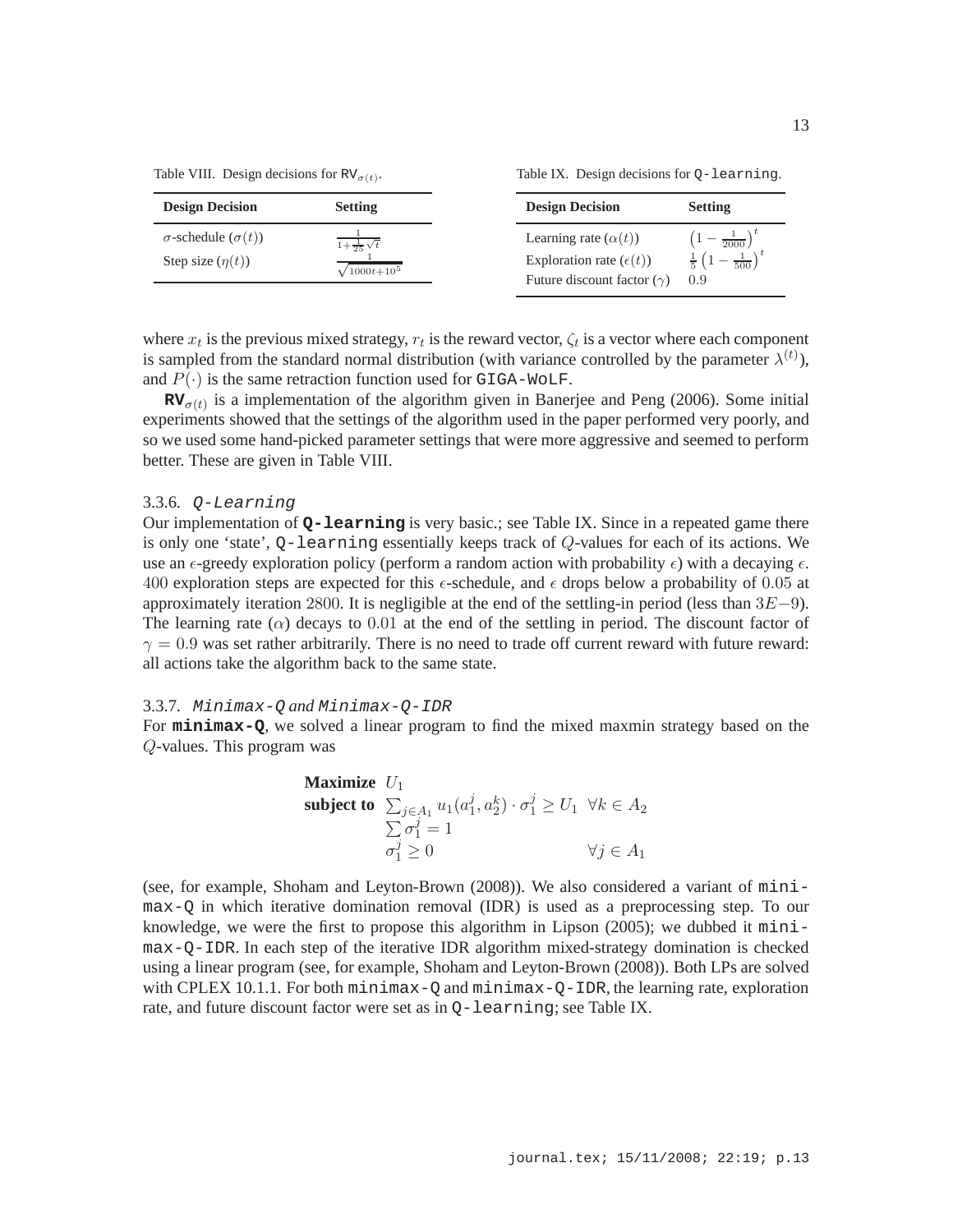3.3.8. Random

The final algorithm, **random**, is an simple baseline that uniformly mixes over the available actions. Specifically, it submits a mixed strategy  $\sigma$  where  $\forall a \in A$ ,  $\sigma(a) = \frac{1}{|A|}$ .

# **4. Experimental Setup and Statistical Methods**

As described in the preamble, this paper makes two main contributions. The first is the MALT platform, which we have now explained. The second is a demonstration of what MALT can do. Specifically, we conducted an large-scale experiment with the goal of investigating the empirical relationship between average reward and other performance metrics (e.g., equilibrium convergence; regret) that have been considered in the literature. In this section we describe the setup of this experiment and some of the statistical tools we used in our analysis.

We studied all eleven of the algorithms described in §3.3, and set their parameters as described there. We note in passing that this choice was important, as some algorithms are very sensitive to parameter settings. Nevertheless, we considered the issue of parameter optimization to be beyond the scope of our study, and took parameter settings from the literature as given.

We selected thirteen game generators from the GAMUT game collection; these are summarized in Table X. Details of each generator are available in GAMUT's online documentation; see gamut.stanford.edu. We normalized the rewards of all game instances to the  $[0, 1]$  interval in order to make the results more interpretable and comparable. We generated a total of 600 different game instances. Specifically, we generated games of five different sizes:  $2 \times 2$ ,  $4 \times 4$ ,  $6 \times 6$ ,  $8 \times 8$  and  $10 \times 10$ . For each size, we generated 100 game instances, drawing uniformly from the first twelve generators. We drew an additional 100 instances from the last distribution, D13, which spans all strategically distinct  $2 \times 2$  games (Rapoport et al., 1976). We call the distribution induced by mixing over all 13 GAMUT generators the *grand distribution*.

With eleven algorithms and 600 game instances there were  $11 \times 11 \times 600 = 72,600$  matches. We ran each match once<sup>5</sup> for 100 000 iterations, recording the last 10 000 iterations. This generated 143 GB of data and took about a third of a CPU-year to run. In order to interpret the results we relied upon a variety of different empirical methods. We briefly describe some of them below.

# 4.1. BOOTSTRAPPING

If we conduct an experiment where two algorithms are run on a number of PSMs then a natural way to compare their performance is to compare the sample means of some measure of their performance (average reward, for example). However, if we have the conclusion that 'the sample

<sup>&</sup>lt;sup>5</sup> We note that each match could have been run multiple times instead of just once, and indeed that doing so would have been essential if we wanted to understand the behavior of randomized algorithms in individual matches. However, holding CPU time constant, conducting more runs per match would have meant either experimenting with fewer games or with fewer algorithms. Indeed, we show in Appendix A that not stratifying (holding one experimental variable fixed while varying another; as opposed to varying both) on game instances reduces variance for sample estimates of summary statistics like mean and median. Thus, we ran each match only once, and therefore use the terms 'run' and 'PSM' interchangeably in what follows.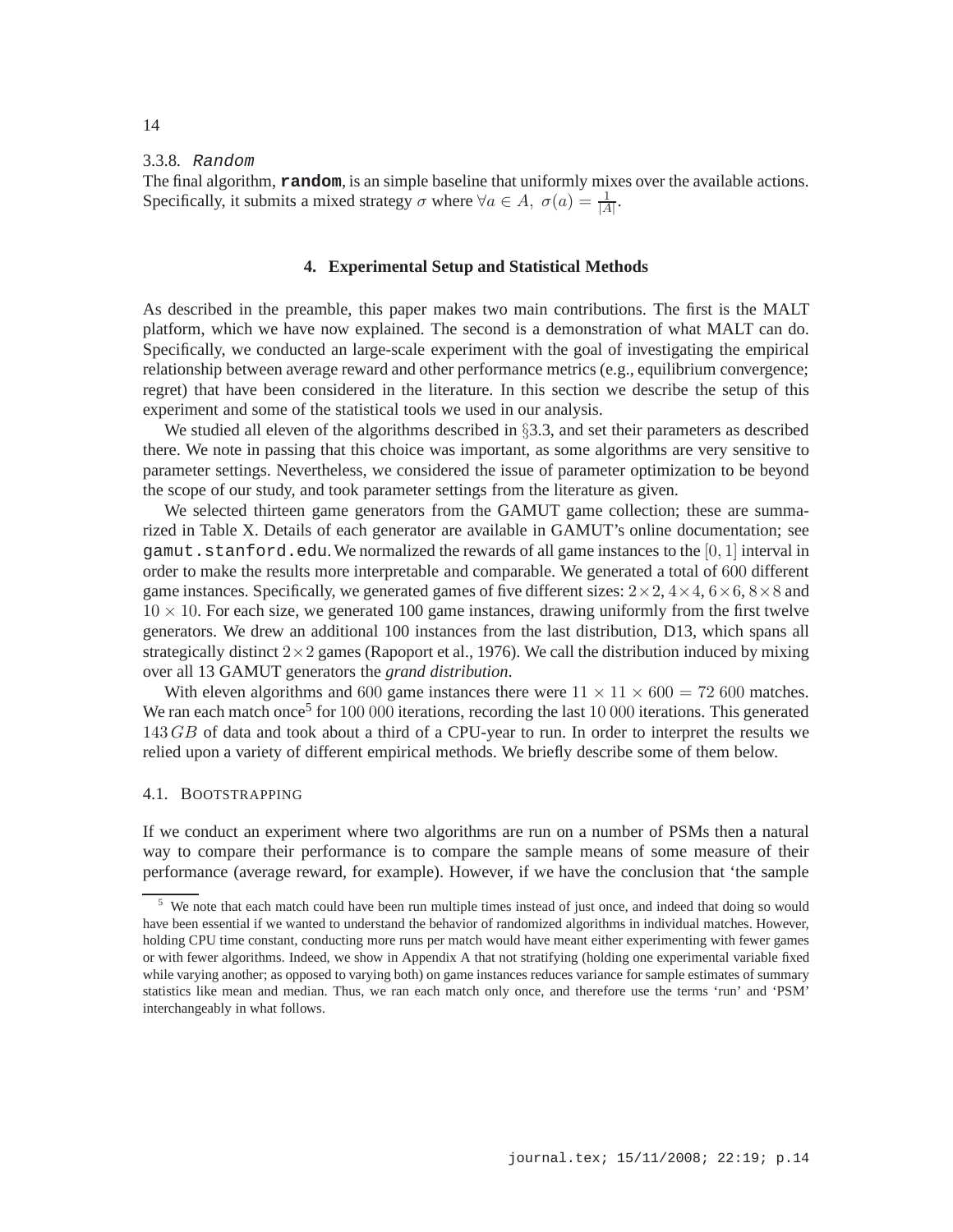| D1              | A Game With Normal Covariant Random Payoffs |
|-----------------|---------------------------------------------|
| D2              | <b>Bertrand Oligopoly</b>                   |
| D3              | <b>Cournot Duopoly</b>                      |
| D4              | Dispersion Game                             |
| D5              | Grab the Dollar                             |
| D <sub>6</sub>  | Guess Two Thirds of the Average             |
| D7              | <b>Majority Voting</b>                      |
| D8              | Minimum Effort Game                         |
| D9              | Random Symmetric Action Graph Game          |
| D10             | Travelers Dilemma                           |
| D11             | Two Player Arms Race Game                   |
| D <sub>12</sub> | War of Attrition                            |
| D13             | Two By Two Games                            |

Table X. The number and name of each game generator.

mean of algorithm A is higher than the sample mean of algorithm  $B'$ , how robust is this claim? If we ran this experiment again are we confident that it would support the same conclusion?

A good way to check the results of an experiment is to run it multiple times. For example, imagine that we ran an experiment 100 times and found that 95 of the experiments had a sample mean for algorithm A of between  $[\underline{a}, \overline{a}]$ , and that 95 of the experiments had a sample mean for algorithm B of between [b,  $\overline{b}$ ]. If  $a > \overline{b}$  (the lower bound of A's interval was greater than the upper bound of  $B$ 's) then we can be confident that A is significantly better in terms of mean. (Specifically, these intervals are the 95% percent confidence intervals of the sample mean distribution, and the fact that they do not overlap serves as sufficient evidence that there is a significant relationship between the means.)

While such repeated experimentation can be used to ensure that results are significant, it is also expensive. To verify the summary statistics from one experiment, we had to run many more. This is not always possible (e.g., our experiments took 7 days on a large computer cluster, so to rerun them a hundred more times would have taken the better part of two years). Bootstrapping is a technique that allows us to use the data from a *single* experiment to construct confidence intervals of summary statistics. Given an experiment with  $m$  data points, we can 'virtually' rerun the the experiment by subsampling from the empirical distribution defined by those  $m$  points. For example, if we have a sample with 100 data points, we could subsample 50 data points (with replacement) from these 100 and look at the statistic for this subsample. We can cheaply repeat this procedure as many times as we like, creating a distribution for each estimated statistic. From these bootstrapped estimator distributions we can form bootstrapped confidence intervals and check for overlap.

There are two parameters that control the bootstrapped distribution: we form the distribution by subsampling  $l$  points from the original  $m$ , and we repeat this process  $k$  times. For our analysis we chose l to be  $|m/2|$  and k to be around 2 500. These particular parameters were chosen to ensure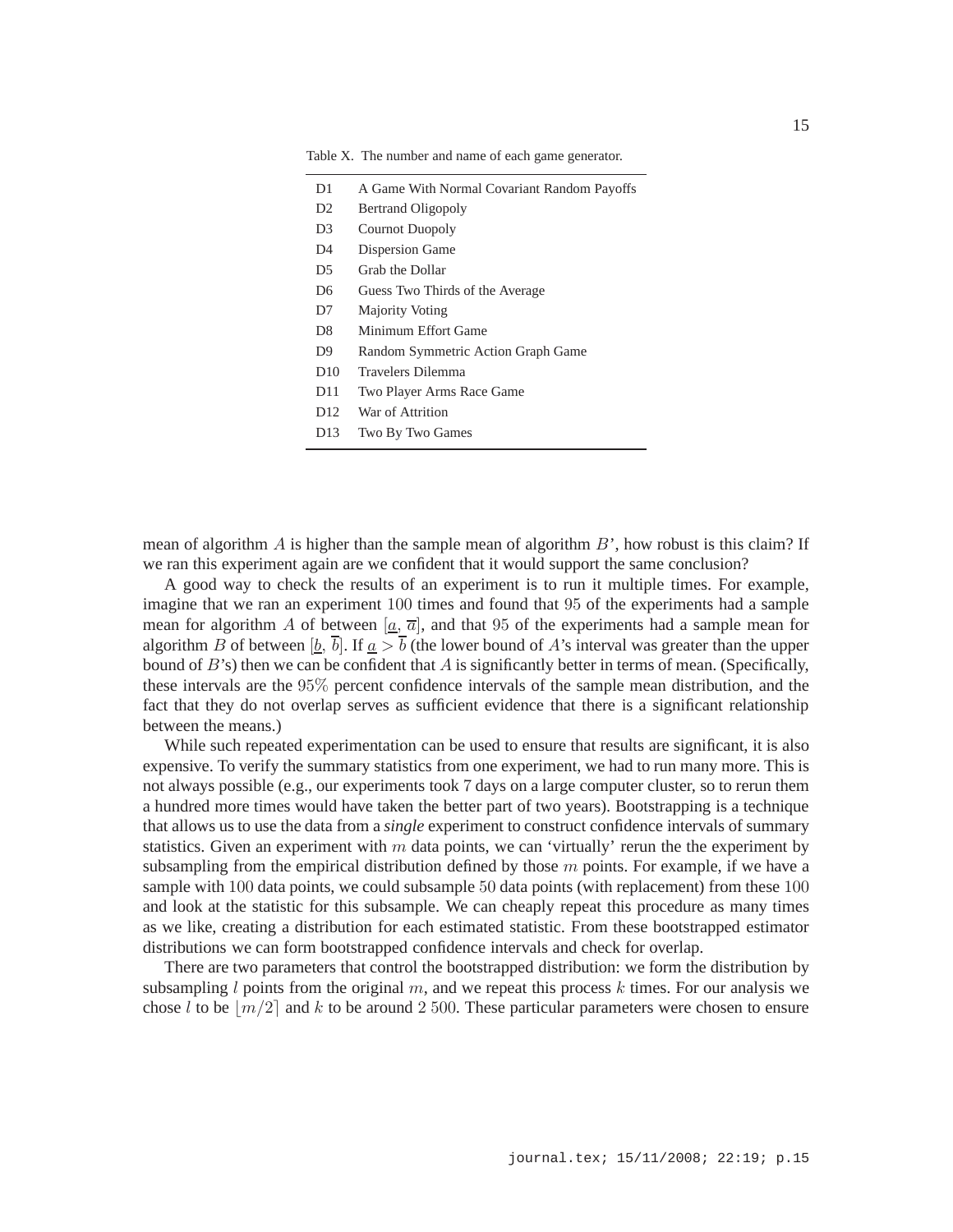that there would be diversity among the subsamples (this explains the moderate size of  $l$ ) and that the empirical distributions would be relatively smooth (this explains the large  $k$ ).

# 4.2. KOLMOGOROV-SMIRNOV TEST

While bootstrapping is useful for seeing if summary statistics are significantly different, we will also want to check if two distributions are themselves significantly different. A beta distribution and a Gaussian distribution might coincidentally have the same mean, but are nevertheless different distributions. We use the KolmogorovSmirnov (KS) test for determining whether two distributions are different. This test is nonparametric, meaning that it does not assume that the underlying data is drawn from a known (e.g., normal) probability distribution. The KS test works by examining the maximum vertical distance between two CDFs. Two distributions are considered significantly different if this maximum vertical distance exceeds a given significance level,  $\alpha$ . In our analysis we use the standard  $\alpha = 0.05$  unless otherwise noted.

# 4.3. SPEARMAN'S RANK CORRELATION TEST

Spearman's rank correlation test is a way to establish whether or not there is a significant monotonic relationship between two paired variables. For example, we might want to show that there is some significant monotonic relationship between the size of a game's action set size and an agent's average reward. Like the KS test, the Spearman's rank correlation test is non-parametric. The relationship between the two variables can be positive (high values of one variable are correlated with high values of the other variable) or negative (high values of one variable are correlated with low values of the other).

# 4.4. ASSESSING CONVERGENCE

We are interested in studying the convergence behavior of MAL algorithms. One issue in doing so based on empirical data is dealing with runs that appear "not quite" to have converged because of random fluctuations in the empirical action frequency. A natural solution to this problem is to perform a statistical test to determine whether one part of the run exhibits the same action distribution as a later part. For example, we might check whether a later empirical action distribution was drawn from the same distribution as an earlier sample (establishing that empirical mixed strategies were stationary) or that an empirical action distribution profile was drawn from a given mixed-strategy profile (establishing convergence to a Nash equilibrium).

Two obvious candidates for such a test are the Fisher exact test (FET) and Pearson's  $\chi^2$ -test, which can be used for checking whether two multinomial samples are drawn from a distribution. However, each test was unfortunately inappropriate for our problem. The  $\chi^2$  test does not handle situations where some of the actions are rare or not present. The FET is very computationally expensive, and the implementation of it that we used (R Development Core Team, 2006) failed on some of the larger and more balanced action vectors (typically in the  $10 \times 10$  case).

Instead, we used the incomplete set of FET results to calibrate a threshold based on vector distance, where we considered any two vectors that were closer than the threshold  $\theta$  to be the same. We calibrated  $\theta$  using a receiver operating characteristic (ROC) curve. We used the incomplete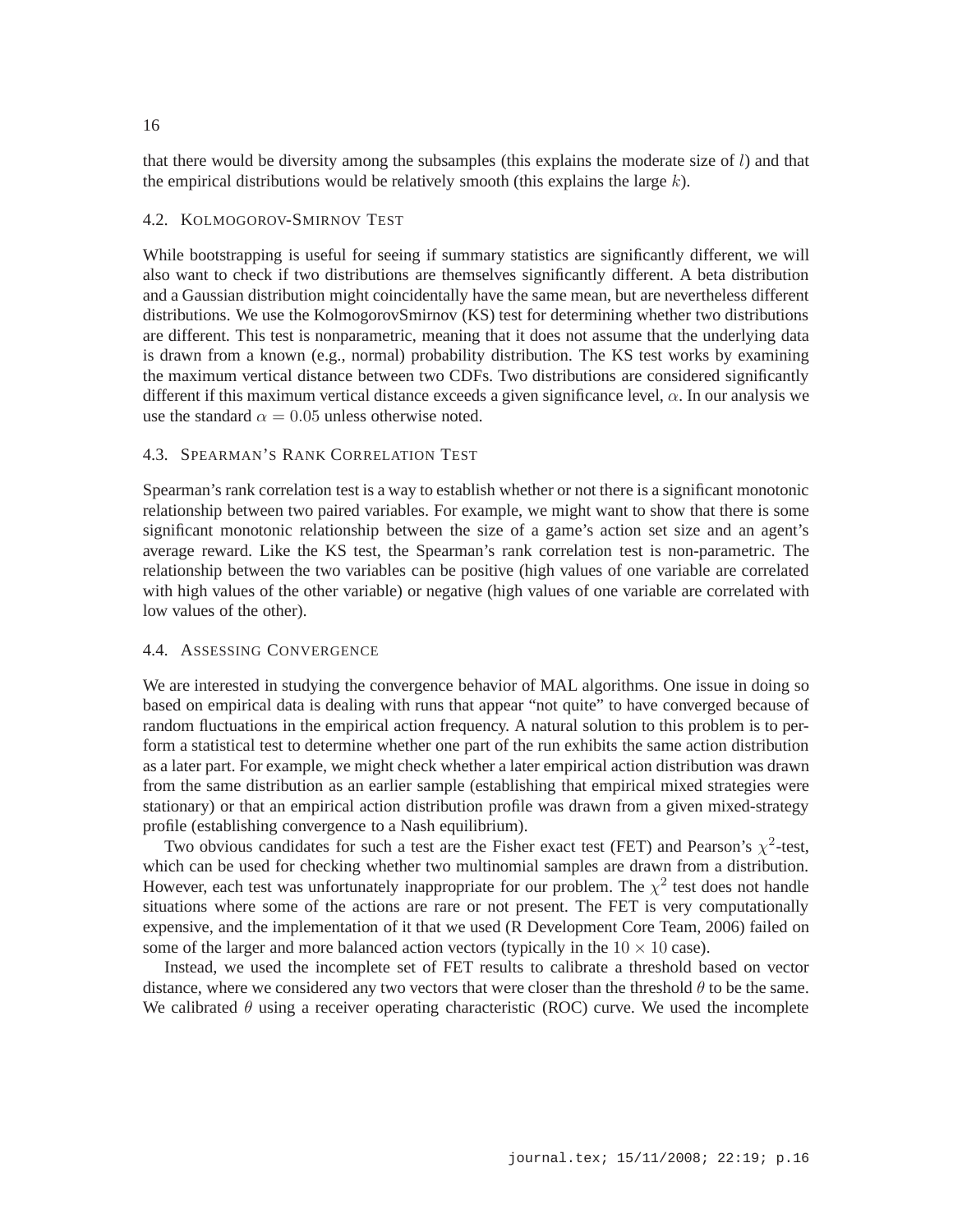FET results as ground truth, and plotted the change in true positive rate and false positive rate as we varied  $\theta$ . We picked the threshold that led to an equal number of false positives and false negatives. Based on this ROC analysis, we picked a  $\theta$  of 0.02.

# 4.5. PROBABILISTIC DOMINATION

The concept of probabilistic domination can be used to argue that one distribution should be preferred to another in terms of a given performance metric. Specifically, a solution quality distribution (SQD) A dominates another SQD B if  $\forall q \in [0, 1]$ , the q-quantile of A is higher than the q-quantile of B. If there are two algorithms, A and B, that are trying to maximize reward, and A's SQD probabilistically dominates B then regardless of the reward value  $r$ , there are more runs of A than of  $B$  that attain a reward of at least  $r$ . Probabilistic domination is stronger than a claim about the mean of the distributions: domination implies higher means.

Checking for probabilistic domination between two samples can be performed visually. If one of the CDF curves is below the other curve everywhere, than the former dominates the latter. Intuitively, this is because the better SQD has less probability mass on low solution qualities, and more mass on higher solution qualities; better distributions are right-shifted.

# **5. Empirical Evaluation of MAL Algorithms: Average Reward**

As we discussed at the beginning of this paper, we consider average reward to be the most fundamental metric for assessing the performance of a MAL algorithm. We take the average with respect to the sampled actions rather than the submitted mixed strategy. Formally, where the iterations 1 to  $T$  refer to the 10 000 iterations we recorded, we define the average reward an algorithm  $i$  obtains in a single match as  $\bar{r}_i^{(T)} = \frac{1}{T} \sum_{t=1}^T r_i^{(t)}$  $\binom{u}{i}$ .

In this section, we investigate the average reward metric in detail. We begin in §5.1 by comparing algorithms according to their "raw" average reward, averaging also across both generators and opponents. Next, we investigate each of these dimensions separately. In  $\S 5.2$  we explore algorithm performance across different generators, and also examine the effect of game size. In §5.3 we explore algorithm performance across different opponents, and also analyze the equilibria of the "algorithm game", in which available actions are different choices of MAL algorithms. §5.4 investigates probabilistic domination relationships between different algorithms and §5.5 considers each algorithm's performance in self play. Finally, §5.6 explores similarities between different algorithms.

### 5.1. "RAW" AVERAGE REWARD

First we consider each algorithm's "raw" performance, averaged across both games and opponents.

OBSERVATION 1.  $Q$ -Learning and RV<sub> $\sigma(t)$ </sub> attained the highest rewards on the grand distri*bution.*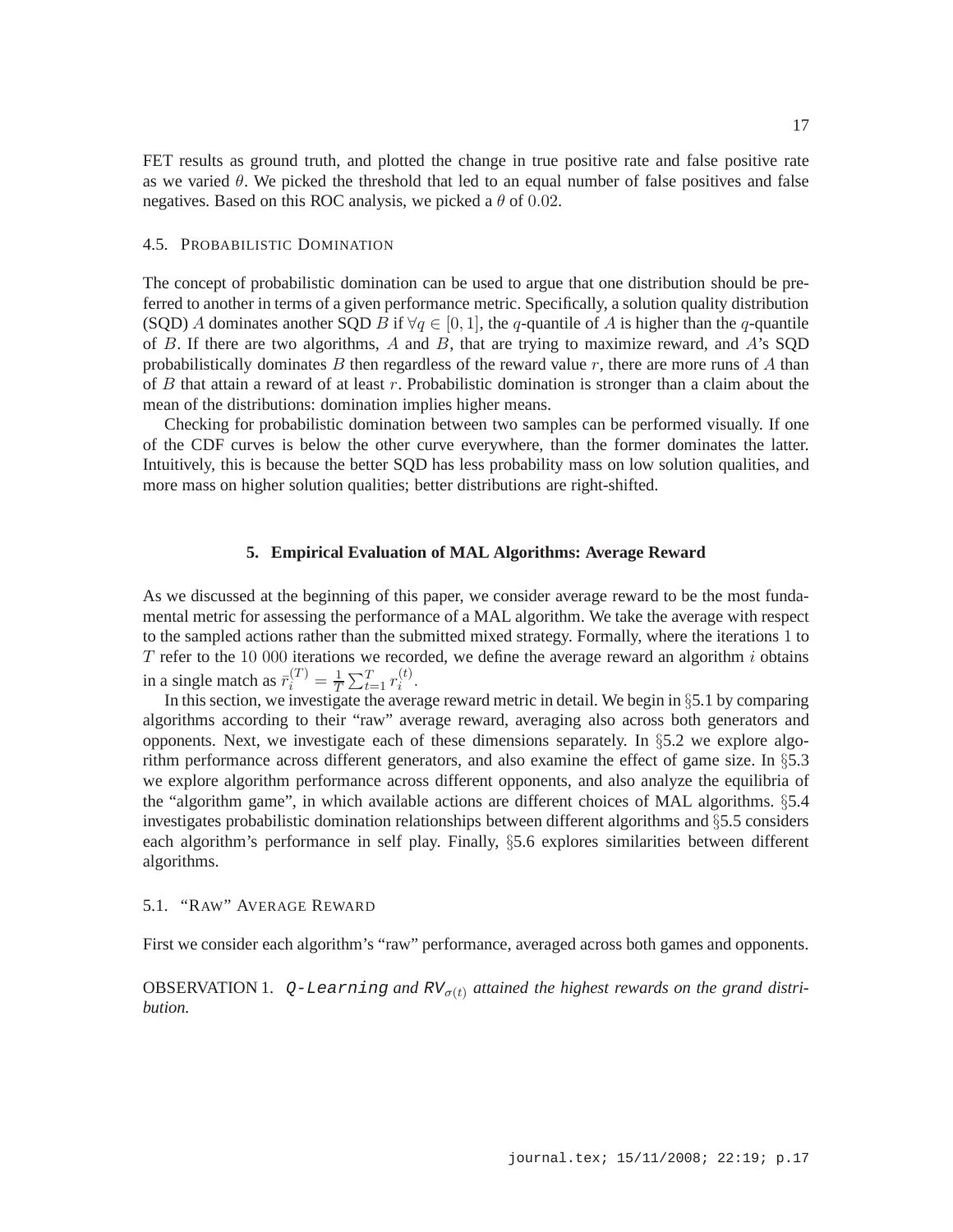

Figure 2: A plot that shows the mean reward (bar) for each algorithm and one standard deviation in either direction (the size of the lens).



Figure 3: The distribution of mean reward estimates for Q-learning and  $RV_{\sigma(t)}$ , constructed by bootstrapping. The 95% confidence intervals are indicated by the dark circles and dashed-lines.

Q-learning had the highest mean reward at 0.714, although  $RV_{\sigma(t)}$  was close with an average of 0.710 (see Figure 2). We noticed considerable variation within the reward data, and all of the other algorithms' sample means still were within one standard deviation of Q-learning, including random (which obtained a sample mean of 0.480).

These rankings were not all significant. The slight difference in means between Q-learning and RV $\sigma(t)$  does not in fact indicate that Q-learning was a better algorithm (in terms of means) on the grand distribution of games and opponents. These two algorithms attained significantly higher reward than any other algorithm, however. We determined this by examining the 95% percentile intervals on bootstrapped mean estimator distributions (see  $\S4.1$ ) and seeing which intervals overlapped (see Figure 3). We obtained the distributions by subsampling 2 500 times, where each subsample consisted of 6 600 runs (half as many as the 13 200 runs that each algorithm participated in).

The distribution of reward was not symmetric, and specifically tended to exhibit negative skewness, indicating that the proportion of runs that attained high reward was larger than the proportion of runs that attained low reward. (random was the only exception). Q-learning's distribution had the highest skewness,  $-0.720$ .

### 5.2. PER-GENERATOR AVERAGE REWARD AND THE EFFECT OF GAME SIZE

Now we go beyond performance on the grand distribution. First we consider each algorithm's performance across individual game distributions. As can be seen in Figure 4, every algorithm's performance varies considerably across the different game generators. However, this figure makes it difficult to determine the best algorithm for generators that all algorithms found challenging. Thus, we also present a normalized version of these per-generator reward results, obtained by dividing the results for each algorithm on a particular generator by the maximum reward attained by any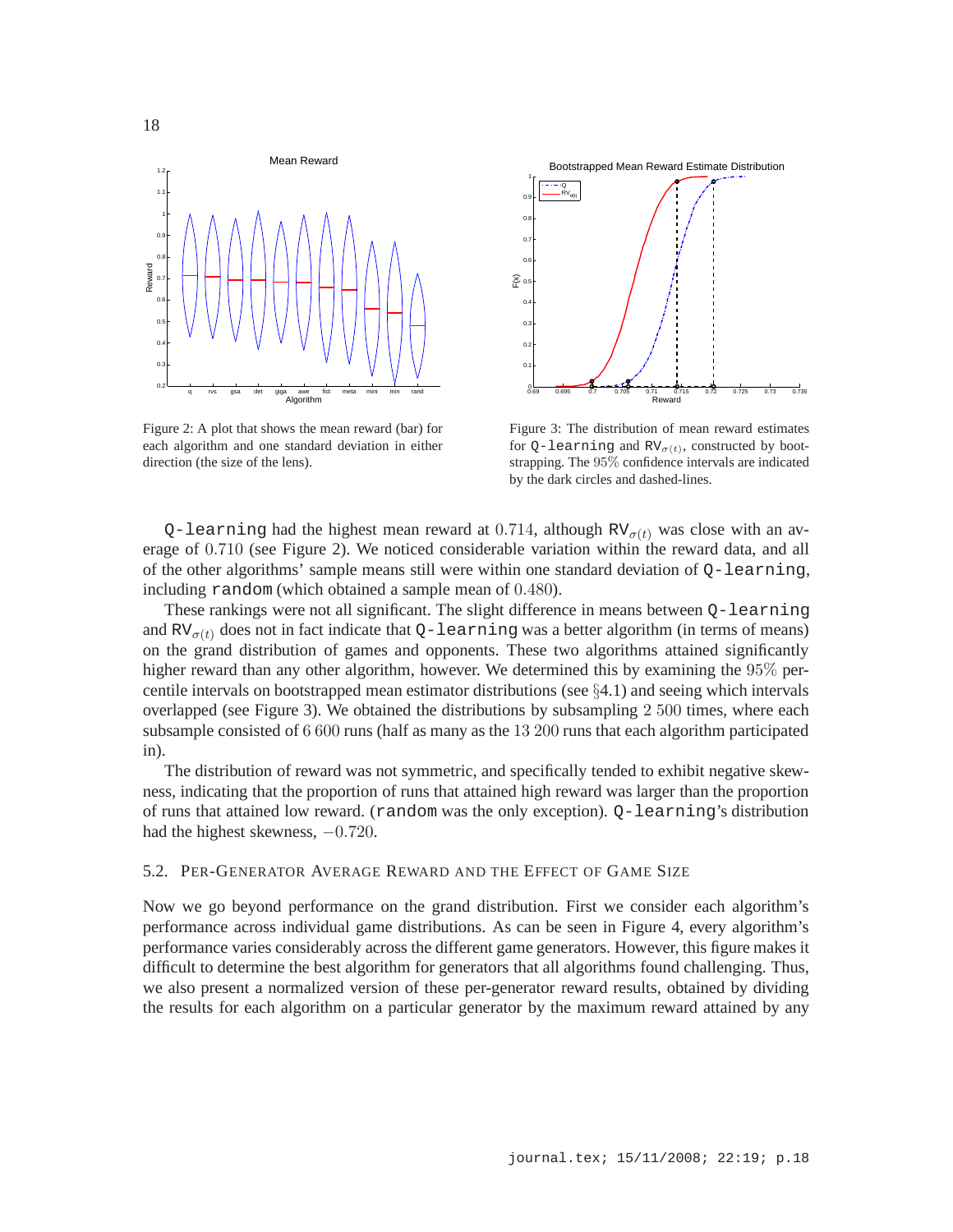

Figure 4: A heatmap showing the reward for the protagonist algorithm playing PSMs from a particular generator, averaged over both iterations and PSMs.



Figure 5: A heatmap showing the mean reward for the protagonist algorithm, playing against the opposing algorithm. These cells have been normalized. Each column has been divided by the maximum average reward attained by any algorithm on that particular generator.

algorithm (Figure 5). We can see that minimax-Q, minimax-Q-IDR and random were all worse than the other algorithms across a broad range of generators, and  $Q$ -learning and  $RV_{\sigma(t)}$ tended to do well.

# OBSERVATION 2. Q-Learning *was the best or one of the best algorithms to use for most generators.*

We define the set of best algorithms for a generator as the set of algorithms whose bootstrapped mean estimator 95% percentile intervals overlapped with the algorithm with the best sample mean. Q-Learning was the unique best algorithm or was one of the best algorithms for 10 of our 13 generators (see Table XI). It was the only algorithm that was the unique best choice for any generator, taking this role for generators D1, D4, and D9. Furthermore, Q-learning also belonged to the set of best algorithms for generators D2, D3, D7, D10, D11, D12 and D13. While Q-learning most frequently was a member of a generator's best algorithm set, fictitious play and determined were also frequently in these sets (6 and 7 generators respectively).

The gradient algorithms were especially strong on D7; indeed, this was the only generator for which all three gradient algorithms were in the best algorithm set. D5, D6, and D8 were interesting distributions for AWESOME and meta. In D5, neither AWESOME nor meta managed to be one of the best algorithms despite the fact that both fictitious play and determined—two of the algorithms that they manage—were. In D6, AWESOME joined fictitious play and determined but meta did not, and in D8 the reverse happened: meta, fictitious play and determined were the three best algorithms. These three generators illustrate situations where portfolio algorithms failed to capitalize on one of their managed algorithms. It would be interesting to run further experiments to determine why this occurred and if it could be remedied.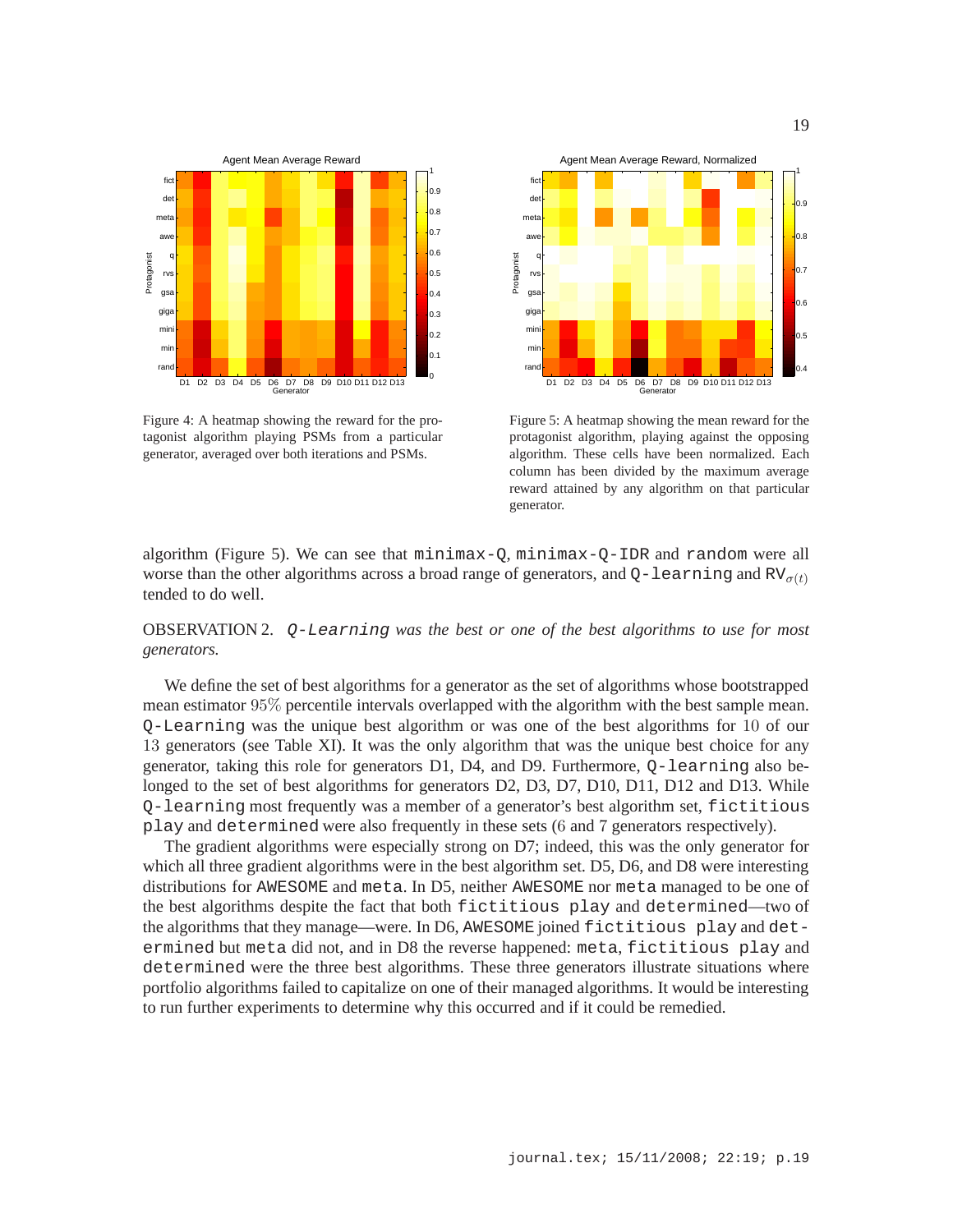Table XI. The set of best algorithms for each generator.

**Gen Set of Best Algorithms**

| D1              | 0-learning                                                                       |
|-----------------|----------------------------------------------------------------------------------|
| D <sub>2</sub>  | Q-learning, $RV_{\sigma(t)}$                                                     |
| D3              | AWESOME, determined, fictitious<br>play, GSA, meta, Q-learning, $RV_{\sigma(t)}$ |
| D4              | 0-learning                                                                       |
| D5              | determined, fictitious play                                                      |
| D6              | AWESOME, determined, fictitious play                                             |
| D7              | GSA, Q-learning, $RV_{\sigma(t)}$                                                |
| D <sub>8</sub>  | determined, fictitious play, meta                                                |
| D <sub>9</sub>  | 0-learning                                                                       |
| D10             | fictitious play, Q-learning                                                      |
| D <sub>11</sub> | determined, fictitious play, meta,                                               |
|                 | 0-learning                                                                       |
| D <sub>12</sub> | determined, Q-learning                                                           |
|                 |                                                                                  |

D13 AWESOME, determined, GSA, Q-learning,  $RV_{\sigma(t)}$ 



Figure 6: A heatmap summarizing the correlations between size and reward for different agents on different generators. A white cell indicates positive correlation, a black cell indicates negative correlation, and a gray cell with an 'x' indicated an insignificant result.

For all but one of our generators (D13:  $2 \times 2$  games) we generated games of varying sizes. Now we consider how the size of a game's action set affected performance. Our hypothesis was that larger action spaces raise the possibility of more complicated game dynamics, and that such complex dynamics can slow learning. Thus, we expected to see average reward decreasing as the size of the game grew.

OBSERVATION 3. *There was no general relationship between game size and reward: for some generators algorithms achieved higher rewards on larger games, and for other generators algorithms achieved higher rewards on smaller games.*

Our experiment showed that this intuition did not always hold. First, for many algorithms on many generators we could not reject the null hypothesis of the Spearman rank correlation test—that there was no significant correlation between size and performance—at a significance level of  $\alpha$  = 0.05. For instance, in D7 only GSA and GIGA-WoLF had significant trends (both exhibited negative correlation; reward was lower in larger games). Second, even when a significant correlation did exist, it was not always negative. We did observe that for most distributions, significant correlations were either entirely negative or entirely positive. For D2, D7, D8, D9, and D11 the correlation was negative; for D3, D4, D5, D10, and D12 it was positive. D1 and D6 exhibited both kinds of correlation for different algorithms.

Overall, the relationship between game size and reward appears to depend strongly on the choice of generator. It could be the case that when the action spaces increase in size, important game features tied with high reward become more common, or it could be that larger actions spaces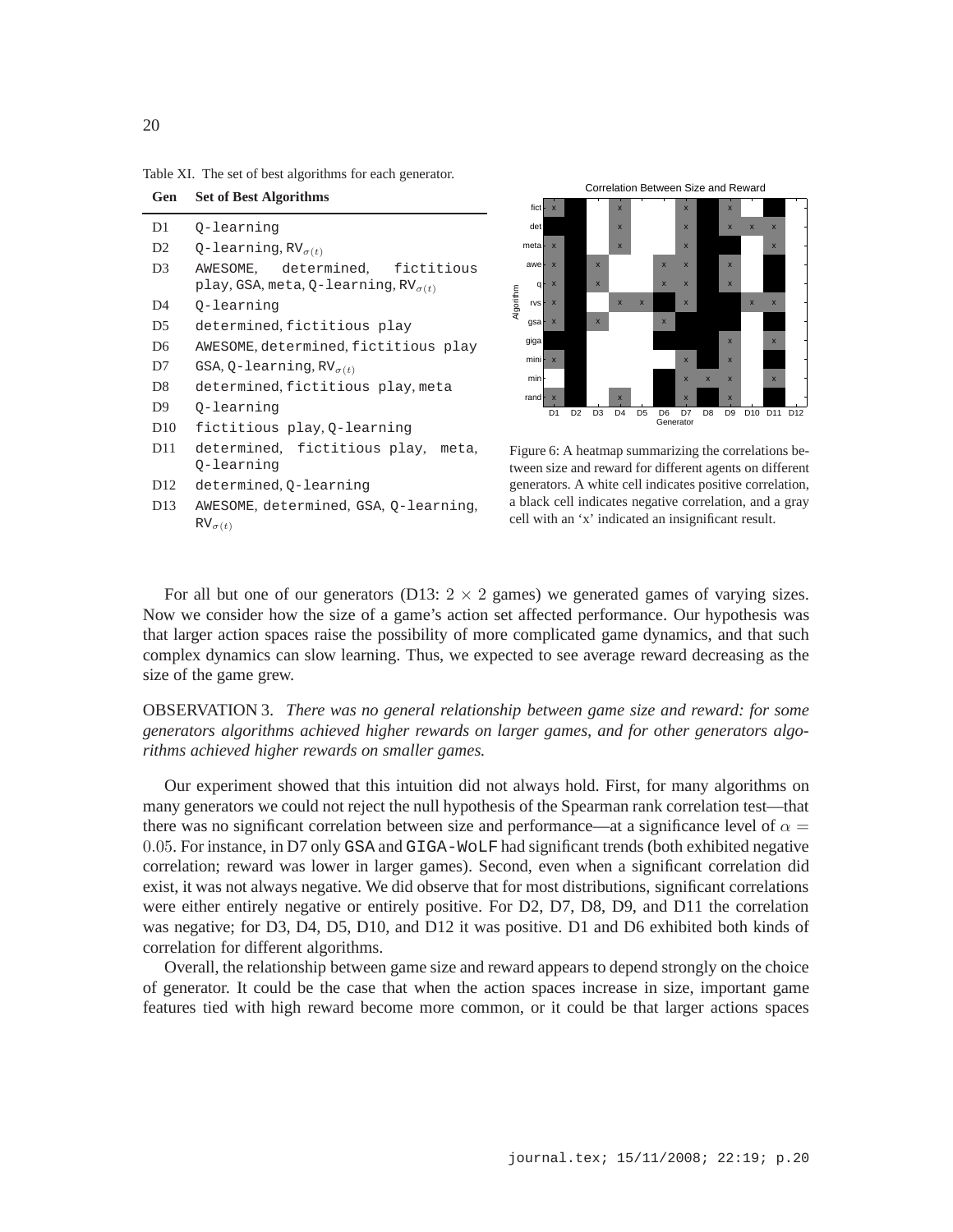

21



Figure 7: A heatmap showing the mean reward for each protagonist algorithm (ordinate) playing against each opposing algorithm (abscissa).



Figure 8: Interpreting the mean reward results as a one-shot game. The cells that are cross-hatched are dominated and the  $\star$ 's indicate pure-strategy Nash equilibria. Because the determined vs. Q-learning equilibrium is asymmetric, it appears twice. To indicate this, we make one of the corresponding stars hollow.

make it easier for MAL algorithms to miscoordinate, which is desirable for some games. Indeed, D4—*Dispersion Games*—are show positive correlation between the number of actions and reward, and this is a game where agents need to miscoordinate to do well.

As Figure 6 shows, D2 and D12 were the only two distributions on which we could reject the null hypothesis for all algorithms, and they supported opposite conclusions. On instances from D2, correlation was completely and strongly negative: the larger the game, the worse every algorithm performed. The least correlated algorithm was random with a Spearman's coefficient of correlation  $\rho = -0.329$ . Correlation was entirely positive for D11, but some of the coefficients were smaller. Fictitious play was the least sensitive to size ( $\rho = 0.07$ ), but it was anomalous. The algorithm with the next smallest coefficient was GIGA-WOLF, with  $\rho = 0.267$ .

# 5.3. PER-OPPONENT AVERAGE REWARD AND THE ALGORITHM GAME

We now consider each algorithm's average reward on a per-opponent basis.

### OBSERVATION 4. *Algorithm performance depended substantially on which opponent was played.*

Figure 7 shows the mean reward achieved by each algorithm against every possible opponent. One striking feature of this figure is that minimax-Q, minimax-Q-IDR and random were all relatively weak against a broad range of opponents. We also observe that fictitious play and determined tended to get lower reward in self play and against each other than against other opponents. Meta—an algorithm that manages a profile of algorithms including fictitious play and determined—also appear to have inherited these performances issues, while AWESOME—the other portfolio algorithm—substantially avoided them.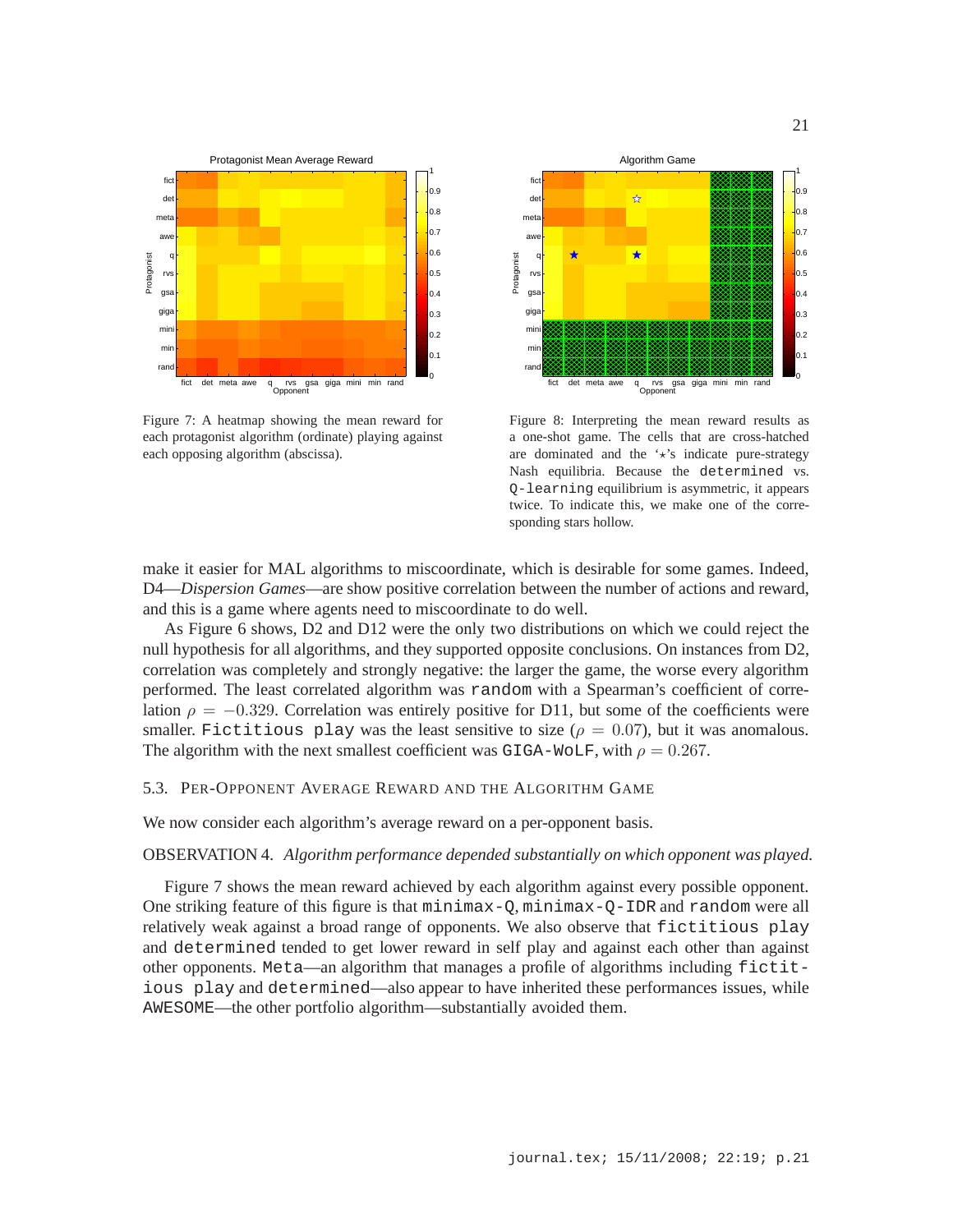| Opponent         | <b>Best-Response Set</b>                                | rithm games in which each algorithm was strictly<br>dominated (SD) or weakly dominated (WD). |           |           |  |
|------------------|---------------------------------------------------------|----------------------------------------------------------------------------------------------|-----------|-----------|--|
| <b>AWESOME</b>   | GIGA-WOLF, GSA RV $_{\sigma(t)}$                        | <b>Algorithm</b>                                                                             | <b>SD</b> | WD        |  |
| Determined       | AWESOME, GIGA-WOLF, GSA,<br>Q-learning $RV_{\sigma(t)}$ | <b>AWESOME</b>                                                                               | $10.8\%$  | 11.7%     |  |
| Fictitious       | GSA, Q-learning $RV_{\sigma(t)}$                        | Determined                                                                                   | $0.0\%$   | $0.0\%$   |  |
| play             |                                                         | Fictitious play                                                                              | $35.9\%$  | $36.4\%$  |  |
| GIGA-WOLF        | determined, Q-learning $RV_{\sigma(t)}$                 | GIGA-WOLF                                                                                    | 54.1\%    | 55.1\%    |  |
| GSA              | determined, Q-learning $RV_{\sigma(t)}$                 | <b>GSA</b>                                                                                   | $0.4\%$   | $0.4\%$   |  |
| Meta             | determined, GIGA-WOLF, GSA                              | Meta                                                                                         | 28.8%     | 28.2\%    |  |
|                  | $RV_{\sigma(t)}$                                        | Minimax-Q                                                                                    | 100.0%    | $100.0\%$ |  |
| Minimax-O        | 0-learning                                              | Minimax-O-IDR                                                                                | 100.0%    | $100.0\%$ |  |
| Minimax-Q-IDR    | 0-learning                                              | 0-Learning                                                                                   | $0.0\%$   | $0.0\%$   |  |
| Q-Learning       | determined, Q-learning $RV_{\sigma(t)}$                 | Random                                                                                       | 100.0%    | $100.0\%$ |  |
| Random           | determined, Q-learning $RV_{\sigma(t)}$                 | $RV_{\sigma(t)}$                                                                             | $0.0\%$   | $0.0\%$   |  |
| $RV_{\sigma(t)}$ | determined                                              |                                                                                              |           |           |  |

Table XII. The different algorithms and their best-response sets

If we know what algorithm the opponent is using, which algorithm should we use? We constructed "best-response sets" for each possible opponent using bootstrapped percentile intervals. We call the algorithm with the highest mean against a particular opponent a best response, but also assign any algorithm with a overlapping bootstrapped 95% percentile interval to the set—we cannot claim that these algorithms do significantly worse than the apparent best algorithm. These best response sets are summarized in Table XII.  $Q$ -learning and RV $_{\sigma(t)}$  were most frequently best responses, while fictitious play, meta, minimax-Q, minimax-Q and random were never best responses.

One interesting way to interpret these best response results is to consider the one-shot "algorithm game": a single-shot normal-form game in which the actions correspond to our 11 algorithms and the payoff for using algorithm A against algorithm  $B$  is the mean reward that algorithm A attained against  $B$ . There were three algorithms that were strictly dominated in this grand distribution algorithm game:  $minimax-O$ ,  $minimax-O-IDR$  and  $random$ . Strict domination of algorithm  $A'$  by A means that regardless of what algorithm the opponent selects, A is always a better choice than A′ . As with best responses, we required domination to be significant: we wanted to be confident that if the experiment were repeated, we would get a similar result. We used bootstrapping to check this, subsampling 6 600 PSMs 10 000 times and from these forming 10 000 'subsampled' games. We checked for strict domination in each game, and considered an algorithm dominated if it was dominated in at least 95% of the subsampled games. The proportion of subsampled algorithm games in which each algorithm was dominated is shown in Table XIII; we also distinguish strict domination from weak domination.

OBSERVATION 5. Determined *and* Q-learning *were the only algorithms to participate in pure-strategy Nash equilibria of the algorithm game.*

Table XIII. The proportion of subsampled algo-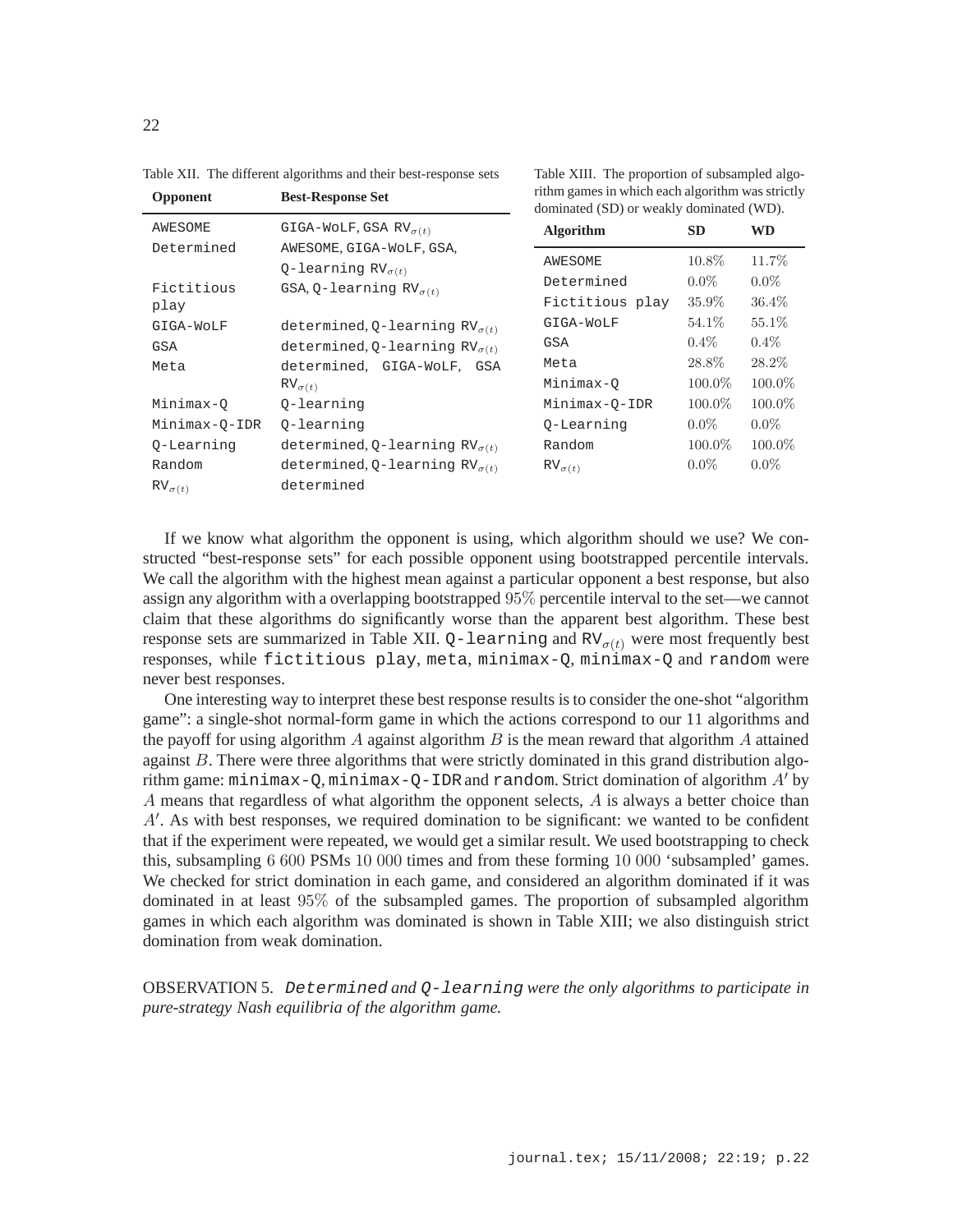

Figure 9: Interpreting the mean reward results for D4 (*Dispersion Game*) as a one-shot game. No cells were dominated; the  $\star$ 's indicate pure-strategy Nash equilibria. Asymmetric equilibria appear twice; to indicate this we make one of the corresponding stars hollow.





Figure 10: For each algorithm, the number of opponents and candidate algorithms the algorithm dominated, was dominated by, or neither.

Only two pure-strategy Nash equilibria ever occurred in the subsampled games for the grand distribution: Q-learning in self play, and Q-learning against determined. The Q-learning–Q-learning equilibrium is particularly convincing because it is symmetric and so does not require that the players coordinate to playing different strategies, and furthermore because it occurred in 90.2% of the subsampled games. The other equilibrium occurred in the remaining 9.8% of games. (Because both equilibria involved  $Q$ -learning, we did not observe them together in the same subsampled games.)

We looked more deeply into the algorithm games by restricting attention to individual generators. The generators varied substantially in their pure-strategy Nash equilibria. Overall, Determined in self play constituted the most common symmetric pure-strategy Nash equilibrium. It was a significant Nash equilibrium for seven of the generators. (That is, determined in self play was a pure-strategy Nash equilibrium in more than 95% of the subsampled games for these each of these generators.) Q-Learning in self play was the second most common symmetric pure-strategy Nash equilibrium, arising in the algorithm games for four generators.

Generators also differed substantially in their *number* of pure-strategy Nash equilibria. For instance D1 (*A Game with Normal Covariant Payoffs*) had no significant pure-strategy Nash equilibrium. D4 (*Dispersion Game*), at the other extreme, had 22 pure-strategy Nash equilibria (see Figure 9). Part of the reason for the large number of equilibria in D4 was that a majority of runs for many of the algorithms yielded a reward of 1 (e.g., 84.6% of AWESOME's runs yielded a reward of 1). This meant that in many of the subsampled games, the majority of payoffs were exactly 1 and so there were many weak Nash equilibria. For example, both  $RV_{\sigma(t)}$  and Q-learning attained a reward of 1 against fictitious play, and fictitious play itself attained a reward of 1 against RV $_{\sigma(t)}$  and fictitious play. Therefore both RV $_{\sigma(t)}$ -fictitious playand Q-learning–fictitious play were pure Nash equilibria.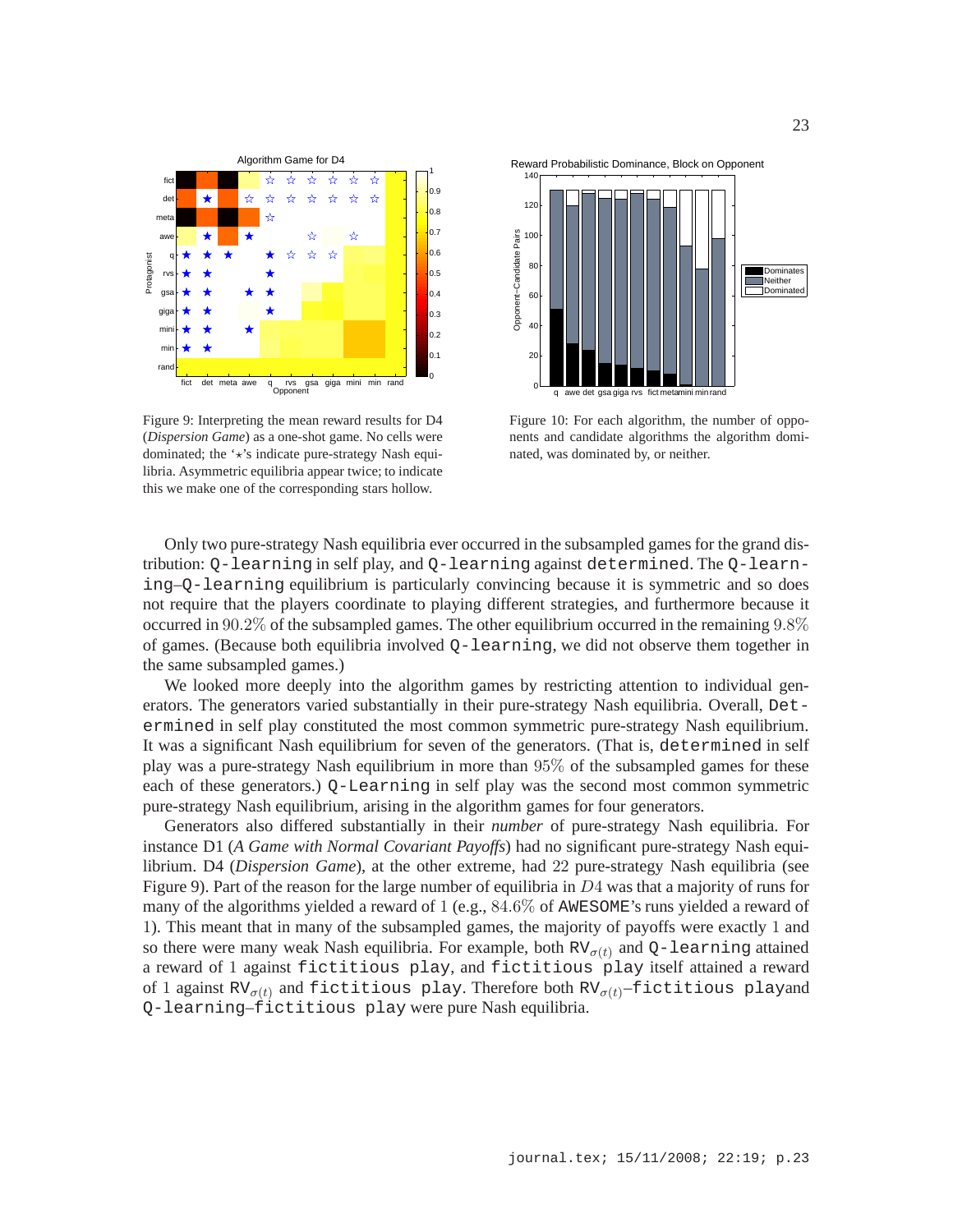### 5.4. PROBABILISTIC DOMINATION OF ONE ALGORITHM BY ANOTHER

Now we consider the following question: given a fixed opponent, is a given algorithm probabilistically dominated by any alternative algorithm in terms of average reward?

OBSERVATION 6. Q-Learning *was the only algorithm that was never probabilistically dominated by any other algorithm when playing any opponent.*

Q-Learning had the best performance in terms of probabilistic domination. Determined and  $RV_{\sigma(t)}$  were the next-least-dominated algorithms: determined was only probabilistically dominated by AWESOME against a fictitious play opponent, which was in turn dominated by Q-learning;  $RV_{\sigma(t)}$  was dominated by Q-learning when playing against the minimax-Q variants, and also by determined when playing against  $RV_{\sigma(t)}$ . On the whole, domination by another algorithm in self play was a common trend; only AWESOME, determined and Q-learning avoided being dominated by another algorithm when playing themselves. It is interesting that determined was not dominated: we see this as a property of the specific game distributions that we studied.

Overall, while we observed some strong domination relationships, these were the exceptions while ambiguity was the rule. For most algorithm pairs against most opponents, no probabilistic domination relationship existed (see Figure 10). Furthermore, there was no opponent for which one algorithm probabilistically dominated all others.

# 5.5. SELF PLAY

We have already seen evidence that self-play was challenging for many algorithms (e.g., see the tendency towards 'cool' cells on the main diagonal of Figure 7). A closer analysis shows that for most algorithms there was indeed a significant relationship between self play and low reward.

## OBSERVATION 7. *Most algorithms attained lower average reward in self play.*

The distribution of reward in self-play runs for AWESOME, determined, fictitious play and meta were probabilistically dominated by the distribution of reward in non-self-play runs. While the same was not true for the gradient algorithms (they achieved fewer low-reward runs in self play), their self-play means were nevertheless significantly lower than their non-self-play means. We verified this by looking at the 95% bootstrapped percentile intervals. There was no significant relationship for minimax-Q and minimax-Q-IDR, and this self-play trend was reversed for Q-learning: its self-play runs probabilistically dominated its non-self-play runs. Furthermore, Q-learning achieved a higher mean reward in self play than any other algorithm (see Figure 11).

Interestingly, AWESOME was one of the algorithms with poorer self-play runs, despite its machinery for converging to a special equilibrium in self play. We wonder whether this occurred because AWESOME did not converge due to an overly-conservative threshold for detecting whether its opponent was playing part of an equilibrium, or because AWESOME did converge to the special equilibrium but that equilibrium did not offer high reward. (Note that our implementation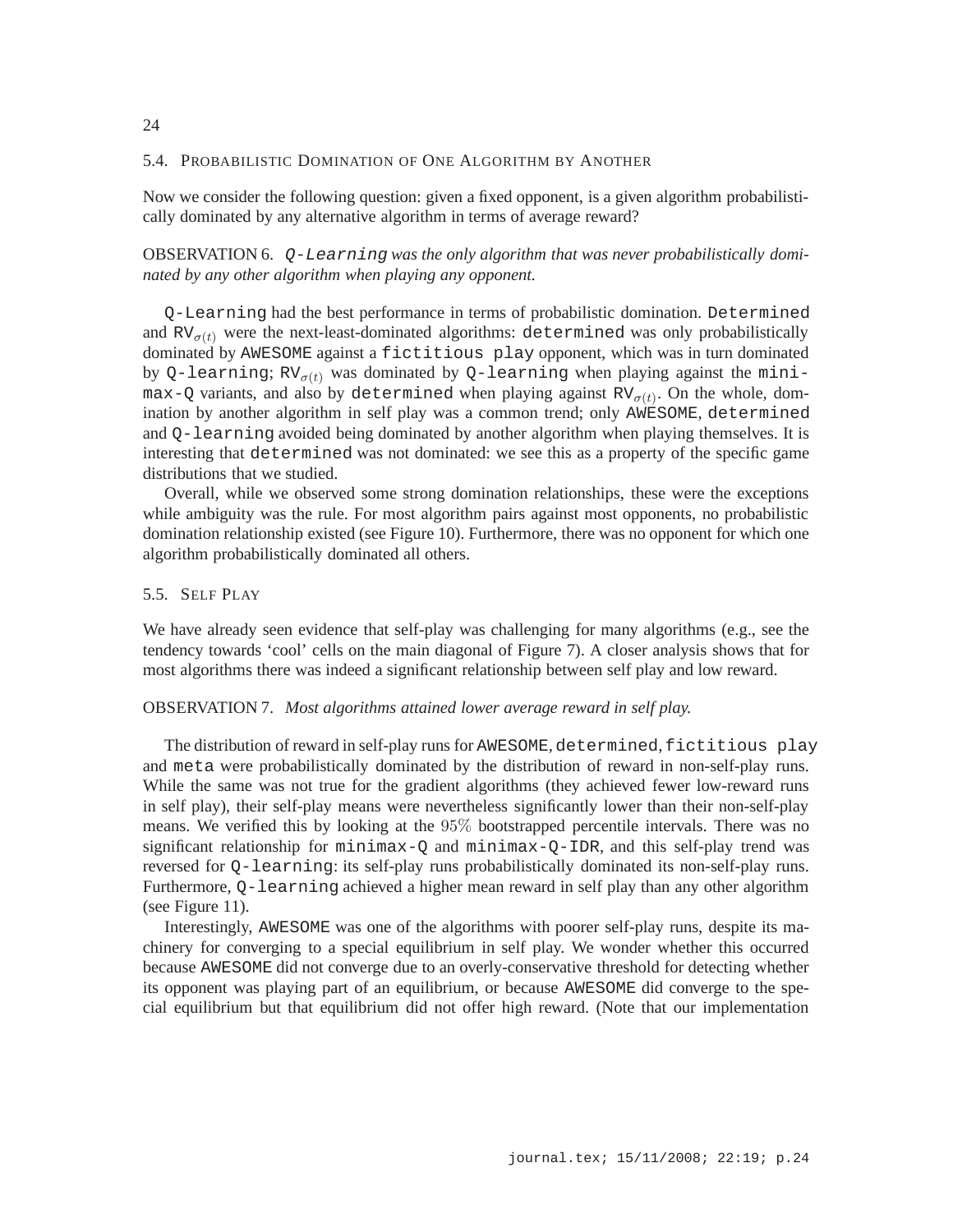

Figure 11: A plot that shows the mean reward (bar) for each algorithm in self play and one standard deviation in either direction (the size of the lens).



Figure 12: A heatmap that summarizes the number of opponent/generator pairs two algorithms are similar on in terms of reward distribution. This relationship is symmetric, so only the lower half of the plot is presented. The hotter the cell, the more situations the two algorithms are similar in.

of AWESOME coordinates to the first Nash equilibrium found by GAMBIT's implementation of Lemke-Howson.) At the risk of keeping the reader in suspense, we defer the answer to  $\S6.3$ , in which we examine equilibrium convergence results.

### 5.6. ALGORITHM SIMILARITY

Finally, we investigate similarities between algorithms' abilities to achieve high reward. We can assign some of our algorithms to one of three major blocks. First, AWESOME and meta are similar because they both manage portfolios incorporating fictitious play and determined; likewise, we expect them to be similar to the fictitious play and determined algorithms themselves. Second, GIGA-WOLF, GSA and  $RV_{\sigma(t)}$  are similar because they all follow a reward gradient. Finally, minimax-Q and minimax-Q-IDR are similar because the latter is the same as the former except for the addition of an IDR preprocessing step. We call these the portfolio, gradient, and minimax blocks. We also might suspect that  $Q$ -learning, an algorithm that does not explicitly model the opponent, might be similar to the gradient algorithms. Nevertheless, we do not assign Q-learning to a block; likewise, we leave random unassigned.

We tested all pairs of algorithms for similarity by comparing their average reward distributions for all generator–opponent pairs. Thus, we tested each algorithm pair  $13 \times 10 = 130$  times every algorithm is of course similar to itself and so we did not check these cases. Failing to reject the null hypothesis of the KS test (that both samples were drawn from the same population) is some evidence for the samples being similar. This rough-and-ready approach does not establish significant similarity and is merely suggestive of similarity; failing to reject a null hypothesis is not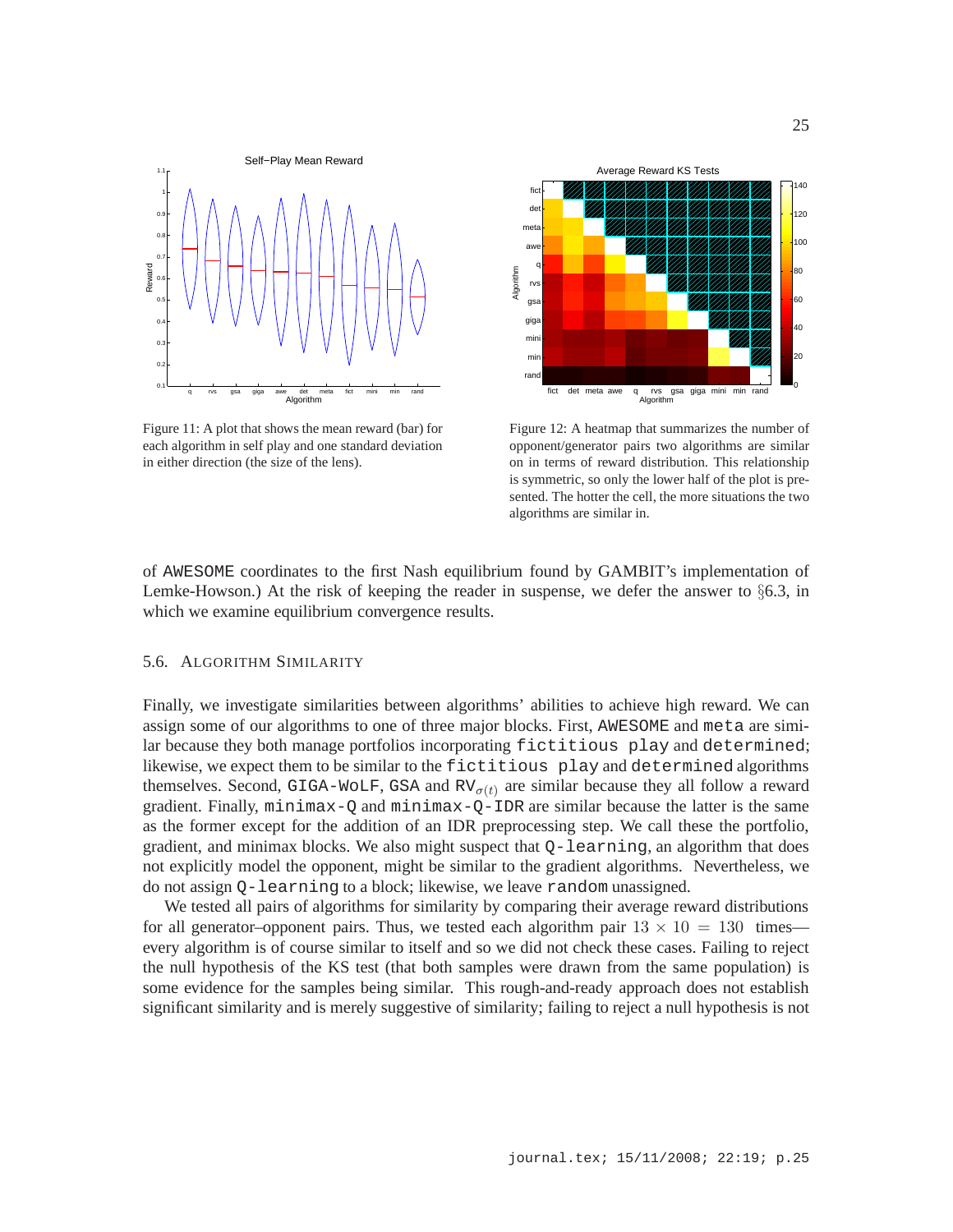the same as having shown that the null hypothesis is true. However, with this caveat in mind, we observed some interesting trends.

#### OBSERVATION 8. *Similar algorithms tended to exhibit similar performance.*

All three predicted blocks emerge, as can be seen in Figure 12. First, meta, AWESOME, fictitious play and determined were all similar to each other on a large number of opponent– generator pairs. Both meta and AWESOME were similar in more cases to determined than to fictitious play. For instance, AWESOME was similar to determined in 101 out of 130 cases while similar to fictitious play in only 81 cases. Meta and AWESOME were also quite similar to each other (88 cases). Q-learning was similar to the algorithms in this block, especially determined and AWESOME, which we had not expected. AWESOME was more similar to Q-learning than to any other algorithm: they were similar in 103 cases, while even determined and AWESOME were only similar in 101 cases.

The block of algorithms consisting of  $RV_{\sigma(t)}$ , GIGA-WOLF and GSA were all similar in a large number of cases, with a particularly tight relationship evident between GIGA-WoLF and GSA  $(\text{similar in } 111 \text{ cases})$ .  $Q$ –Learning also bore similarities to the gradient-algorithm block. These algorithms also showed somewhat weaker similarity to determined and AWESOME.

The connection between  $minimax-Q$  and  $minimax-Q-IPR$  was particularly strong (similar in 118 cases). These were also the algorithms most similar to random—indeed, similar almost twice as often as the next-most-similar algorithm (AWESOME: it was similar to random in 11 cases, as compared to minimax-Q's 21 cases).

# **6. Empirical Evaluation of MAL Algorithms: Other Metrics**

So far, all of our experimental discussion has concerned the average reward metric. However, a wide variety of other metrics have also been proposed and studied in the literature. Here we consider many of the most prominent. This allows us to understand our experimental results in different ways, and furthermore sheds light on the extent to which each metric correlates with high reward in practice. In §6.1 we investigate regret, specifically considering mean regret, probabilistic domination of one algorithm by another, and the relationship to reward. In  $\S6.2$  we assess algorithms' tendencies to converge to stationary strategies. §6.3 considers convergence to Nash equilibrium of the stage game, and relates this metric to reward. In  $\S6.4$  we consider algorithms' abilities to achieve at least their maxmin payoffs, and consider both per-opponent maxmin performance and the relationship to reward. Finally, in §6.5, we measure algorithms' tendency to converge to payoff profiles consistent with Nash equilibria of the infinitely-repeated stage game.

### 6.1. REGRET

Regret is the difference between the reward that an algorithm could have received by playing the best static pure strategy and the reward that it did receive:

$$
Regret(\vec{\sigma}_i, \vec{a}_{-i}) = \max_{a \in A_i} \sum_{t=1}^T \left[ r(a, a_{-i}^{(t)}) - \mathbb{E} \left[ r(\sigma_i^{(t)}, a_{-i}^{(t)}) \right] \right]. \tag{5}
$$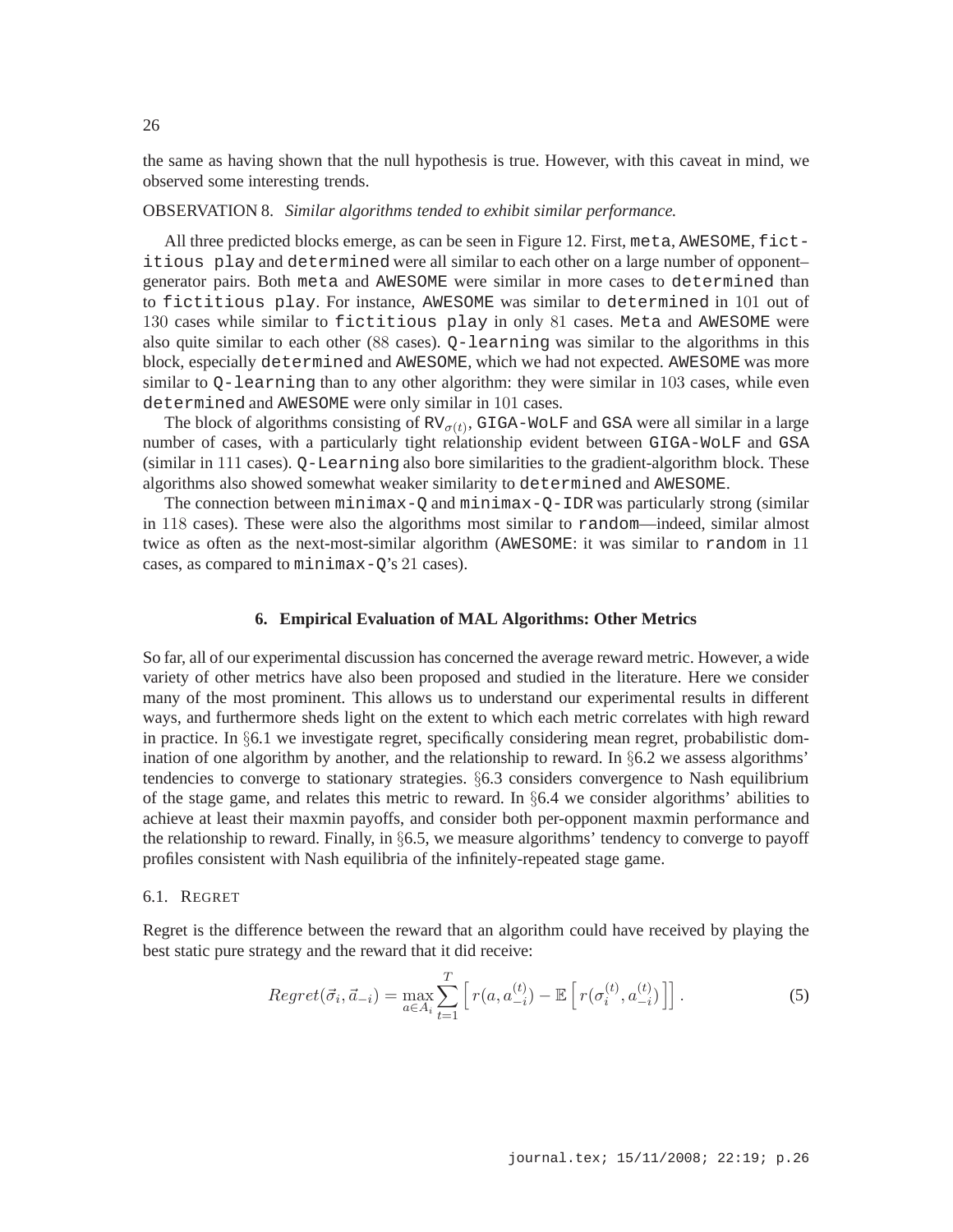27





Figure 14: The number of runs in which each algorithm achieved negative, zero, or positive regret.

Figure 13: A plot that shows the mean regret (bar) for each algorithm and one standard deviation in either direction (the size of the lens). Algorithms with an asymptotic no-regret guarantee are indicated '∗'.

The best static pure strategy is determined after the run, based on the assumption that the opponent's actions choices in each round would not change. We use the expected reward formulation of regret—as opposed to one that uses the actual actions that the algorithm played—following Bowling (2004a). Rather than looking at the total sum of regret over all 10 000 recorded iterations, we will discuss the mean regret over these iterations. Since player payoffs are restricted to the  $[0, 1]$ interval, mean regret can give a better sense of the magnitude of regret with respect to possible reward.

Regret has been suggested as a measure of how exploitable an algorithm is. If an agent accrues significant regret one possible explanation is that it did the wrong thing. However, in some games (e.g., the Traveler's dilemma) ignoring regret can lead to greater long-term reward.

Some algorithms, including GIGA-WOLF and  $RV_{\sigma(t)}$ , are *no-regret* learners: they come with the guarantee that they will always approach zero regret as the number of iterations approaches infinity. However, to our knowledge it has not been shown experimentally how the regret achieved by these algorithms compares to the regret achieved by other algorithms that lack such a guarantee; nor has it been demonstrated whether these algorithms achieve better than zero regret in practice.

# OBSERVATION 9. Q-Learning *best minimized regret.* GIGA-WoLF *most frequently achieved negative-regret runs.*

In our experiment, all algorithms achieved positive mean regret (Figure 13), though they differed substantially in the fraction of their matches in which they achieved positive regret (Figure 14). All the means were significantly different, based on overlaps in the 95% percentile intervals (there was none). Of these, Q-learning had the lowest regret, at 0.008. The gradient algorithms— GIGA-WOLF, GSA and  $RV_{\sigma(t)}$ —had the next lowest mean regret after Q-learning. Among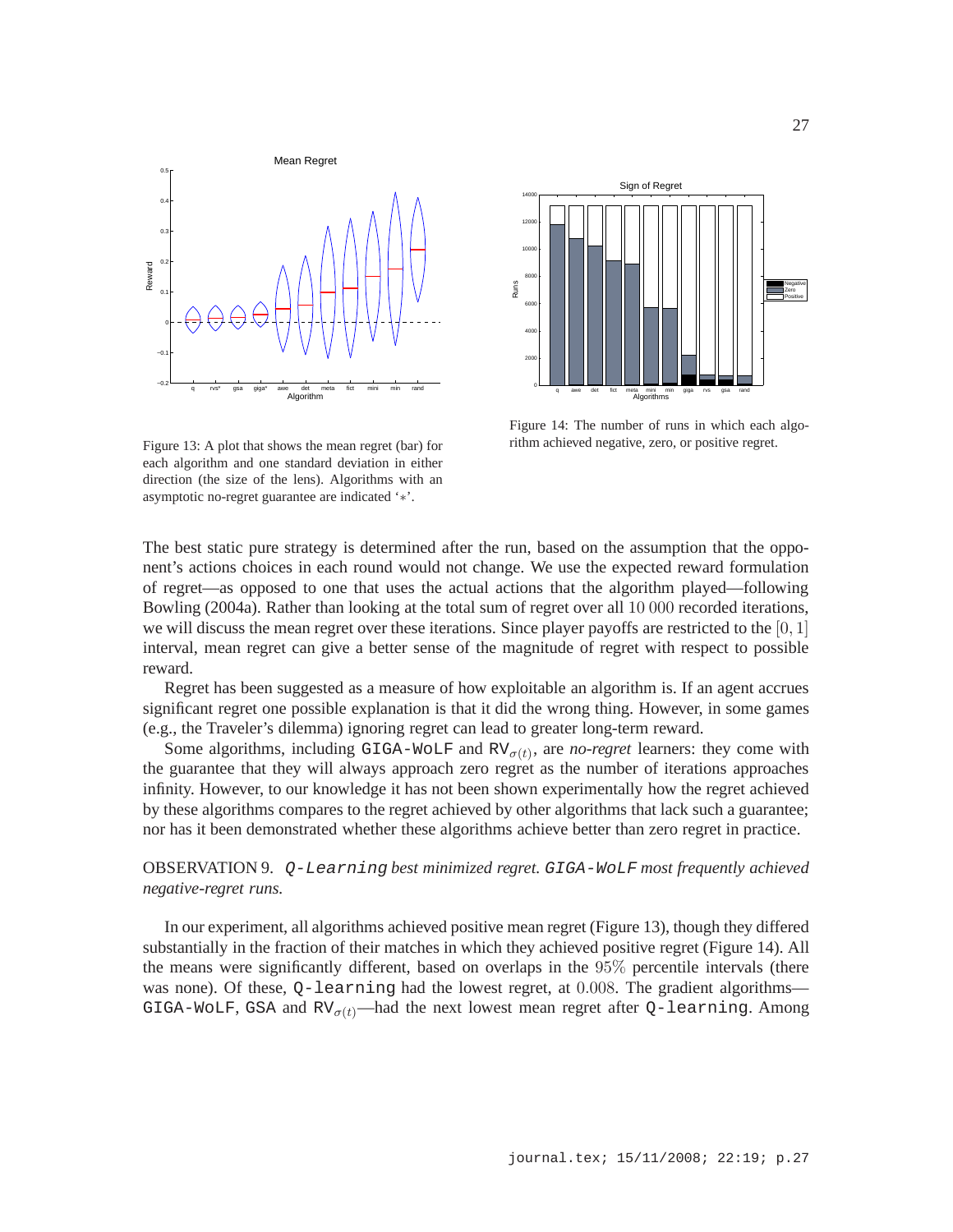

Figure 15: The distribution of regret for Q-learning and GIGA-WoLF.



Figure 16: Mean average regret, blocked by opponent.

the gradient algorithms, GSA achieved the lowest mean regret, followed by  $RV_{\sigma(t)}$  and then by GIGA-WOLF. These empirical results are concordant with GIGA-WOLF and  $RV_{\sigma(t)}$ 's theoretical no-regret guarantees—not only are these algorithms guaranteed zero regret in the limit, but they also achieved low regret in practice. At the same time, it is interesting that the algorithm with the best results, Q-learning, comes with no such guarantee.

Considering only mean regret masks an interesting difference between Q-learning and the gradient algorithms: they achieve low mean regret in different ways (see Figures 14 and 15). Q-Learning achieved low mean regret by attaining zero regret in most (89.5%) of its runs. It had the fewest positive-regret runs (10.4%; the next lowest was AWESOME at 18.2%), and also had the second-fewest negative-regret runs (0.1%; only fictitious play had (slightly) fewer). On the other hand, the gradient algorithms rarely achieved zero regret (the algorithms with the fewest zero runs were  $RV_{\sigma(t)}$ , GSA, random and GIGA-WoLF) but often achieved negative regret (the three algorithms with the most negative regret runs were GIGA-WOLF (5.8%),  $RV_{\sigma(t)}$  (3.2%) and GSA  $(3.0\%)$ ).

Overall, no algorithm achieved less than very slightly negative regret: the very smallest was an average regret of  $-2 \times 10^{-6}$ . The converse was not true for positive regret: in 440 different runs some algorithm attained average regret of 1, meaning that it took precisely the wrong action in every round. 48.6% of these runs involved fictitious play or one of the algorithms that wrap around fictitious play( awesome or meta) in self play, and were on generator D4 (*Dispersion Games*), which reward miscoordination. We can conclude that in these cases fictitious play became stuck in pathological cycling between the symmetric outcomes (where both agents play the same action), which yield zero reward. Such cycling is a well-known problem with fictitious play; based on claims in the literature, a judicious application of noise to the algorithm would have broken the cycle and improved fictitious play's performance.

Considering regret on a per-generator basis, Q-learning achieved the lowest mean regret on every generator except for D13 (strategically distinct  $2 \times 2$  games), on which RV<sub> $\sigma(t)$ </sub> was the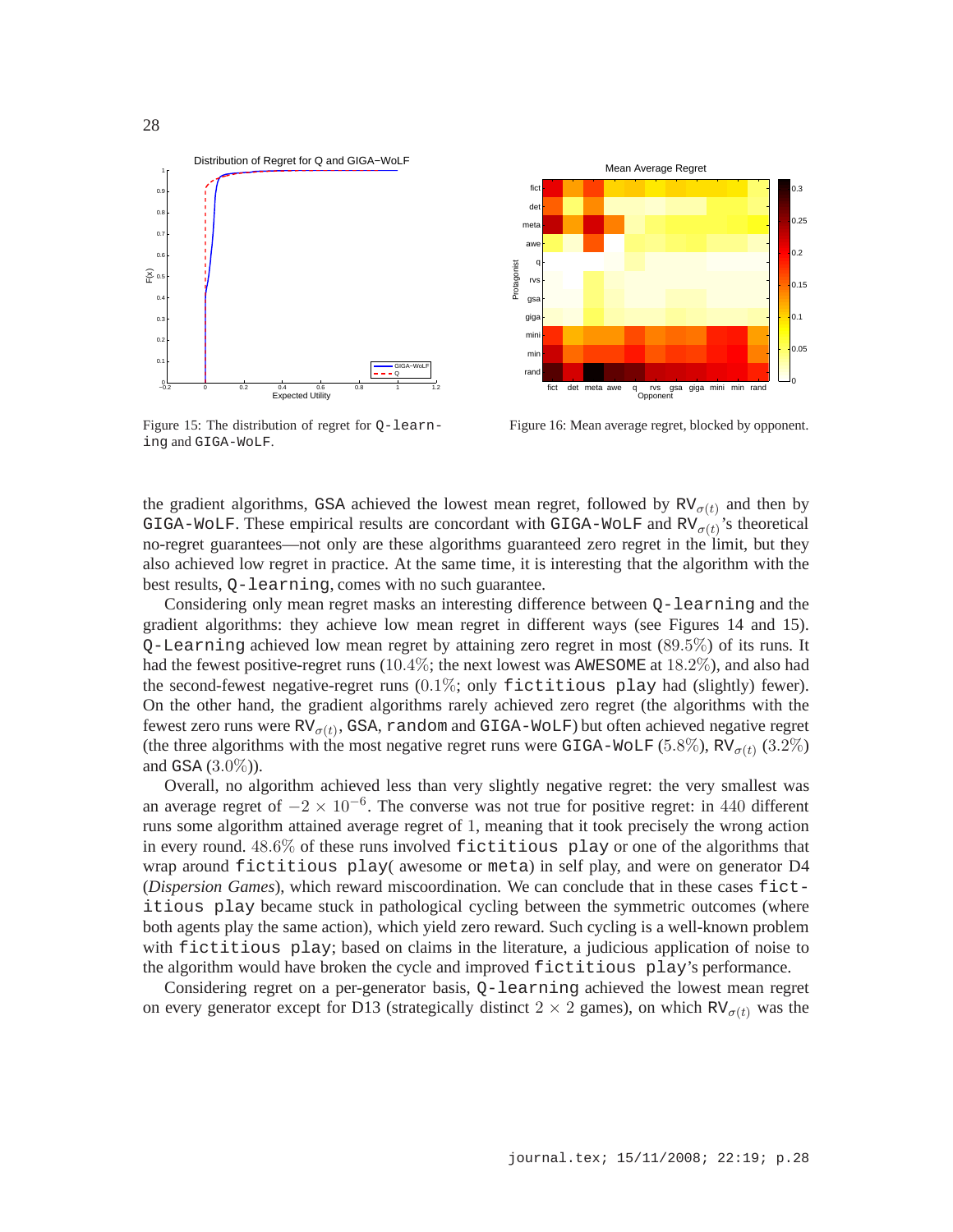

Figure 17: The number of opponents for which the algorithm on the ordinate probabilistically strictly dominates the algorithm on the abscissa. For example, Q-learning probabilistically dominates fictitious play on PSMs involving ten out of eleven possible opponents.



Figure 18: The number of generators for which the algorithm on the ordinate probabilistically strictly dominates the algorithm on the abscissa.

best. Q-learning was also the best algorithm to use against almost every opponent. There were only two exceptions:  $RV_{\sigma(t)}$  was better against Q-learning and AWESOME was better against itself. Another interesting pairing was when Q-learning played against fictitious play: Q-learning attained zero regret in every single game. This indicates that Q-learning (uniquely among our algorithms) converged to a pure-strategy best response in every game against fictitious play.

# 6.1.1. *Probabilistic Domination of One Algorithm by Another*

When we consider regret distributions on a per-opponent basis, some strong probabilistic dominance trends emerge.

OBSERVATION 10. *On a per-opponent basis,*  $Q$ -learning, GIGA-WOLF, GSA and  $RV_{q(t)}$ *were rarely probabilistically dominated in terms of regret.*

First, say that algorithm A dominates B k times if there are k opponents C such that  $A$ 's regret distribution for matches against  $C$  probabilistically dominates  $B$ 's regret distribution for matches against C. Under this notion of domination, we found that the gradient algorithms were never dominated by any other algorithm (Figure 17). Q-learning was only dominated once, by AWESOME in the case of an AWESOME opponent. We were not surprised by this, since AWE-SOME has special machinery for converging to a stage-game Nash equilibrium in self play. (In a Nash equilibrium, of course, both agents play best responses to each other and hence both accrue zero regret.) On the other hand, fictitious play was frequently dominated, especially by AWESOME, determined, Q-learning and to a lesser degree meta. Both determined and Q-learning dominated fictitious play against 10 opponents (Q-learning was the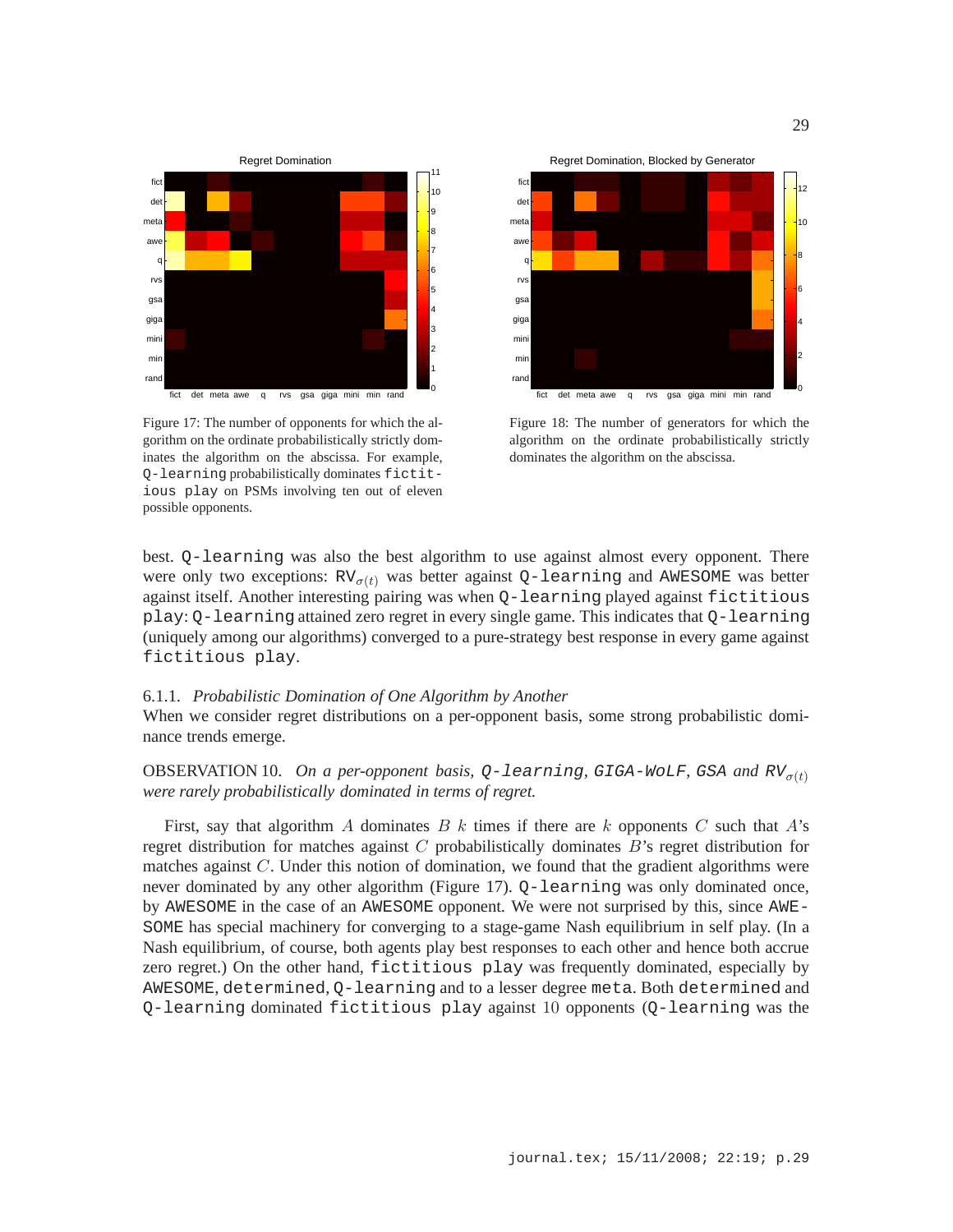

Figure 19: The sign of correlation between reward and regret for each algorithm and each game generator. A white cell indicates positive correlation, a black cell indicates negative correlation, and a grey cell with an 'x' indicates insignificant correlation.



Figure 20: A CDF plot showing GIGA-WoLF's average reward obtained on runs in which it obtained either positive or non-positive reward. Notice that positive-regret runs were less likely to yield zero reward.

exception for determined and vice versa), and AWESOME dominated fictitious play on 9 opponents (GIGA-WoLF and meta were the only opponents for which AWESOME did not dominate fictitious play).

We can also define probabilistic domination in another way, saying that algorithm  $A$  dominates B k times if there are k *generators* G such that A's regret distribution on games from G probabilistically dominates  $B$ 's regret distribution on games from  $G$ . Considering domination in this sense, we can draw similar conclusions (Figure 18). Q-Learning dominated other algorithms frequently—particularly fictitious play (on 9 generators), meta (8 generators), and AWESOME (on 8 generators)—while avoiding domination by any other algorithm. Fictitious play was dominated frequently: by Q-learning (9 generators), determined (6), AWESOME (6) and meta (4).

#### 6.1.2. *Links Between Regret and Reward*

What is the connection between regret and reward? We expected that high reward should be correlated with low regret, and vice versa. This intuition was largely supported by our experimental data. Regret and reward were negatively correlated for all algorithms (Spearman's rank correlation test;  $\alpha = 0.05$ : high reward was linked with low regret. On a per-generator basis, we observed that D10 (*Traveler's Dilemma*) induced *positive* correlation between regret and reward for all algorithms except determined (Figure 19). This makes sense: in this game, algorithms do better when they do not play best responses, and indeed the unique Nash equilibrium is one of the worst outcomes of the game.

We compared the average reward each algorithm obtained in positive-regret runs and nonpositive-regret runs. For most of the algorithms, the distribution of average reward obtained in non-positive-regret runs probabilistically dominated the distribution of average reward obtained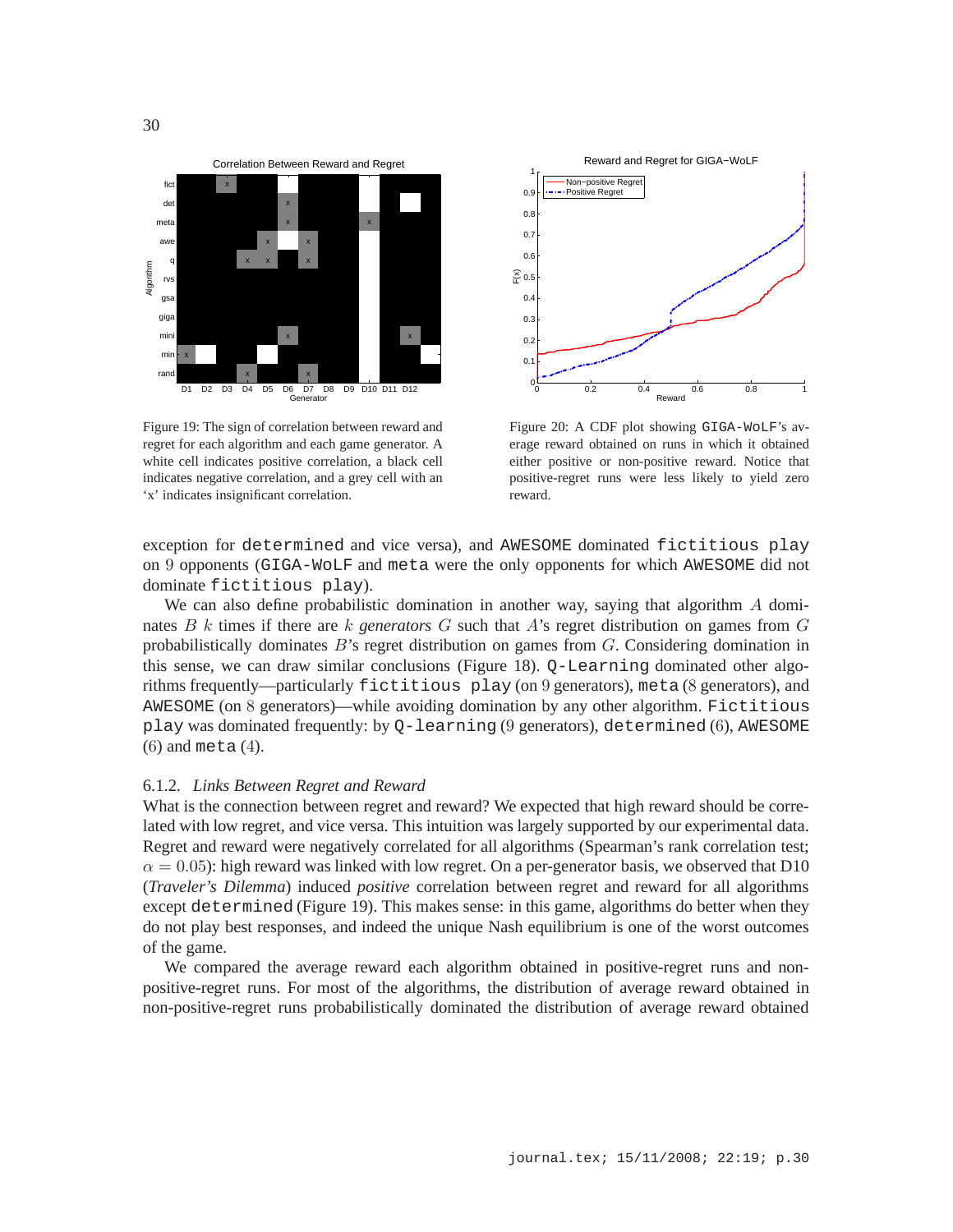in positive regret runs. There were some exceptions. For example, Q-learning exhibited a relatively minor crossover. The same phenomenon occurred with GIGA-WoLF, but in a more pronounced fashion: runs that attained positive regret less often attained zero reward (Figure 20). Even more dramatically, the positive-regret run distributions probabilistically dominated the nonpositive run distributions for GSA and  $RV_{\sigma(t)}$ . These two (gradient) algorithms exhibited behavior different from the other nine: runs with positive regret had better reward characteristics than runs with zero or negative regret. This phenomenon did not seem to arise in the context of a single generator or opponent. However, we did note that the probabilistic domination seemed the weakest when PSMs involving *Traveler's Dilemma* were omitted.

### 6.2. STRATEGIC STATIONARITY

All of the metrics we have discussed so far have been based on reward. We now consider several that are based on empirical frequency of action, and that ask whether these frequencies converge. The first—and weakest—notion of convergence that we consider measures whether or not an algorithm converges to a stationary strategy profile. This is interesting in its own right, and is also a necessary condition for stronger forms of convergence.

We consider a run to have been stable if the joint distribution of actions was the same in the first and second halves of the recorded iterations, tested according to the threshold criterion described in §4.4 and using  $\ell_{\infty}$ -distance. Stability is a property of a run rather than a single algorithm's play in a run, so even algorithms that always play stationary strategies can still participate in unstable runs.

To check how successful our threshold criterion was at detecting stationarity, we began by examining the results for our two algorithms that always play stationary strategies. Our criterion found determined to be stable in 99.5% of self-play matches and random to be stable in 92.0% of self-play matches. When playing each other, they were found to be stable 94.8% of the time. The differences between these cases are likely because determined tends to adopt mixed strategies with smaller supports than randomdoes, and such a mixed strategy is more likely to yield an empirical action distribution that closely resembles it.<sup>6</sup>

We found GIGA-WOLF and GSA to be the least likely to be stable—particularly in self play, against each other, or against meta (see Figure 21). Their striking instability with meta was potentially because they tripped meta's internal stability test and changed its behavior. However, AWESOME also has a similar internal check, but the stability of GIGA-WoLF and GSA were not noticeably different between matches with AWESOME and with Q-learning (which has no such check).  $RV_{\sigma(t)}$ , the other gradient algorithm, was more stable than GIGA-WOLF and GSA. This might be because  $RV_{\sigma(t)}$  had a more aggressive step length: the parameters used in this experiment for GIGA-WoLF and GSA were taken from (Bowling, 2004a), who indicated that these parameters were intended to produce smooth trajectories rather than fast convergence.

Meta, determined,fictitious play and AWESOME were, for the most part, quite good at achieving stationarity. Meta and fictitious play were particularly strong against each other, and always reached a stationary strategy profile. The only exception to the rule of stability

<sup>&</sup>lt;sup>6</sup> We note that a false positive rate of between  $0.5\%$  and  $8\%$  is larger than might be hoped, but nevertheless defer consideration of improved criteria for measuring empirical convergence to future work.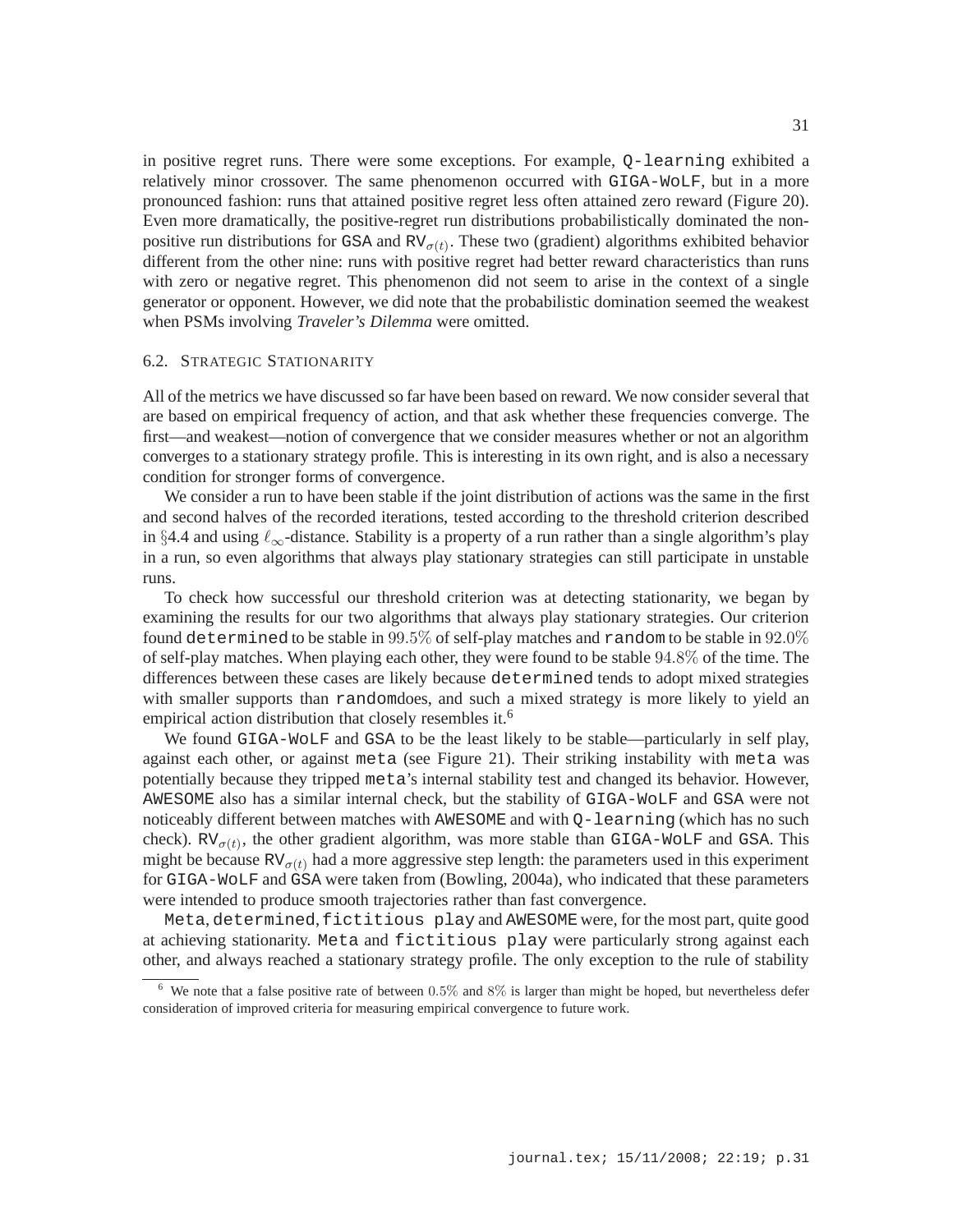

Figure 21: Proportion of stationary runs, blocked on opponent. This intensity map is symmetric; we removed redundant entries for clarity.



Figure 22: Proportion of non-stationary runs, blocked on generator and protagonist

in this group was AWESOME vs. meta; this pairing was unstable in 10.3% of runs. We are not sure why this occurred, but conjecture that it arose because of the discrete behavioral changes that both algorithms undergo when their internal states are updated.

There were a number of problem generators for the different algorithms (see Figure 22). For example: generators D1, D2, and D10 created instances that were particularly difficult for the gradient algorithm in terms of strategic stability; Q-Learning was weak on both D5 and D7; and meta tended to be unstable on D5, D7 and D10. However these unstable instances were rare regardless of the algorithm paring. The vast majority of runs found a stationary strategy profile. Even GIGA-WoLF, which was the algorithm least likely to stabilize, found stationarity in 87.0% of its runs (see Figure 23).

# 6.3. CONVERGENCE TO STAGE-GAME NASH EQUILIBRIUM

Stable runs are those that converged to any strategy; we now consider which of these selected a (possibly mixed-strategy) stage-game Nash equilibrium. For some algorithms, Nash equilibrium convergence was reasonably common. AWESOME converged in 54.3% of its runs, and determined converged in  $53.1\%$  of its runs. Determined was better at AWESOME at converging to a Pareto-optimal Nash equilibrium (a Nash equilibrium that was not Pareto-dominated by any other Nash equilibrium). AWESOME most frequently converged to a Pareto-dominated equilibrium. This was likely influenced by the way that our implementation of AWESOME picked its 'special' equilibrium:<sup>7</sup> the first equilibrium found by the Lemke-Howson algorithm, without attention to whether it was, e.g., Pareto-dominated. AWESOME also tended to attain lower reward when it converged to a Pareto-dominated Nash equilibrium than when it did not converge or converged to a non-dominated Nash equilibrium.

<sup>7</sup> The original paper, Conitzer and Sandholm (2007), left the method of picking the 'special' equilibrium unspecified.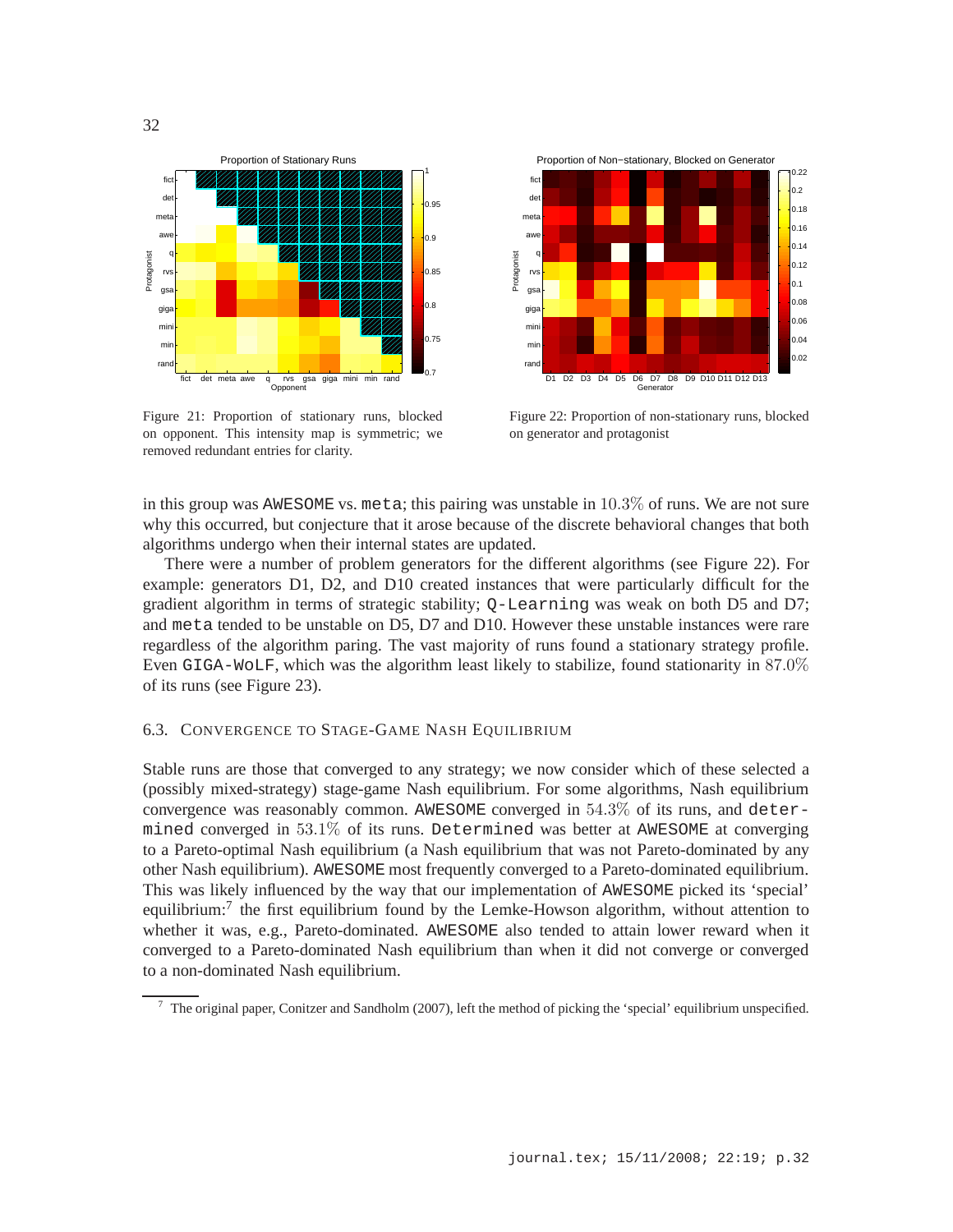

Figure 23: The proportion of runs that were stationary, converged to a non-Pareto-optimal Nash equilibrium, or converged to a Pareto-optimal Nash equilibrium.



Figure 24: The proportion of self-play runs that were stationary, converged to a non-Pareto-optimal Nash equilibrium, or converged to a Pareto-optimal NE.

Figure 24 shows the extent to which each algorithm converged to a stage-game Nash equilibrium in self play. Notice how often determined converged: this indicates that the games we studied often possessed one Nash equilibrium that was the best for both agents. Indeed, we can see that a surprisingly high number of games had a *unique* stage-game Nash equilibrium (58.5%). We expect that convergence results would look qualitatively different with generators that were much less likely to produce games with unique equilibria.

Observe that AWESOME nearly always converged. Recall that we previously found that AWE-SOME received lower average reward in self-play than non-self-play runs  $(\S 5.5)$ . Now we can conclude that this failure to achieve high rewards was not due to a failure to reach equilibrium. An interesting modification of the AWESOME algorithm would be to use its self-play machinery to converge to stable strategies that are not stage-game Nash equilibria, such as the socially-optimal outcome or the Stackelberg game equilibrium. The aim of this adjustment would be to improve selfplay reward results while maintaining AWESOME's resistance to exploitation by other algorithms.

# 6.3.1. *Links Between Nash Equilibrium Convergence and Reward*

Much work in the literature has aimed at MAL algorithms that converge to a stage-game Nash equilibrium. However, if the goal is high average reward, is such convergence desireable? More generally, is proximity to stage-game Nash equilibrium correlated with obtaining high reward?

# OBSERVATION 11. *Strategic proximity to stage-game Nash equilibrium was correlated with average reward for all algorithms and most algorithm–generator pairs.*

For all algorithms, reward was negatively correlated with  $\ell_{\infty}$ -distance to the closest Nash equilibrium (Spearman's rank correlation test;  $\alpha = 0.05$ ). Furthermore, most algorithms were negatively correlated even on a per-generator basis (Figure 25). The most notable exceptions were D6, D12, and (especially) D10, where we saw *positive* correlations between distance and reward.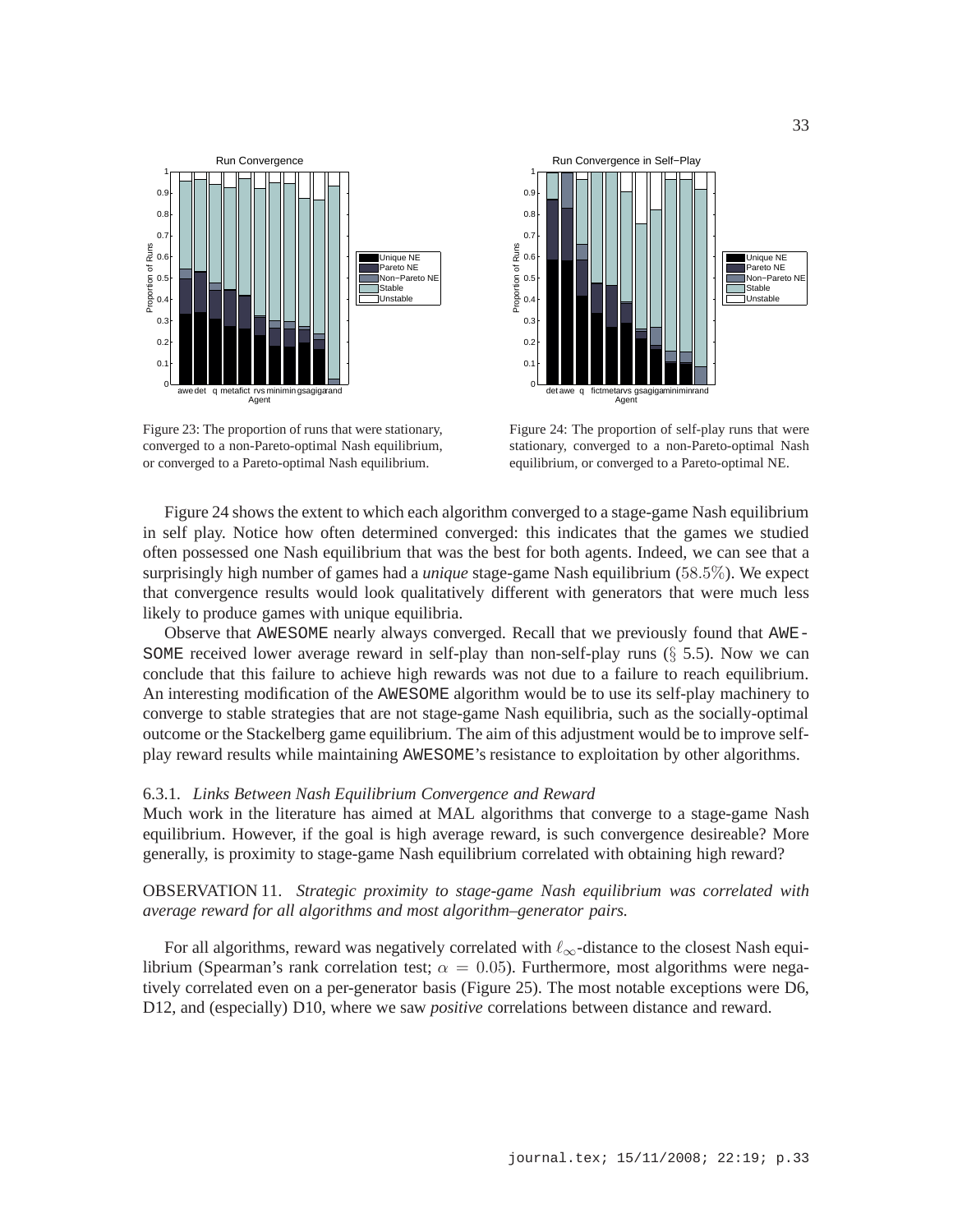

Figure 25: The sign of correlation between reward and  $\ell_{\infty}$ -distance to the closest Nash equilibrium for each algorithm and each game generator. A white cell indicates positive correlation, a black cell indicates negative correlation, and a grey cell with an 'x' indicates insignificant correlation.



Figure 26: The sign of the maxmin distance of each run, by algorithm.

# 6.4. MAXMIN DISTANCE

An agent's maxmin value is the largest amount that it can guarantee itself regardless of its opponent's behavior. Thus, achieving average reward of at least this amount is widely seen as a necessary condition for sensible MAL behavior. Furthermore, the famous Folk Theorem of game theory demonstrates that enforceable payoffs (those with non-negative maxmin distances) are precisely those payoffs that can be achieved in equilibrium of an infinitely repeated game. We build on our results here to investigate this notion of convergence in §6.5. In this section we consider the difference between average reward and the maxmin value of the underlying game instance:

$$
MaxminDistance(\vec{r}_i) = \frac{\sum_{t=1}^{T} r_i^{(t)}}{T} - \max_{a_i \in A_i} \min_{a_{-i} \in A_{-i}} u(a_i, a_{-i}).
$$
\n(6)

We call this difference *maxmin distance*, noting that it can be negative.

OBSERVATION 12. Q-Learning *attained an enforceable payoff more frequently than any other algorithm.*

Q-Learning most frequently attained an enforceable payoff, with a negative maxmin distance in only 1.8% of its runs (Figure 26). The runs on which  $Q$ -learning failed to attain an enforceable payoff mostly came from either D4 (*Dispersion Game*; 37.6% of Q-learning's unenforceable runs) or D13 (*Two by Two Game*; 33.3%). They also occurred predominantly against random  $(29\%$  of the unenforceable runs), minimax-Q $(17.3\%)$  and minimax-Q-IDR(16.0%). The next-best algorithm, AWESOME, attained enforceable payoffs considerably less often, with a negative maxmin distance in 7.4% of its runs.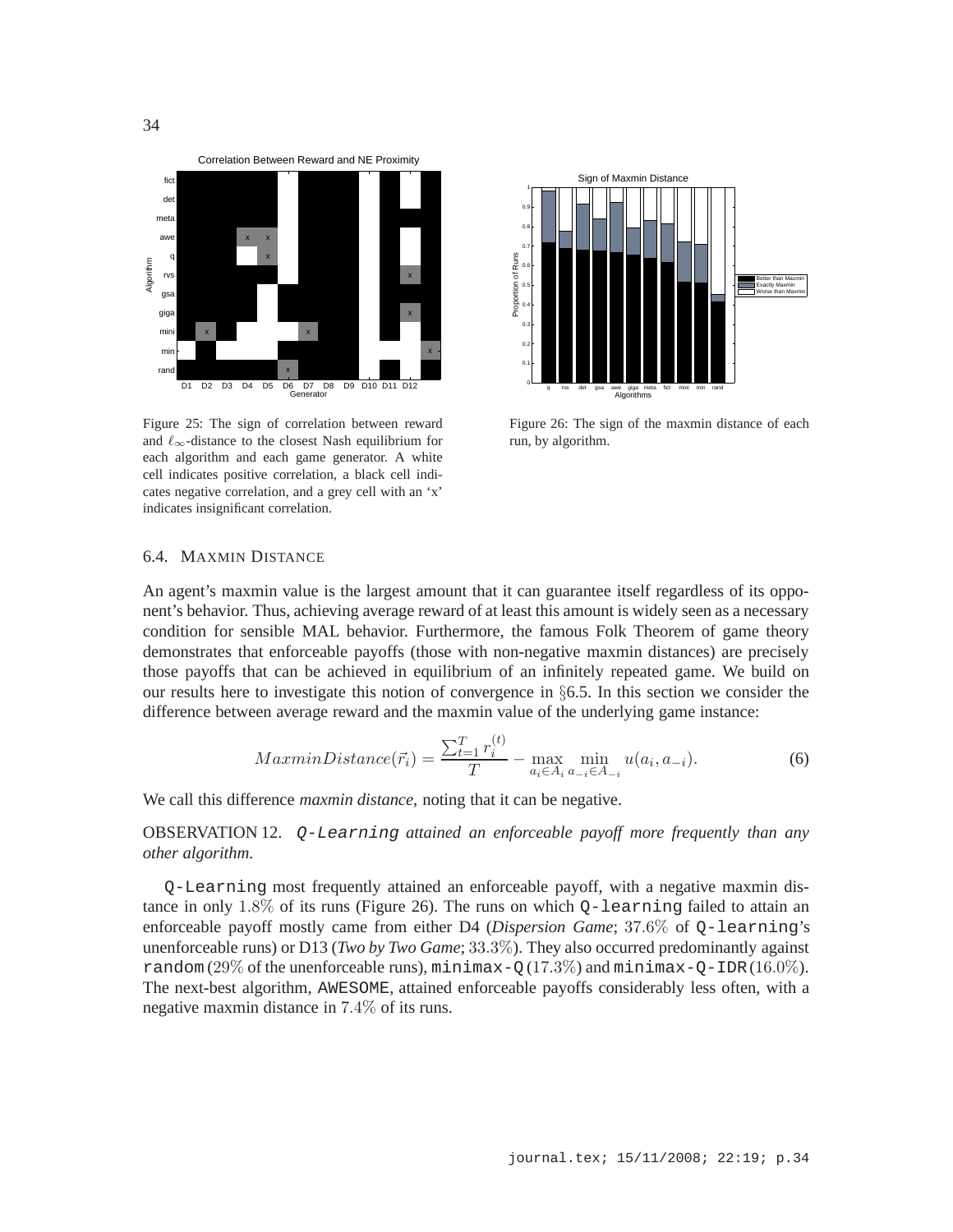

Figure 27: The distribution of maxmin distances for AWESOME, minimax-Q and Q-learning.



Figure 28: The proportion of enforceable runs, blocked by opponent.

After random, Minimax-Q and minimax-Q-IDR were the *least* likely to attain enforceable payoffs, failing to do so in 28.9% and 27.7% of their runs respectively. This is interesting because these algorithms explicitly attempt to do well against adversarial opponents. One possible explanation is that they may have trouble learning accurate payoffs , leading them to have difficulty obtaining their maxmin values.

Minimax-Q and minimax-Q-IDR were especially poor in self play, where conservative play can impair payoff learning. There is also a greater proportion of enforceable runs on  $2 \times 2$  games (75.2%) than on  $10 \times 10$  games (68.5%)—larger games have more payoffs to learn. Working on a more sophisticated exploration scheme looks like an especially promising place to improve our implementation of minimax-Q and its variant.

While Q-learning was successful against a broad range of opponents, some other algorithms were less consistent. For example, meta was quite good against all opponents except for fictitious play, determined, AWESOME and itself. Meta was especially bad against fictitious play; in this pairing only 68.0% of meta's runs were enforceable. Compare this to meta's excellent performance against Q-learning, where it attained enforceable payoffs in 97.7% of it runs. Fictitious play also had trouble playing against meta, determined and itself. On the other hand, neither AWESOME nor determined shared this problem.

 $RV_{\sigma(t)}$  had problems attaining enforceable runs too, and although it received payoffs well above the maxmin value frequently (it had the second highest proportion of runs with strictly positive distances at 68.8%) there were also a large number of instances where  $RV_{\sigma(t)}$ 's maxmin distance was close to but below zero. This contrasts with GIGA-WoLF, which had fewer non-enforceable runs with greater negative minimax distance (see Figure 29). We conjecture that this phenomenon occurred because  $RV_{\sigma(t)}$  maintains a small amount of probability mass on all of its actions, causing it to 'tremble'. More specifically,  $RV_{\sigma(t)}$ , like all gradient algorithms, updates its mixed strategy by moving along the reward gradient. When the updated vector does not sum to one, it must be mapped back to the probability simplex.  $RV_{\sigma(t)}$  does this by normalizing the updated vector, while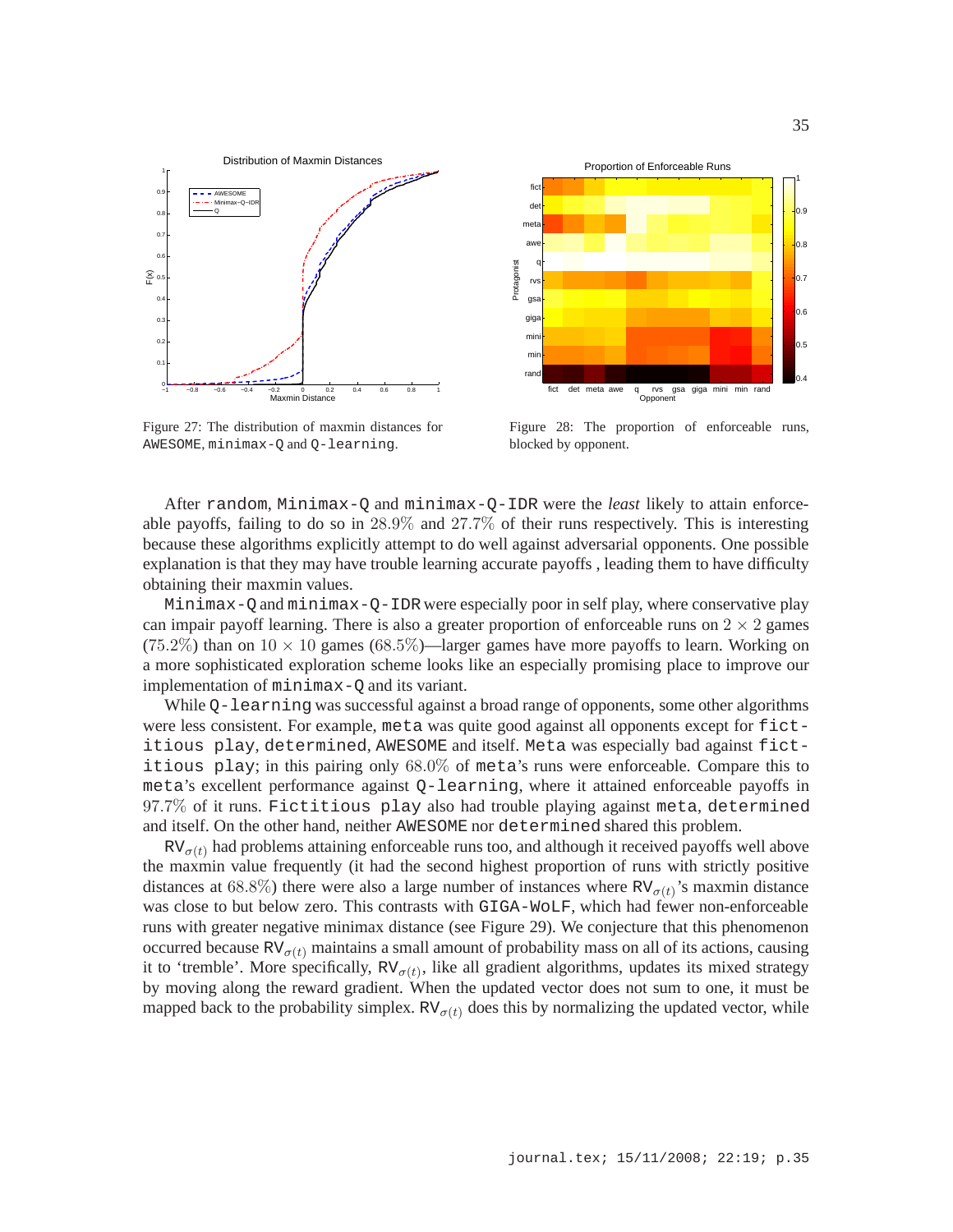

Figure 29: The distribution of negative maxmin distances for GIGA-WOLF and  $RV_{\sigma(t)}$ .



Figure 30: Proportion of PSMs with enforceable payoffs and payoffs profiles achieved, by algorithm.

GSA and GIGA-WoLF use a retraction operator that tends to drop actions from the mixed strategy's support (see  $\S 2.5$ ). We conjecture that modifying RV<sub> $\sigma(t)$ </sub> to use GIGA-WOLF's retraction operator would improve  $RV_{\sigma(t)}$ 's ability to achieve enforceable payoffs.

#### 6.4.1. *Links Between Maxmin Distance and Reward*

Is there a connection between enforceable runs and high average rewards? It would being strange if some such relationship did not exist, since enforceability implies reward higher than the maxmin value. Indeed, we did observe that for all algorithms, maxmin distance was positively correlated with average reward. (Spearman's rank correlation test (§4.3);  $\alpha = 0.05$  significance level). On a per-generator basis, we again largely observed significant positive correlations. There were two deviations from this pattern. First, we found no significant correlation for half of the algorithms on D11, and for minimax-Q on D3. Second, there was a significant *negative* correlation for minimax-Q on D11, though minimax-Q-IDR still exhibited significant positive correlation.

# 6.5. CONVERGENCE TO REPEATED-GAME NASH EQUILIBRIUM

In §6.3 we considered algorithms' tendencies to converge to equilibria of the stage game. The algorithms actually played a repeated game, however. We now turn to analyzing this repeated game's properties. The payoff profiles achievable in Nash equilibrium of a repeated game are precisely the enforceable profiles (see, e.g., Osborne and Rubinstein (1994)). In order to determine whether a given strategy profile is an equilibrium of a repeated game, it is also necessary to consider how these strategies behave off the equilibrium path (e.g., how they punish deviations by the other agent). While the algorithms that we studied lack punishment mechanisms, it is still meaningful to assess how frequently they converged to payoff profiles consistent with repeated game Nash equilibria. We therefore build on the results from § 6.4, asking how often *both* algorithms achieved enforceable payoffs.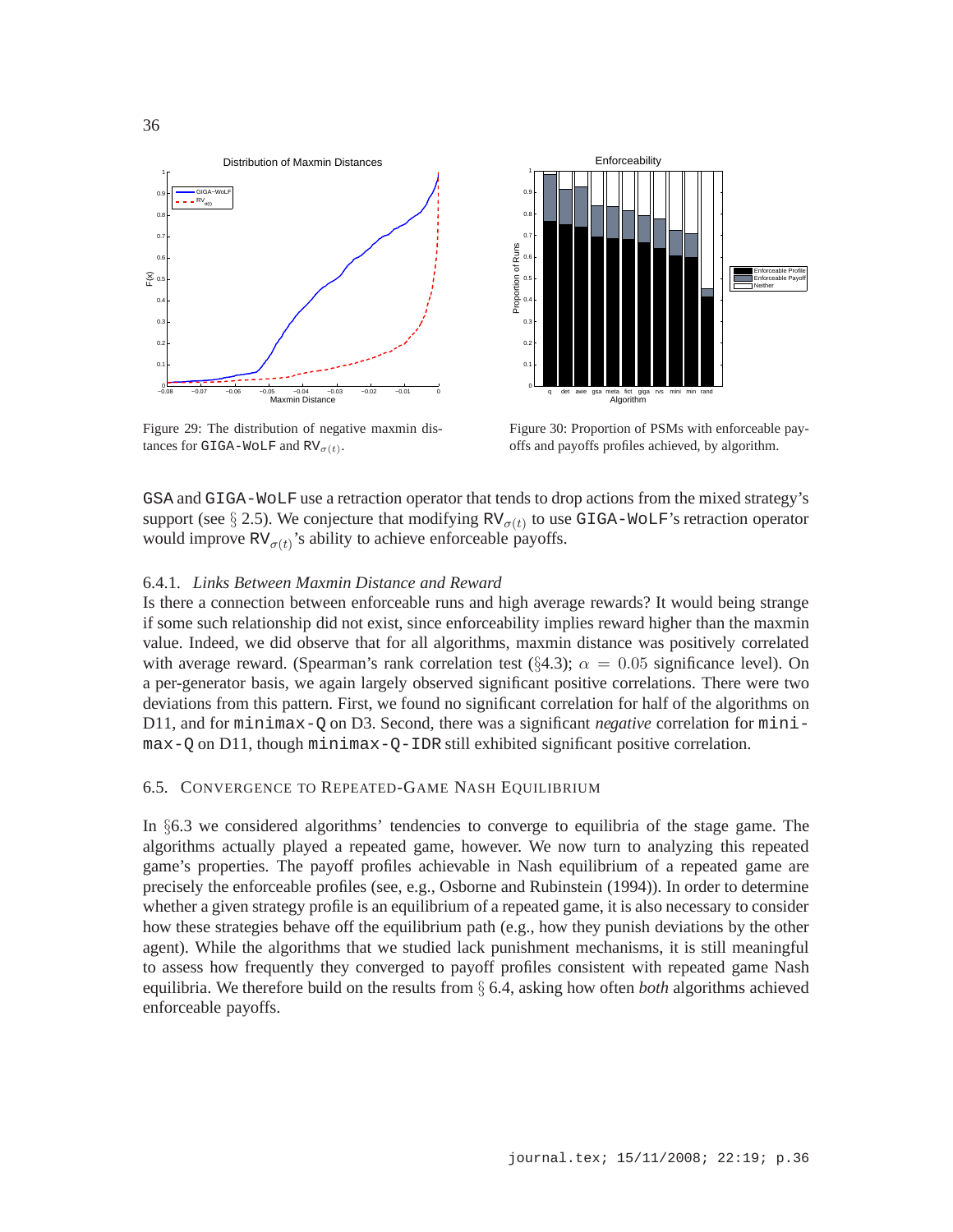# OBSERVATION 13. Q-Learning *was involved in matches whose payoff profiles were consistent with a repeated game Nash equilibrium more often than any other algorithm.*

Of the algorithms that we examined,  $Q$ -learning most frequently had runs that were consistent with a repeated game Nash equilibrium (Figure 30). It was consistent with a repeated game equilibrium in 76.8% of its runs. Determined and AWESOME were the next most frequently consistent (75.0% and 73.8% of their runs respectively). Overall, consistency with a repeated game Nash equilibrium was common, but not universal. It is worth emphasizing that an enforceable payoff profile depends on both agents' actions, and so the behavior of weak agents like random lowered the scores for stronger opponents.

## **7. Discussion and Conclusion**

In this article we described MALT, a standardized testbed for multiagent experimentation. This testbed allows researchers to focus on experimental design and analysis instead of implementation. We also presented an in-depth analysis of a large experiment we conducted ourselves using MALT.

The most striking conclusion from our experiment was that Q-learning achieved consistently excellent results, in many senses outperforming algorithms based on deeper insights about the multiagent setting (e.g., GIGA-WoLF, AWESOME, and meta). We were surprised by this finding, since we had taken for granted the idea that modern, multiagent algorithms would do better in a repeated-game environment than a classical, single-agent algorithm. The evidence we have shown to the contrary suggests that it should be possible to considerably improve the empirical performance of MAL algorithms. We suggest four areas in which efforts could be worthwhile.

First, a more experimentally-driven focus seems crucial. Our experiment was large, but there are many empirical questions that it does not answer. Some promising future directions include:

- − More examination of the relationship between performance and game properties like size;
- − More detailed investigation of algorithm behavior on instances from single generators;
- − Investigation of additional algorithms like Hyper-Q (Tesauro, 2004) and Nash-Q (Hu and Wellman, 1998);
- − Study of N-player repeated games and stochastic games (along the lines of Vu et al. (2005)).

Second, the more sophisticated algorithms have many tunable parameters. Finding optimal settings for them was beyond the scope of our paper, and we instead relied on published parameter settings. Nevertheless, it is possible that some algorithms would have performed considerably better if they had been configured differently. Indeed, Q-learning had only three parameters and all were easy to set, which might partly explain its strong performance. Tuning the other algorithms would require considerable experimental effort; hopefully MALT will be of assistance. There are some interesting questions to ask:

- − Is one parameter setting good for many problems, or is it the case that some parameter settings are effective on some matches and poor on others?
- − Which of an algorithm's (e.g., meta's) parameters are the most important?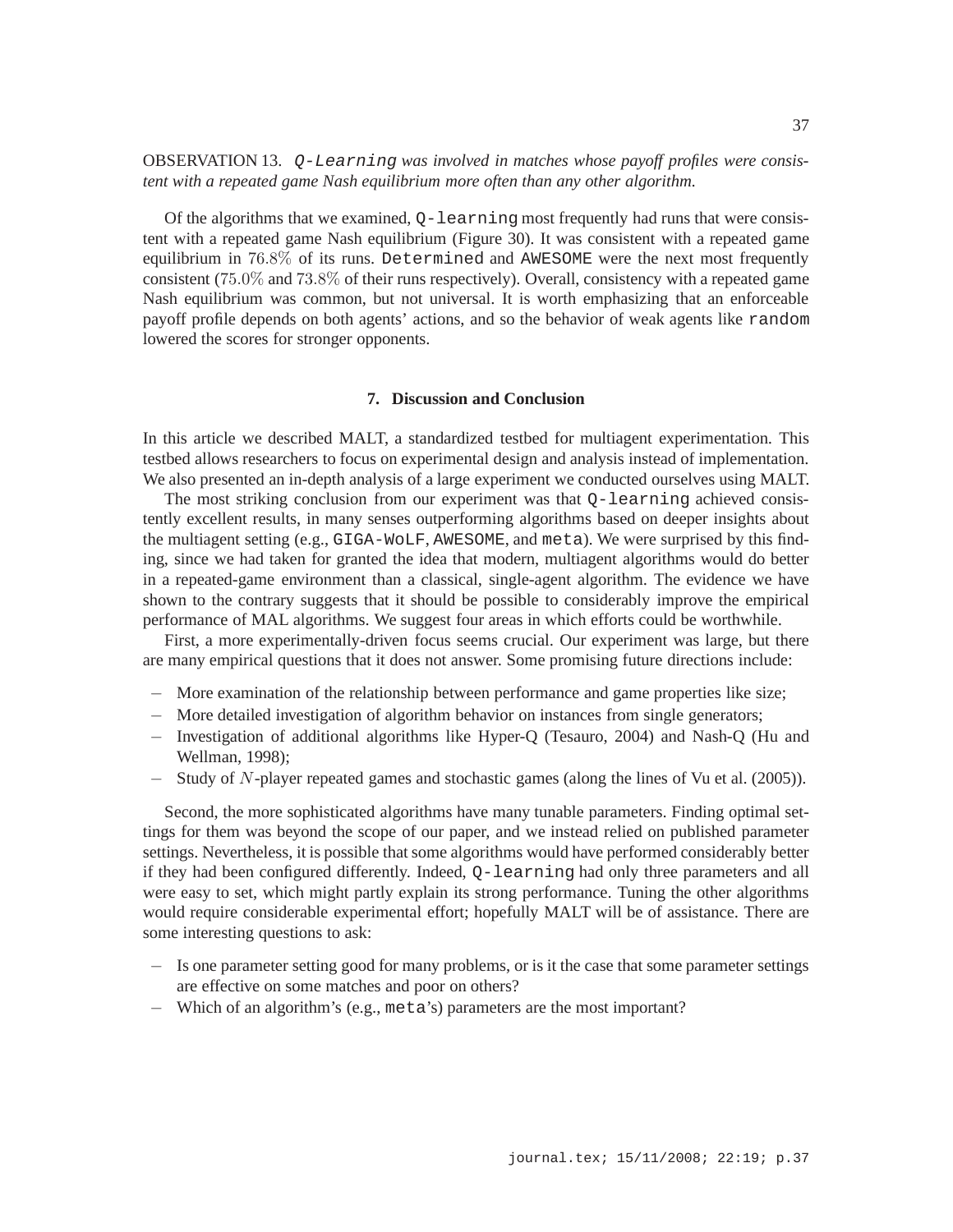- − Does AWESOME's performance change radically when it selects the socially optimal Nash equilibrium as its special equilibrium? How about the 'Stackelberg' equilibrium?
- − For gradient algorithms, is it better to perform retraction or normalization?
- − Do parameter settings that yield high reward also yield low regret?

Third, we presented two different tweaks to existing algorithms: minimax-Q-IDR and GSA. These algorithms offered several improvements over their "parent" algorithms, and in many cases probabilistically dominated them. It would be interesting to explore similar modifications of other existing algorithms.

Finally, managing a portfolio of existing algorithms seems like a promising approach for designing algorithms with good empirical properties. AWESOME and meta can both be seen as portfolio algorithms: they switch between different components based on the opponent's behavior. Much remains to be learned about the best framework for building portfolio algorithms, especially if we insist on frameworks that do not require hand-construction of a portfolio. Again, this direction of research invites a host of empirical questions. What features of a game and of game play should a portfolio track? In what situations does adding an algorithm to a portfolio improve performance?

### **Acknowledgements**

Thanks to Nando de Freitas for his involvement in the early stages of this project, and for helping us to develop the argument in Appendix A. Thanks to Holger H. Hoos and Yevgeniy Vorobeychik for feedback on drafts, and to anonymous reviewers at MLJ for helpful suggestions. Finally, thanks to Vincent Conitzer for providing us with code for AWESOME and helping us to use it.

# **Appendix A. Independent vs. Stratified Sampling**

For all of the experiments described in this article, we were concerned with the expected performance of a match, denoted by  $f(\mu, \zeta)$ . Here, f is some metric function,  $\mu \sim M$  is a match, and  $\zeta \sim Z$  is a random seed that completely determined any non-deterministic behavior in both algorithms. The game instance/seed pairing uniquely define a run. When designing our experiment, we needed to choose whether to stratify runs based on the match. For instance, if we had enough time to run 100 simulations, we could either have sampled a single run on 100 matches, or 10 runs on 10 matches. Stratification clearly yields more detailed data about the role that randomization plays in each match. However, for estimating common summary statistics—means and quantiles—stratification should be avoided.

Formally, consider two schemes of sampling from M and Z. Under *independent sampling*, M and Z are sampled separately each time, yielding a set of samples  $\{(M_1, Z_1), \ldots, (M_n, Z_n)\}.$ Under *stratified sampling*, k samples are taken from M and for each sample of M, Z is sampled  $s_i$ times, yielding a set of samples  $\{(M_1, Z_{1,1}), \ldots, (M_1, Z_{1,s_1}), \ldots, (M_k, Z_{k,s_k})\}$ . In both schemes, the sample mean is used as an estimate for the population mean. Since  $G$  and  $Z$  are sampled independently, both schemes yield unbiased estimators. However, the following result shows that the schemes differ in terms of variance.

38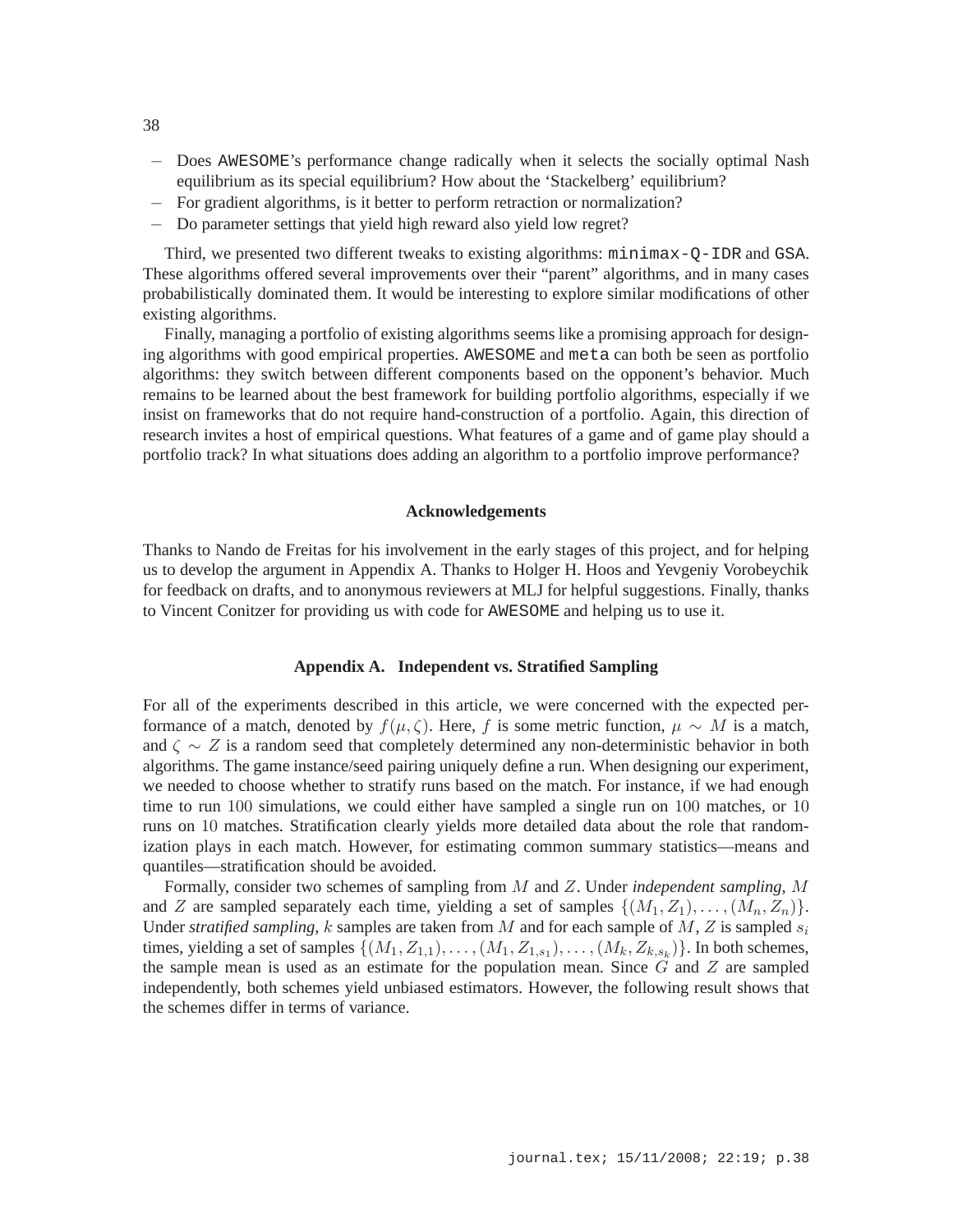LEMMA 7.1. Independent sampling yields a lower-variance estimate of  $\mathbb{E}\left[f_{(M,Z)}\right]$  than stratified *sampling.*

**Proof** First, independent random variables have no covariance.

$$
Cov[f(M_i, Z_i), f(M_j, Z_j)] = Cov[f(M_k, Z_{k,l}), f(M_m, Z_{m,n})]
$$
\n(7)

On the other hand, if two samples share the same stratum (the same sample  $\mu \sim M$ ) then they have weakly higher covariance.

$$
Cov[f(M_k, Z_{k,l}), f(M_k, Z_{k,m})] \ge Cov[f(M_i, Z_i), f(M_j, Z_j)]
$$
\n(8)

Using Equations (7) and (8) we can write

$$
Var\left[\sum_{i} f(M_i, Z_i)\right] = \sum_{i,j} Cov\left[f(M_i, Z_i), f(M_j, Z_j)\right]
$$
  

$$
\leq \sum_{i,j,k,l} Cov\left[f(M_i, Z_{i,j}), f(M_k, Z_{k,l})\right]
$$
  

$$
= Var\left[\sum_{i,j} f(M_i, Z_{i,j})\right].
$$

We also claimed that stratifying increases the variance of quantile point estimation. This result can be found (albeit without proof) in Heidelberger and Lewis (1984).

#### **References**

- Airiau, S., S. Saha, and S. Sen: 2007, 'Evolutionary Tournament-Based Comparison of Learning and Non-Learning Algorithms for Iterated Games'. *Journal of Artificial Societies and Social Simulation* **10**(3), 7.
- Axelrod, R.: 1987, 'The Evolution of Strategies in the Iterated Prisoner's Dilemma'. In: L. Davis (ed.): *Genetic Algorithms and Simulated Annealing*. Morgan Kaufman, Los Altos, CA, pp. 32–41.

Banerjee, B. and J. Peng: 2004, 'Performance bounded reinforcement learning in strategic interactions'. In: *AAAI 11*.

Banerjee, B. and J. Peng: 2006, 'RV: a unifying approach to performance and convergence in online multiagent learning'. In: *AAMAS '06*. pp. 798–800.

Bowling, M.: 2004a, 'Convergence and no-regret in multiagent learning'. In: *NIPS 17*.

- Bowling, M.: 2004b, 'Convergence and no-regret in multiagent learning'. Technical Report TR04-11, University of Alberta.
- Bowling, M. and M. Veloso: 2001, 'Rational and convergent learning in stochastic games'. In: *IJCAI 17*.
- Bowling, M. H. and M. M. Veloso: 2002, 'Multiagent learning using a variable learning rate'. *Artificial Intelligence* **136**(2), 215–250.
- Brown, G.: 1951, 'Iterative solution of games by ficticious play'. In: *Activity Analysis of Production and Allocation*. New York.
- Claus, C. and C. Boutilier: 1997, 'The dynamics of reinforcement learning in cooperative multiagent systems'. In: *AAAI 4*. pp. 746 – 752.
- Conitzer, V. and T. Sandholm: 2007, 'AWESOME: A general multiagent learning algorithm that converges in self-play and learns a best response against stationary opponents'. *Machine Learning* **67**(1), 23–43.